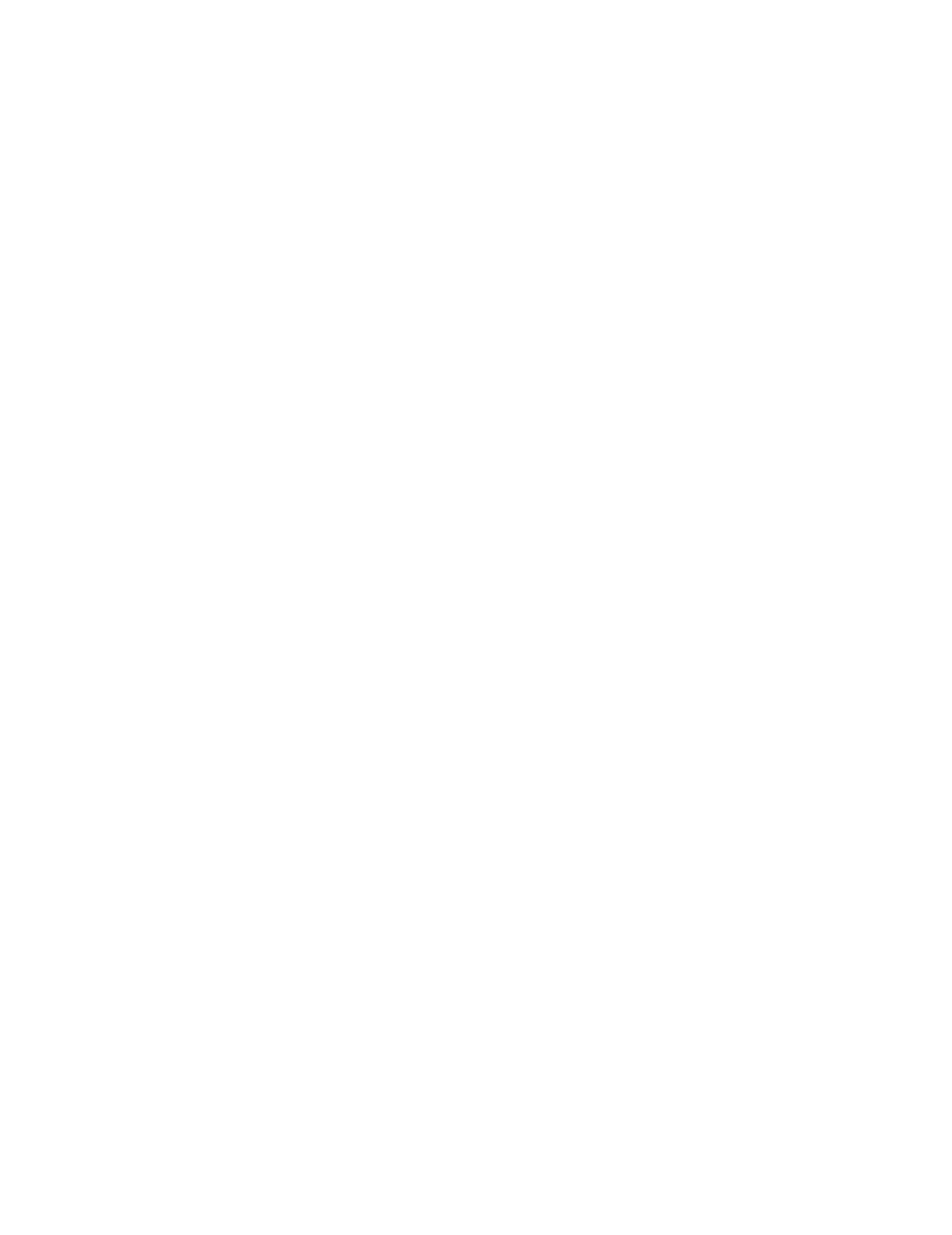# **Step Out of Your Comfort Zone**

*by Diane Thériault, RDH*



T'S HARD TO BELIEVE ANOTHER YEAR IS almost over. As the holiday season

 $\begin{bmatrix} 1 \\ 1 \\ 1 \\ 1 \end{bmatrix}$ approaches, I am taking a few moments to reflect on all the personal and professional struggles and achievements of 2005. I find this exercise valuable—I learn from my experiences and set new goals. I invite you to do the same, to take stock of the past year and decide on new resolutions or challenges for the coming year.

# *We all have an inherent tendency to do only the things within our own personal comfort zones.*

The New Year is a time for renewals and new resolutions. I encourage you to create a list of things you would like to accomplish and establish some targets for yourself. A first step is looking at what you have not managed to get done over the past year and making a commitment that they *will* be done. Life's obligations sometime force us to delay certain goals that are dear to us, but it's never too late to dust off these plans and to put them into action. Furthermore, there is no better time than now to step out of your comfort zone and undertake a challenge previously too daunting.

This sounds simple but it isn't. We all have an inherent tendency to do only the things within our own personal comfort zones. Indeed, we tend to talk ourselves out of doing something new rather than motivating ourselves to embark on a new adventure. At the 2005 Annual World Dental Congress in Montreal, Bruce Christopher gave a wonderful presentation on the topic of personal attitude and self-esteem. His most important message was that "the most important thing about me is how I talk to myself." We must all recondition our minds to adopt a can-do attitude toward the unknown and new challenges. Of course I wouldn't challenge someone to face his/her fear of heights by parachuting out of a plane. However, I think we can all look at expanding our comfort zone in small increments every year. Taking on new challenges and trying things you've previously been afraid to attempt can only serve to expand your horizons and lead to a fuller life.

**Step Out of Your Comfort Zone** *…continued on page 302*

# **Sortir de sa zone de confort**

*par Diane Thériault, RDH*

N A PEINE À LE CROIRE, MAIS VOILÀ UNE autre année qui achève. À l'approche de la saison des Fêtes, je prends quelques autre année qui achève. À l'approche de la saison des Fêtes, je prends quelques instants pour réfléchir à toutes mes luttes et réalisations personnelles et professionnelles de 2005. Il s'agit là selon moi d'un exercice très utile, car je tire des leçons de mes expériences et je me fixe de nouveaux objectifs. Je vous invite à faire de même, à faire le point sur l'année écoulée et à choisir finalement de nouvelles résolutions ou de nouveaux défis pour l'année qui vient.

L'arrivée de la nouvelle année est un moment de renouvellements et de nouvelles résolutions. Je vous encourage à dresser la liste des choses que vous aimeriez accomplir et à vous assigner certains objectifs. Il s'agit d'abord de vous pencher sur ce que vous n'avez pas réussi à faire au cours de la dernière année et à prendre l'engagement de le faire. Les obligations de la vie nous forcent parfois à reporter la réalisation de certains objectifs qui nous tiennent à cœur, mais il n'est jamais trop tard pour dépoussiérer ces plans et les mettre à exécution. En outre, il n'y a pas de meilleur moment que maintenant pour sortir de sa zone de confort et s'attaquer à une tâche jugée auparavant trop décourageante.

> *Nous sommes toutes portées ou tous portés, de manière intrinsèque, à ne faire que ce qui se situe à l'intérieur de notre propre zone de confort.*

Voilà qui paraît simple, mais en réalité, ce n'est pas le cas. Nous sommes toutes portées ou tous portés, de manière intrinsèque, à ne faire que ce qui se situe à l'intérieur de notre propre zone de confort. En effet, nous avons tendance à nous dissuader de faire quelque chose de nouveau plutôt que de nous motiver à nous lancer dans une nouvelle aventure. Lors du Congrès dentaire mondial annuel de 2005, à Montréal, Bruce Christopher a présenté un excellent exposé à propos de l'attitude personnelle et de l'estime de soi. Le message le plus important qu'il ait livré est : « Ce qu'il y a de plus important à mon sujet, c'est la façon dont je me parle. » Il nous faut tous reconditionner notre esprit pour adopter une attitude résolue à l'égard de l'inconnu et des nouveaux défis. Évidemment,

**Sortir de sa zone de confort** *…suite page 295*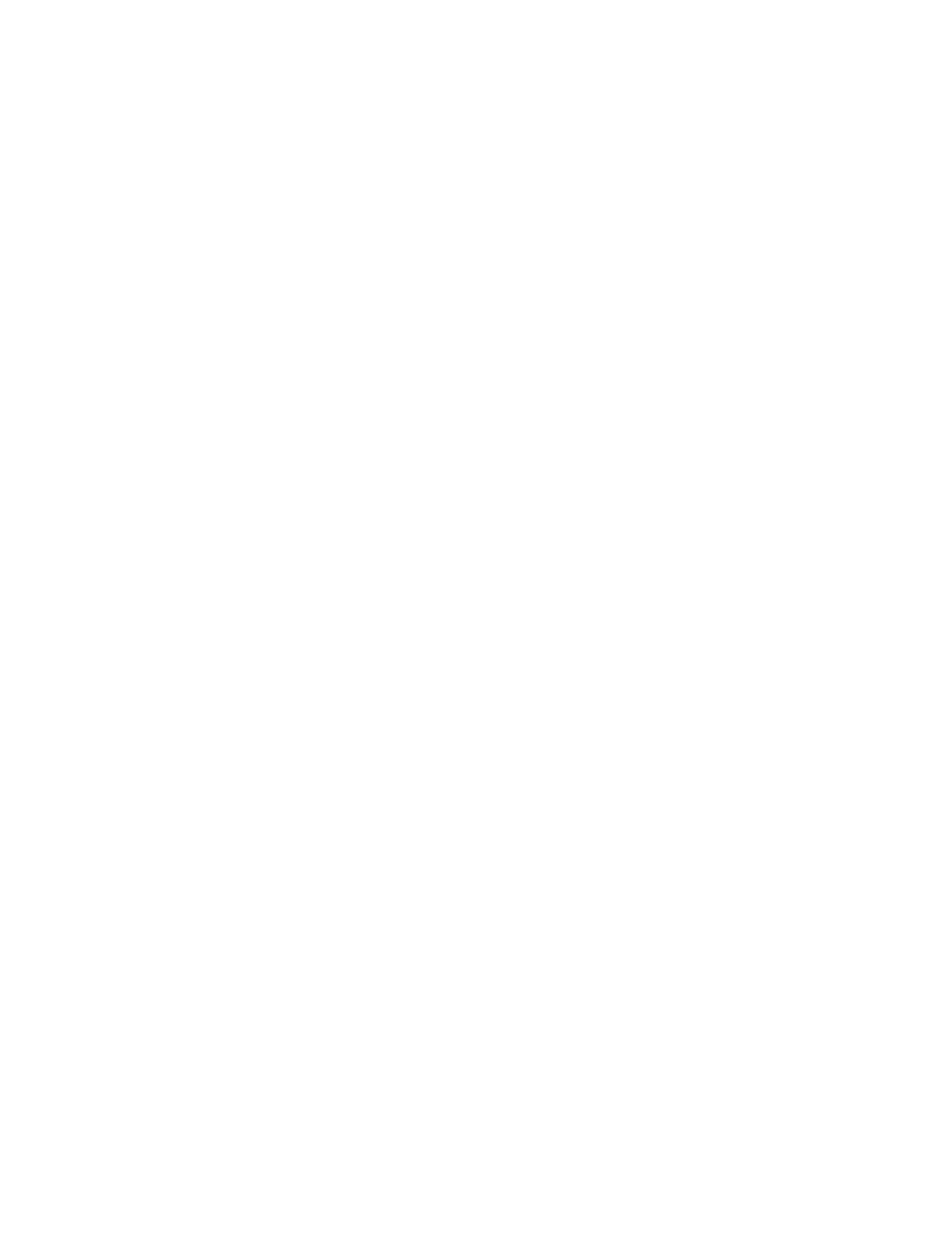CDHA BOARD OF DIRECTORS<br>
Diane Thériault<br>
Bonnie Blank<br>
Patty Wickstrom<br>
Patty Wickstrom<br>
Alberta - Past President<br>
Alberta - Past President Diane Thériault *New Brunswick – President*  $Dental$  *Hygiene Educators Canada; President Elect* Patty Wickstrom *Alberta – Past President* Lynn Smith *British Columbia* Saskatchewan<br>Manitoba Carol Ann Yakiwchuk *Manitol*<br>Evie Jesin *Ontario* Evie Jesin *Ontario* Anna Maria Cuzzolini *Quebec* Alison MacDougall *Prince Edwa*<br>Wanda Fedora *Nova Scotia* Wanda Fedora<br>Palmer Nelson  $Newfoundland$  and Labrador RESEARCH ADVISORY COMMITTEE Susanne Sunell *(Scientific Editor)* Joanne Clovis Marilyn Goulding<br>Sandra Cobban Salme Lavigne Sandra Cobban Salme Lavigne<br>Bonnie Craig Barbara Long Barbara Long<br>Audrey Penner Shafik Dharamsi Indu Dhir Gladys Stewart Dianne Gallagher MANAGING EDITOR Patricia Buchanan TRANSLATION AND REVISION Louise Saint-André GRAPHIC DESIGN AND PRODUCTION Mike Donnelly Published six times a year, January/February, March/April, May/June, July/August, September/October, November/ December, by the Canadian Dental Hygienists Association, 96 Centrepointe Drive, Ottawa, ON K2G 6B1. Tel: (613) 224-5515 Canada Post #40063062. CANADIAN POSTMASTER Notice of change of address and undeliverables should be sent to: Canadian Dental Hygienists Association 96 Centrepointe Drive, Ottawa, ON K2G 6B1 ADVERTISING Keith Health Care Inc. 1599 Hurontario Street, Suite 104 Mississauga, ON L5G 4S1 (905) 278-6700 1 800 661-5004 **SUBSCRIPTIONS** \$86.75 plus GST for libraries and educational institutions in Canada; \$135 plus GST otherwise in Canada; C\$145 elsewhere. Fifty cents per issue is allocated from membership fees for journal production. All statements are those of the authors and do not necessarily represent the CDHA, its Board, or its staff. CDHA 2005 **6176 CN ISSN 1712-171X** *(Print)* **ISSN 1712-1728** *(Online)* GST Registration No. R106845233 CDHA OFFICE STAFF *Executive Director:* Susan A. Ziebarth *Health Policy Communications Specialist:* Judy Lux *Director of Strategic Partnerships:* Monica Helgoth *Executive Assistant:* Frances Patterson *Administrative Assistant:* Lythecia Blanchard CDHA CORPORATE SPONSORS<br>Oral-B Procter and Gar Procter and Gamble All CDHA members are invited to call the CDHA's Member/ Library Line toll-free, with their questions/inquiries Monday to Friday, 8:30 a.m. - 5:00 p.m. ET: **Toll free: 1 800 267-5235, Fax: (613) 224-7283 Internet: http://www.cdha.ca E-mail: info@cdha.ca** The Canadian Dental Hygienists Association journal, the *Canadian Journal of Dental Hygiene,* is the official publication of the CDHA. The CDHA invites submissions of original research, discussion papers, and statements of opinion pertinent to the dental hygiene profession. All manuscripts are refereed anonymously. Contributions to the journal do not necessarily represent the views of the CDHA, nor can the CDHA guarantee the authenticity of the reported research. Copyright 2005. All materials subject to this copyright may be photocopied or copied from the website for non-com-

*Cover photo:* PhotoDisc/Getty Images

mercial purposes of scientific or educational advancement.



# EVIDENCE FOR PRACTICE

| Putting More Bite into Injury Prevention: CDHA Position Paper<br>on Sports Mouthquards                                                                      |  |
|-------------------------------------------------------------------------------------------------------------------------------------------------------------|--|
| Sustaining Proficient Practice through Continuing Education:<br><b>Perspectives of Dental Hygienists</b><br>by Brenda K. Udahl, SDT, RDH, BV/TEd, MHRD  285 |  |
| <b>IADR Abstracts</b>                                                                                                                                       |  |

# DEPARTMENTS

| President's Message de la présidente<br>Step Out of Your Comfort Zone / Sortir de sa zone de confort 251 |  |
|----------------------------------------------------------------------------------------------------------|--|
| Executive Director's Message de la directrice générale<br>New Beginnings / Nouveaux débuts  255          |  |
|                                                                                                          |  |
|                                                                                                          |  |
|                                                                                                          |  |
|                                                                                                          |  |
|                                                                                                          |  |

*Please see our advertisement on page 254*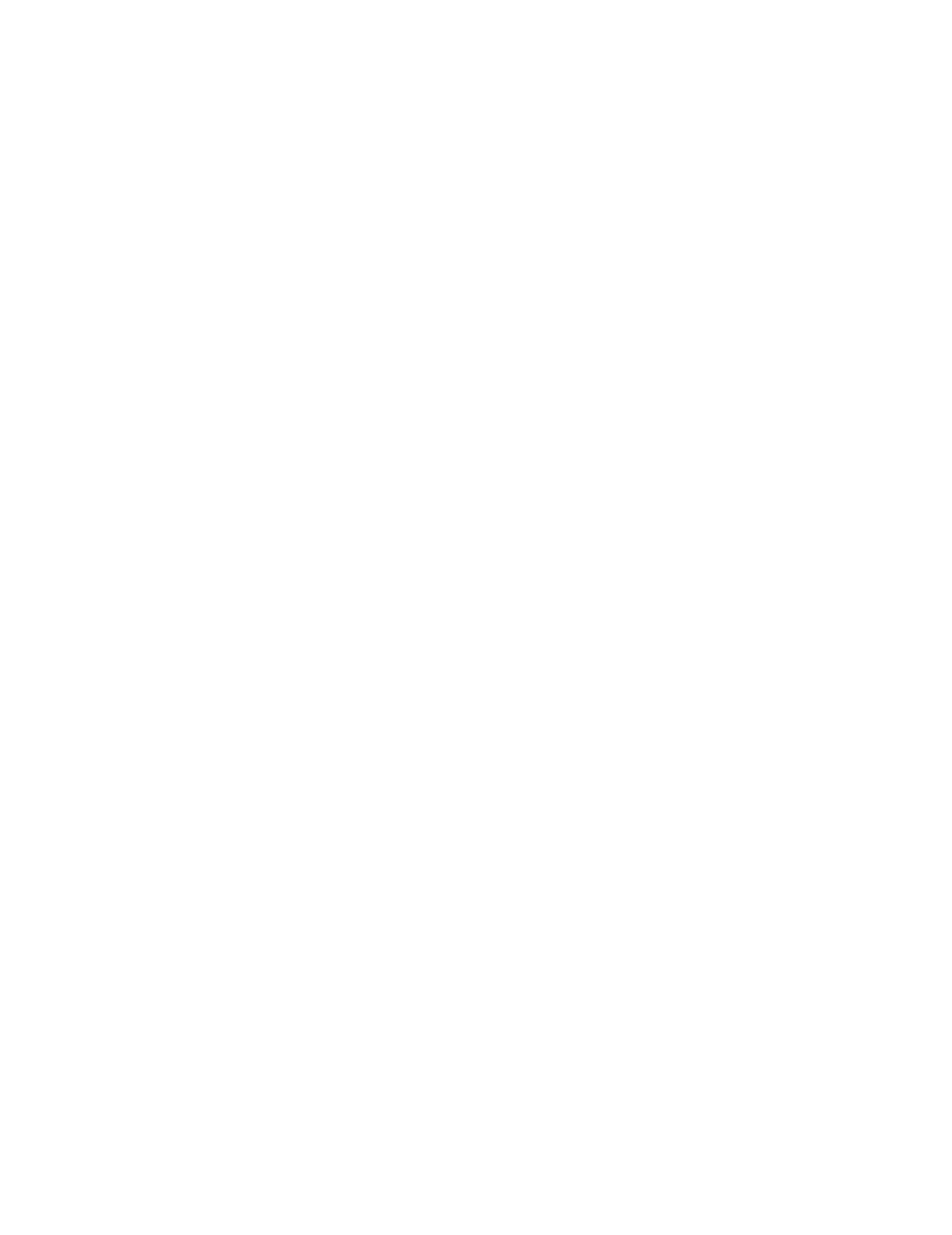# EXECUTIVE DIRECTOR'S MESSAGE DE LA DIRECTRICE GÉNÉRALE

# **New Beginnings**

*by Susan Ziebarth, BSc, MHA, CHE*

*You don't just stumble into your future. You create your own future.*

– Roger Smith, CEO of General Motors

HIS ISSUE OF THE JOURNAL FALLS AT THE BEGINNING<br>of the CDHA membership year and near the end of<br>the calendar year. In my mind, this strengthens the<br>linkage between endings and beginnings, the past and the HIS ISSUE OF THE JOURNAL FALLS AT THE BEGINNING of the CDHA membership year and near the end of the calendar year. In my mind, this strengthens the future. As the year draws to a close, let's look at some of the things that may impact the future of dental hygiene.

- Self-regulation is on the agenda of several provincial governments.
- The removal of the "order" in Ontario is on the government agenda.
- Scope of practice issues are the front of the mind for many oral health professionals.
- A new position in the federal government was created: Chief Dental Officer with Dr. Peter Cooney as the first appointee. This is a strong step forward in recognizing oral health as an issue for Canadians. The appointment may present an opening to have dental hygienists' issues heard at a fairly high level within government.

# *We must be active participants in creating our future, not just letting it happen to us.*

- The new Public Health Agency of Canada and a new position of Chief Public Health Officer were established this year. This new emphasis on public health may be the opportunity to re-build the public health dental hygiene positions that have been eroded over the last 10 years.
- Private dental hygiene schools are graduating significant numbers of new graduates into the workforce from their time-compressed diploma courses.
- Articulation agreements between colleges and universities are beginning to emerge in order to enable diploma graduates to pursue baccalaureate degrees.
- The American Dental Hygienists' Association has created a 5-year plan for establishing the baccalaureate degree as entry to practice and a 10-year plan for master's degrees and doctoral dental hygiene programs.

**New Beginnings** *…continued on page 296*

**Nouveaux débuts**

*par Susan Ziebarth, B.Sc., M.H.A., C.H.E.*

*On ne fait pas qu'entrer en trébuchant dans son avenir; on crée son propre avenir.* – Roger Smith, chef de la direction de General Motors

E PRÉSENT NUMÉRO DU JOURNAL ARRIVE AU DÉBUT DE<br>la période de renouvellement des cotisations à l'ACHD<br>et vers la fin de l'année civile. Dans mon esprit, cela<br>renforce les liens entre les commencements et les fins, le E PRÉSENT NUMÉRO DU JOURNAL ARRIVE AU DÉBUT DE la période de renouvellement des cotisations à l'ACHD et vers la fin de l'année civile. Dans mon esprit, cela passé et le futur. Au moment où l'année s'achève, penchons-nous sur quelques sujets qui risquent d'avoir des effets sur l'avenir de l'hygiène dentaire.

- L'autoréglementation est au programme de plusieurs gouvernements provinciaux.
- L'élimination de l'« ordre » en Ontario apparaît au programme du gouvernement.

*Nous devons être des participants actifs dans la création de notre avenir et ne pas laisser uniquement les choses nous arriver.*

- Les questions relatives à l'envergure de la pratique figurent au premier rang des préoccupations chez bon nombre de professionnels de la santé bucco-dentaire.
- Le gouvernement fédéral a créé un nouveau poste : celui de dentiste en chef, dont le premier titulaire est le Dr Peter Cooney. C'est là un grand pas en avant dans la reconnaissance de la santé bucco-dentaire comme problème pour les Canadiennes et les Canadiens. Grâce à cette nomination, peut-être les préoccupations des hygiénistes dentaires ont-elles des chances d'être prises en considération à un niveau relativement élevé de l'Administration fédérale.
- La nouvelle Agence de santé publique du Canada et le nouveau poste de dentiste en chef ont été créés cette année. Cette nouvelle insistance sur la santé publique pourrait bien être l'occasion de rétablir les postes d'hygiénistes dentaires en santé publique qui ont été perdus au cours des dix dernières années.
- Les écoles d'hygiène dentaire privées produisent en grand nombre de nouveaux diplômés qui entrent sur le

**Nouveaux débuts** *…suite page 295*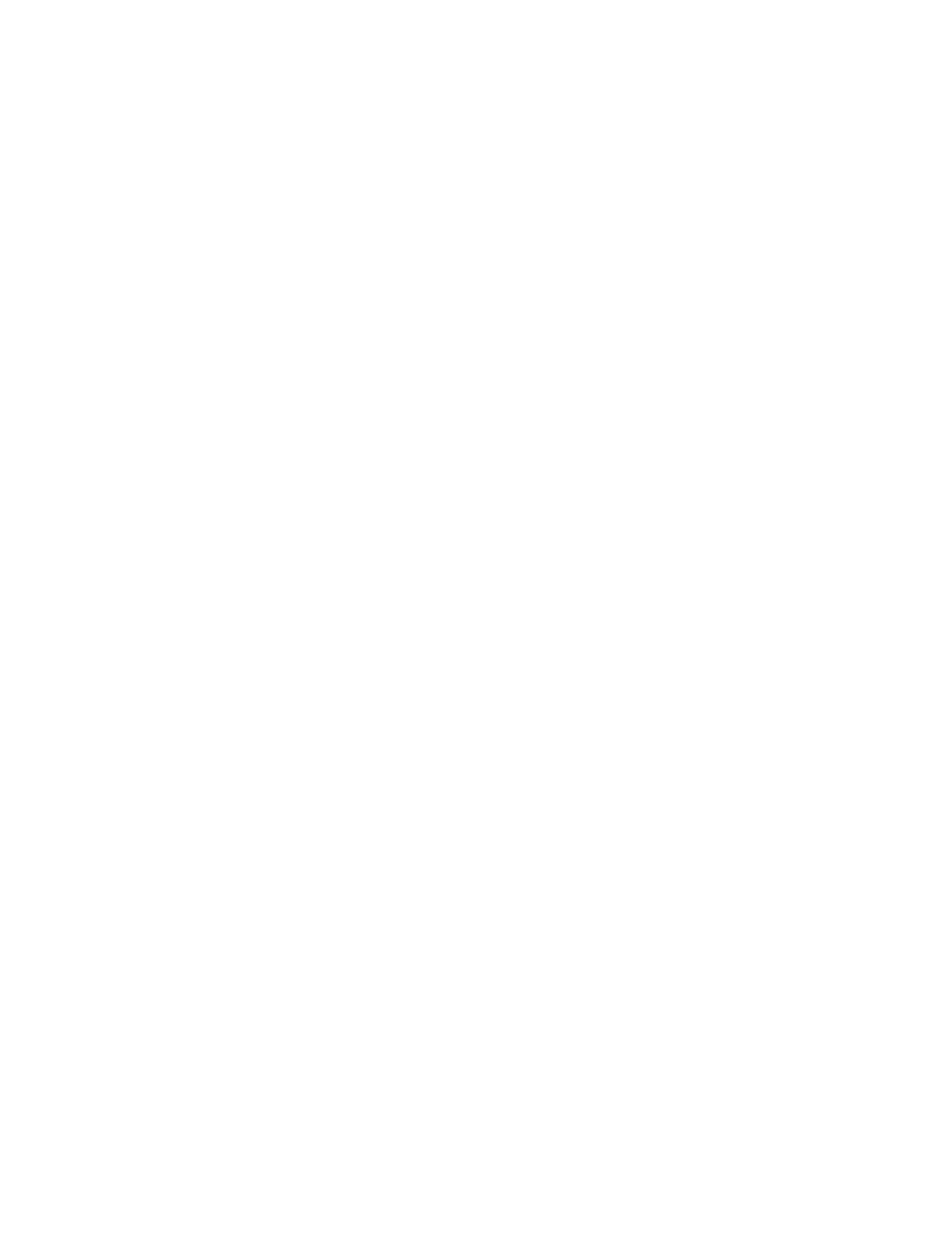# **CDHA Position Paper on Sports Mouthguards**

**Putting More Bite into Injury Prevention**

*by the Canadian Dental Hygienists Association*

# **CDHA POSITION STATEMENT ON SPORTS MOUTHGUARDS**

Research shows that orofacial injury in sport is prevalent and carries significant medical, financial, cognitive, psychological and social costs. Research also confirms that mouthguards can prevent orofacial injuries. The CDHA therefore strongly recommends that dental hygienists play an integral role in the prevention of orofacial injury in sports and promote properly fitted mouthguards as an essential piece of protective equipment, in sports that present a risk of orofacial injury at the recreational and competitive level, in both practices and games.

# **INTRODUCTION**

**EXECTE AND POWERE AND POWERT AND POWERT AND POWERT AND POWERT AND CONTROLL** development. It helps promote the adoption of a healthy lifestyle and prevention of diseases and illness. ARTICIPATION IN SPORTS MAKES A POSITIVE AND POWerful contribution to social, personal, and physical development. It helps promote the adoption of a Despite these benefits, there are some risks involved with sport participation, including a risk of orofacial injury. This risk exists in contact sports such as rugby, and hockey, but also in sports with less contact, such as basketball, soccer and baseball. Estimates of the number of dental injuries attributable to sports related accidents range from 13 to 39%1,2 of all dental injuries. Every individual involved in contact sport has at least a 10% chance each season of sustaining an orofacial injury.3,4

These injuries can occur during organized competitive sports as well as unorganized recreational activities. Orofacial injuries may be caused by a sudden fall; an elbow to the jaw in basketball; a ball to the teeth in softball; and high-sticking, cross-checking, and slashing in hockey. Hockey pucks, 6-ounce pieces of solid rubber, can hit a hockey player's mouth at approximately 120 mph and hit their teeth with an impact force of 1,250 lb.1 The main instances of orofacial injury in non-contact sport results from projectiles such as baseballs, tennis balls, or bats hitting the face. Injuries to the teeth include crown fractures which occur due to high-velocity trauma from an object such as a baseball; root fractures; and displacements (luxations), which occur due to low-velocity trauma from an elbow or entanglement in a basketball net.

The majority of orofacial injuries affect the upper jaw, with maxillary incisor injuries accounting for 80% of all cases.5 Early trauma to the mouth may result in damaged teeth that may exfoliate abnormally; permanent teeth that fail to erupt; colour changes in teeth; infections in which painful abscesses develop; injury to underlying permanent teeth, such as localized enamel hypoplasia<sup>6</sup> on the surface of the crown; and tooth loss that leaves unwanted open spaces.

Most orofacial injuries occurring from sports activities can be painlessly avoided by using a mouthguard. Mouthguards are removable appliances that protect intra-



*Mouthguards are removable appliances that protect intra-oral soft tissue...from lacerations and bruising.*

oral soft tissue—such as lips, cheeks, and gums—from lacerations and bruising. They prevent chipping, luxations, avulsions; fractured teeth, roots, and bones; mandibular/maxillary fractures; and temporomandibular dysfunction. (See Appendix B for tooth injury definitions and Appendix C for categories of orofacial injuries.)

In 1892, the first mouthguard was made by Woolf Krause. There was no mention of mouthguards again until 1915 when a professional boxer named Ted "Kid" Lewis used a mouthguard during a championship bout. This mouthguard, or "gum shield" as it was referred to at that time, was fabricated by Jacob "Jack" Marks of London, England and consisted of a custom-fitted rubber strip that fit under the lips and over the outer surfaces of the teeth and gingival.7,8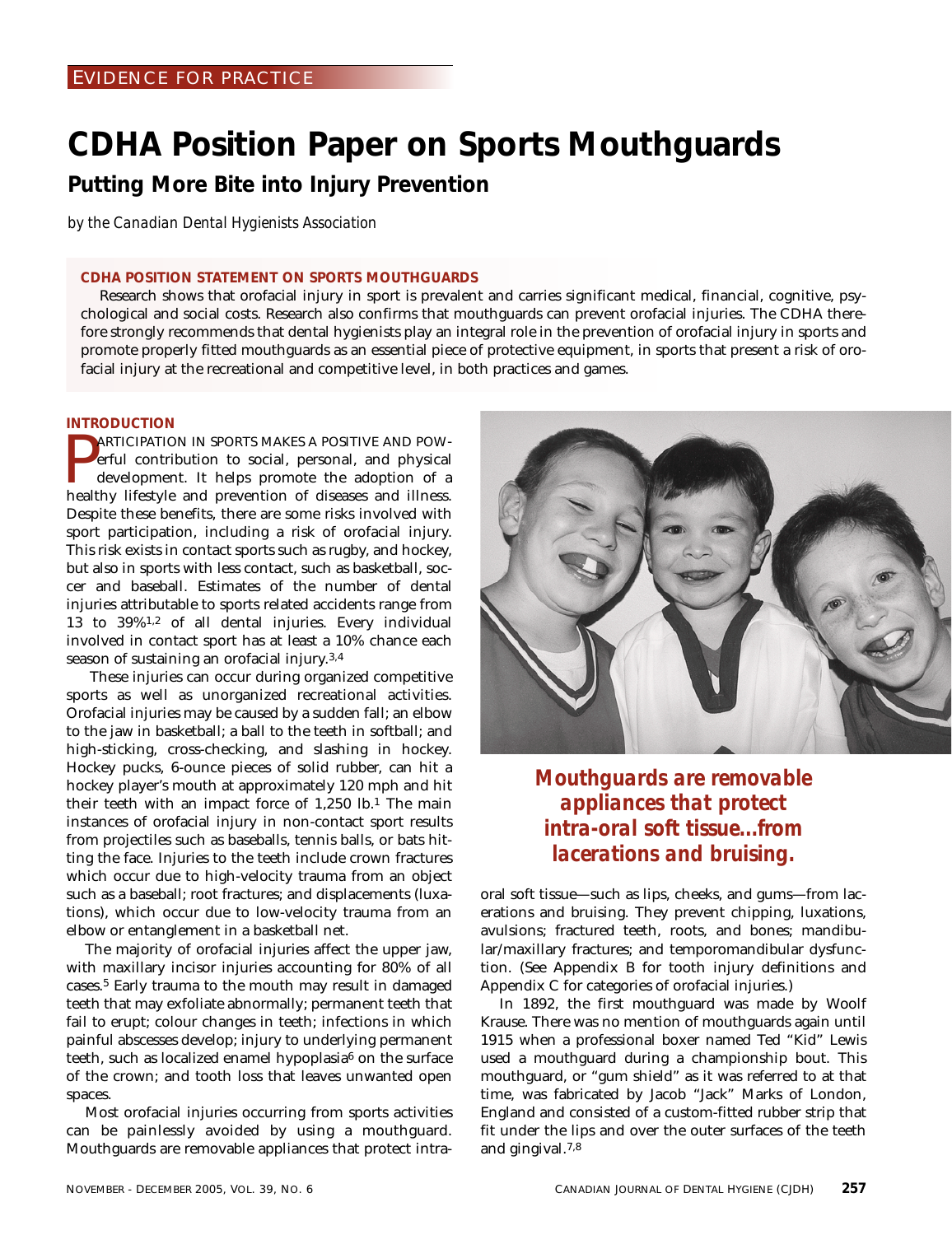# *The total health service costs in Ontario… were estimated to be between US\$22 million and US\$25 million.*

Between 1950 and 1965, extensive field studies and material testing took place in the United States.<sup>9</sup> In 1962, the U.S. National Alliance Football Rules Committee adopted a mandatory mouthguard rule for high school and junior college football, and recommended that an impression of the mouth be used in fabricating the mouthguard. In 1973, the National Collegiate Athletic Association (NCAA) made mouthguards mandatory football equipment.10 After mouthguards and facemasks became mandatory for amateur football, the incidence of facial and dental injuries fell from 2.26 per 100 players to 0.30.11 Then in 1975, USA Hockey, the national governing body for hockey adopted a mandatory mouthguard rule. In 1974, NCAA made the use of mouthguards mandatory for ice hockey, field hockey and lacrosse.7

The requirement to use mouthguards varies by sport and the position on the team. Requirements also vary from one city and province to the next in Canada. Boxing is the only professional sport that requires mouthguards. Mouthguards are required in four states for soccer, in three states for basketball; and in two states for wrestling.12 Currently in Canada, mouthguards are required in the following amateur sports: football, rugby, lacrosse, field hockey, and boxing.11,13-15 Hockey Canada, the governing body for amateur hockey in Canada, has no mandatory mouthguard rule, but it recommends mouthguard use for contact hockey. Local hockey governing bodies at the league or provincial branch level across Canada have begun to implement mandatory mouthguards within their jurisdictions. For example, the Canadian Hockey League, which is the major junior league, has made mandatory the use of mouthguards for girls and boys. Orofacial injury prevention is still lagging behind in baseball, basketball, soccer, field hockey, softball, wrestling, volleyball and gymnastics, and in most of the professional sports.

# **PSYCHOLOGICAL, SOCIAL AND ECONOMIC COSTS**

The smile and the aesthetics of the anterior dentition play an important psychosocial role in human relationships. Sports injuries that cause orofacial disfigurement or negatively affect the appearance and position of anterior teeth may have a negative psychosocial impact. A study using the Oral Impact on Daily Performance Index was carried out in 2002 comparing the quality of life of 189 children with and without traumatic dental injuries. Results showed that children with injured but untreated anterior teeth were 20 times (95% CI CI=2.2-45.6) more likely to report a negative impact on quality of life.16 The children with untreated fractured teeth reported embarrassment; emotional problems; and avoidance of social contact, eating, and enjoying contact with people. They

were also more likely to be teased about their teeth. These findings point to the possibility that children with unrestored orofacial injuries may be at risk of long-term psychological and social distress.

Mandibular fractures, dentoalveolar fractures, and temporomandibular joint injuries can also occur in sports and may require long-term care. Extended health problems may result in reduced participation in sport and exercise. This in turn may contribute to a decrease in health, increased medical, economic and societal costs, which may include work or school absenteeism.

Although there are few studies examining dental injury costs, Locker and Maggirias calculated two types of costs associated with traumatic dental injuries that were caused by a broad array of factors, including sports injuries.17 The direct treatment costs in Ontario are estimated at between \$3.2 million and \$4.98 million per year. Using data derived from international cost estimates, the total health service costs in Ontario, including direct and indirect costs, were estimated to be between US\$22 million and US\$25 million. Another study estimated the total costs for repairing one avulsed tooth at more than 20 times the cost of a custom-fabricated mouthguard and the lifetime costs associated with this one tooth may exceed \$15,000.1 The cost of a mouthguard appears to be well worth the expense, since it can prevent costly treatment of injuries.

# **POSITION STATEMENTS of VARIOUS HEALTH ORGANIZATIONS**

A number of associations and organizations consider orofacial injury to be an important public health issue and have adopted position statements on injury prevention and the use of mouthguards. Notable in the following list is the paucity of Canadian organizations with position statements on mouthguards.

- The Canadian Academy of Sport Medicine has a position statement on head injuries and concussions in soccer in which they call for mouthguards to be worn during participation in soccer, due to the dental protection and the possible role in concussion prevention.18
- The Canadian Dental Association has a position statement that encourages dentists to counsel clients about orofacial protection and encourages organized activities to develop safety protocols to minimize the risk of orofacial injury.19
- Several professional health organizations have recommended the use of mouthguards in a variety of contact sports at all levels of competition, both organized and unorganized. These organizations include the American Medical Association and the American Academy of Pediatrics.20
- The American Academy for Sports Dentistry recommends the use of properly fitted mouthguards and supports mandates for their use in all collision and contact sports for practices and games.<sup>21</sup>
- The Academy of General Dentistry in the United States recommends "that players participating in basketball, softball, wrestling, soccer, lacrosse, rugby, in-line-skat-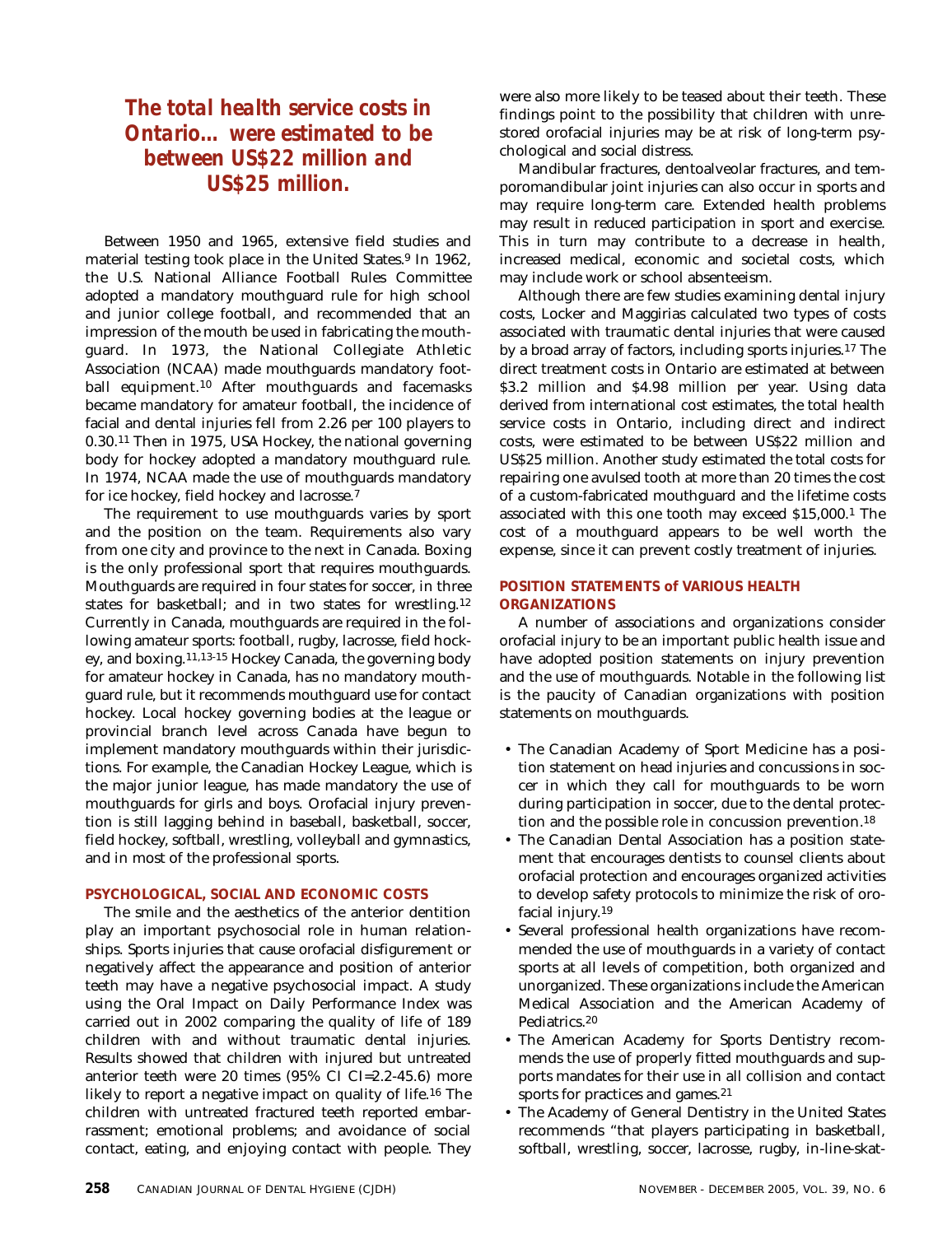ing and martial arts, whether for an athletic competition or leisure activity, wear mouthguards."15

- The American Academy of Pediatric Dentistry recommends13 the continuation of preventive practices in youth high school and college football, lacrosse and ice hockey, and call for mandating mouthguards in other organized sporting activities with risk of orofacial injury.
- The American Public Health Association "recommends to schools and other sponsoring organizations that all participants in contact sports be required to wear quality fitted protective mouthguards."22
- The American Dental Association (ADA)<sup>23</sup> recognizes the preventive value of orofacial protectors (such as mouthguards, face shields and helmets)and endorses the use of orofacial protectors by all participants in recreational and sports activities with a significant risk of injury, all levels of competition including practice sessions, physical education and intramural programs.
- Mouthguard use is encouraged in the U.S. document Health People 2010, which outlines goals and objectives for improving oral health. One of the objectives calls for the following: "Increase the proportion of public and private schools that require use of appropriate head, face, eye, and mouth protection for students participating in school-sponsored physical activities."24 The rationale for appealing to schools is that healthy habits are formed early in life, and by the time athletes reach young adulthood they will be familiar with the hazards inherent in sports and be more familiar and comfortable with mouthguard use.

# **TYPES OF MOUTHGUARDS**

The American Society for Testing and Materials identifies three categories of athletic mouthguards including the stock, mouth formed and custom made. These three different types of mouthguards score differently on each of the following mouthguard qualities. **Fit** is critical, since the

# Association canadienne des hygiénistes dentaires **Association Canadienne 2005** *Octobre 2005*

# **Déclaration sur les protège-dents dans les sports**

# **RÉSUMÉ**

Les recherches démontrent que les blessures orofaciales dans les sports sont fréquentes et coûteuses sur le plan des frais médicaux mais aussi sur les plans financier, cognitif, psychologique et social. Elles confirment également que les protège-dents peuvent prévenir les blessures orofaciales. L'ACHD recommande donc fortement que les hygiénistes dentaires jouent un rôle complet dans la prévention des blessures orofaciales dans les sports et qu'ils fassent la promotion du protège-dents ajusté correctement comme pièce essentielle de l'équipement de protection dans les sports qui présentent un risque de blessure orofaciale, qu'ils soient pratiqués dans un contexte récréatif ou compétitif.

Relativement peu d'organismes canadiens prônent l'utilisation du protège-dents en comparaison avec les organismes américains. L'appui inconditionnel de l'Association canadienne des hygiénistes dentaires en faveur de l'utilisation du protègedents comme moyen de prévention de base contre les blessures orofaciales fait de l'ACHD un chef de file dans ce domaine, au Canada. Les hygiénistes dentaires ont une bonne occasion de protéger la santé et la sécurité des enfants et des adultes dans les sports en appuyant l'utilisation du protège-dents et en en faisant la promotion. Ce ne sont pas seulement les sports les plus rapides et les plus rudes, comme le football, le rugby et le hockey, qui causent des blessures orofaciales. Les sports qu'on estime moins dangereux, comme le soccer, le baseball, le hockey sur gazon et le basketball, sont également susceptibles de causer des blessures orofaciales.

Il existe des preuves convaincantes selon lesquelles le protège-dents peut rendre le sport plus sécuritaire en protégeant contre les blessures orofaciales. Les preuves du rôle du protège-dents dans la prévention ou dans la réduction de la gravité des commotions sont très ténues; aussi faut-il faire d'autres recherches dans ce domaine. Le protège-dents fait sur mesure, celui de type laminé en particulier, semble fournir certains avantages par rapport aux autres protège-dents : on peut en ajuster l'épaisseur en fonction du sport; on peut le prolonger jusqu'à la deuxième molaire; on peut l'articuler autour du modèle mandibulaire.

Un certain progrès a été fait en matière de prévention des blessures orofaciales depuis les années 1960 et 1970, époque où les protège-dents sont devenus obligatoires pour la première fois. Cependant, il reste encore beaucoup de chemin à parcourir dans le développement d'attitudes plus positives et dans l'augmentation de l'utilisation du protège-dents. Premièrement, il faut faire la promotion de l'utilisation généralisée du protège-dents dans tous les sports de contact. Le coût d'un protège-dents fabriqué par des professionnels de la santé bucco-dentaire est très peu élevé par comparaison avec celui des conséquences pour la santé et des conséquences financières, cognitives, psychologiques et sociales associées à une blessure orofaciale. Deuxièmement, il faut adopter une approche multidisciplinaire pour augmenter le nombre de joueurs qui portent un protègedents. L'entraîneur, les officiels, les parents, les hygiénistes dentaires, les autres professionnels de la santé bucco-dentaire, ainsi que les professionnels de la santé de façon générale, ont tous un rôle à jouer. Ils peuvent aider la population à adopter une attitude positive envers l'utilisation du protège-dents, influencer les comportements et aider au respect des règles dans les sports où le port du protège-dents est obligatoire. Troisièmement, il faut élaborer une approche favorisant la généralisation des règles sur le port du protège-dents dans les sports.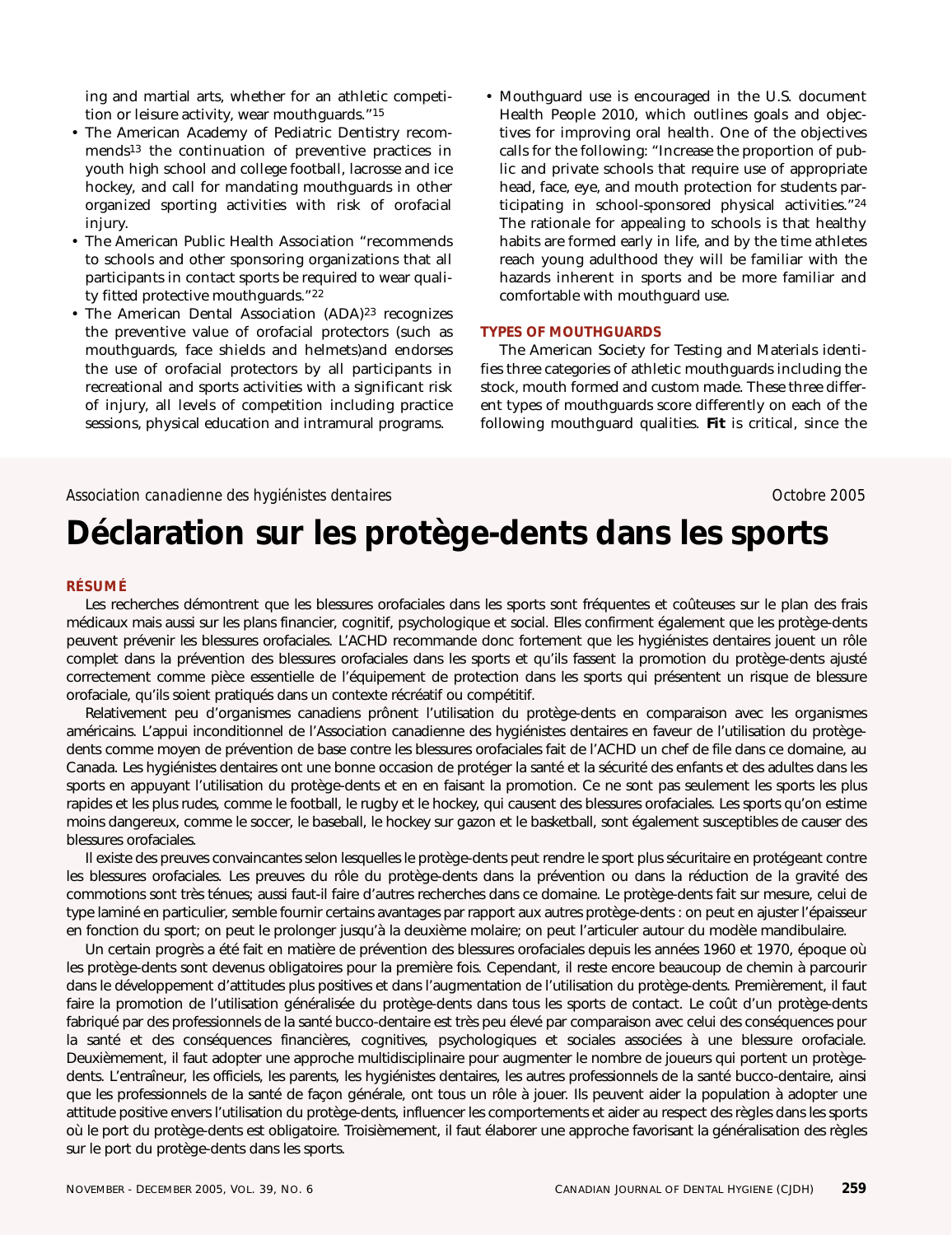Malheureusement, les statistiques canadiennes sur la fréquence des blessures orofaciales dans les sports sont limitées et il se peut qu'elles soient incomplètes faute de système national de surveillance. Il serait possible de combler ce fossé dans la connaissance grâce à la création d'un centre canadien de prévention des blessures. Un centre de ce genre aurait les moyens de coordonner la surveillance et de maintenir une base de données à partir des signalements de blessures orofaciales. Cette information pourrait servir à étudier l'efficacité des protège-dents; elle pourrait contribuer à l'amélioration de la conception des protège-dents et favoriser une sensibilisation accrue de la population.

# **RECOMMANDATIONS**

# **L'hygiéniste dentaire peut**

- collaborer avec d'autres professionnels de la santé pour effectuer des campagnes de sensibilisation en matière de santé, de prévention des blessures et de promotion du port du protège-dents soit sur une base individuelle, soit devant des groupes de clients, de parents, d'athlètes, d'équipes sportives, d'entraîneurs, d'officiels et d'enseignants en éducation physique;
- servir d'agent de changement pour influer sur une culture dans les sports qui accepte le port du protège-dents comme élément de l'équipement de base du sport;
- fabriquer des protège-dents et prodiguer des conseils sur l'utilisation et l'entretien de protège-dents adaptés;
- effectuer des recherches sur la promotion du protège-dents en santé bucco-dentaire et sur la prévention des blessures.

# **Les organismes de réglementation des sports, les centres de prévention des blessures et les commissions ou conseils scolaires peuvent**

- rendre obligatoire l'utilisation du protège-dents pendant les entraînements dans tous les sports présentant un risque de blessure orofaciale, y compris dans des sports comme le basketball, le baseball, et le soccer;
- élaborer un plan pour veiller au port du protège-dents dans les sports où il est obligatoire;
- accentuer la promotion de la santé et la sensibilisation auprès des entraîneurs d'athlètes, des entraîneurs d'équipes sportives, des officiels, des organisateurs, des administrateurs, des athlètes et des parents.

# **Les organismes professionnels en hygiène dentaire et les établissements d'enseignement peuvent**

- collaborer avec les organismes sportifs nationaux et les organismes scolaires pour élaborer une approche visant à accroître la réglementation sur le protège-dents dans les sports et pour veiller à son application dans les sports qui disposent d'une réglementation sur le port du protège-dents;
- fournir régulièrement, pendant la formation collégiale, universitaire ou permanente, des occasions d'acquérir des connaissances et de l'expérience sur les questions relatives au protège-dents.

# **Les gouvernements peuvent**

- financer des programmes de promotion de la santé et de prévention des blessures qui font appel au protège-dents;
- collaborer avec les centre régionaux et provinciaux de prévention des blessures en vue de mettre sur pied un centre canadien de prévention des blessures (CCPB); celui-ci serait chargé de gérer un système de surveillance des blessures, de surveiller l'exposition aux blessures et leur fréquence, et d'évaluer les tendances des blessures dans les activités, par suite de l'introduction d'une nouvelle pièce d'équipement ou d'une nouvelle règle;
- établir un fonds de recherche et de démonstration sur les blessures pour tester et évaluer les méthodes de prévention et de limitation des blessures.

**L'industrie de l'assurance-santé peut** envisager d'assurer le coût des protège-dents adaptés dans le cadre des régimes de soins de santé et de faire la promotion de l'utilisation du protège-dents fabriqué sur mesure.

**Les chercheurs peuvent** effectuer des recherches de haute qualité sur le protège-dents ainsi que des essais comparatifs aléatoires sur des sujets comme :

- l'efficacité de différents types de protège-dents dans la prévention des blessures et commotions orofaciales;
- la rentabilité du protège-dents;
- l'efficacité des interventions populaires et de la réglementation dans les sports visant l'accroissement du port du protègedents – par exemple celle de l'augmentation de la sévérité des punitions pour contravention aux règles sur le port du protègedents;
- la consultation des hygiénistes dentaires et d'autres professionnels de la santé bucco-dentaire pour établir le niveau de connaissance générale et d'expérience en ce qui a trait au port du protège-dents et déterminer les attitudes des hygiénistes dentaires en ce qui concerne la promotion du port du protège-dents;
- l'amélioration de la conception d'un protège-dents efficace et confortable qui favoriserait le respect général des règles.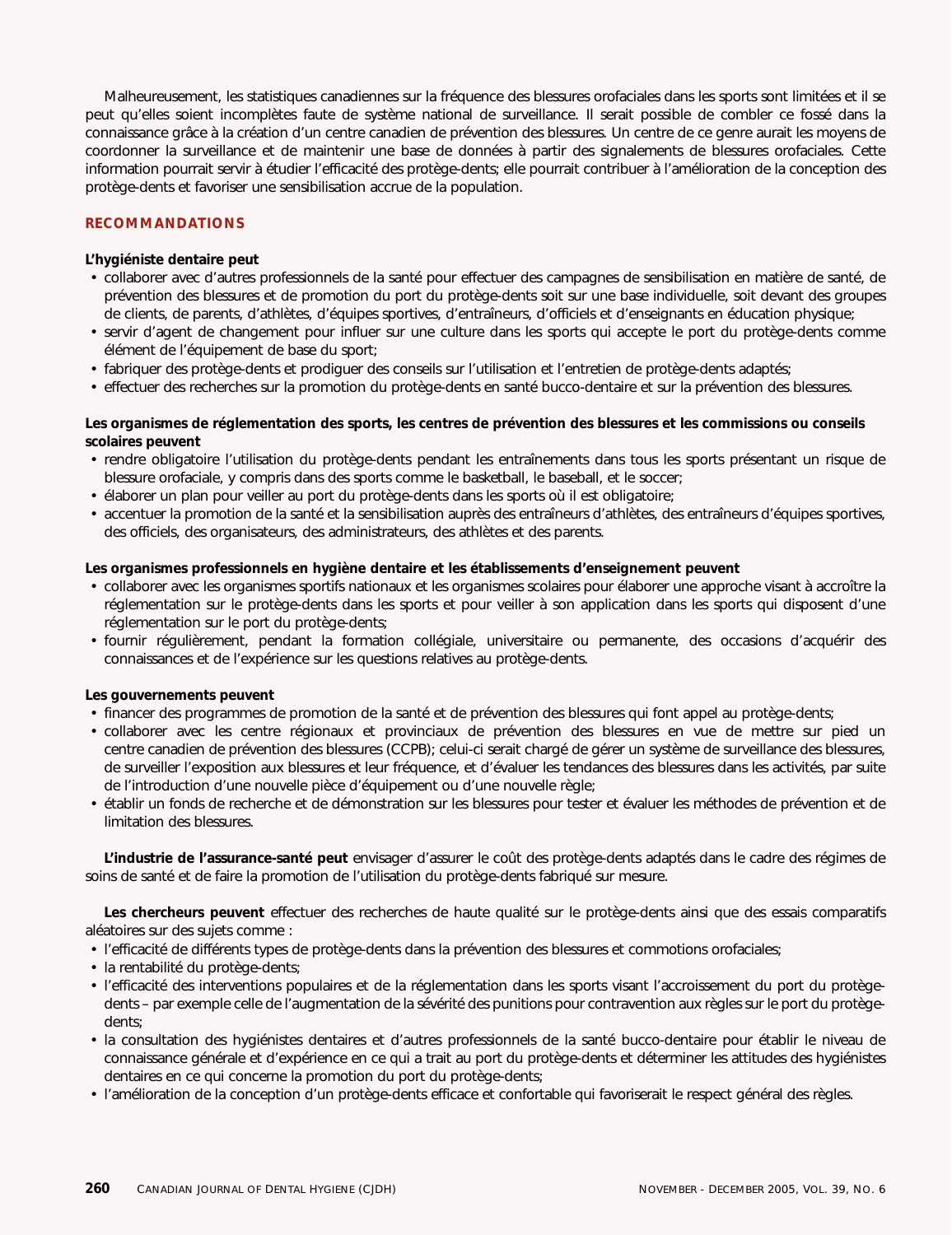mouthguard must be properly positioned at the time of impact. **Comfort** is important, since individuals will be more likely to wear mouthguards if they fit properly. **Durability** is important, since the public expects some degree of longevity with their purchase. **Ability to breathe** is important, since a good flow of oxygen means better performance and less muscle fatigue. **Ability to speak** is important, since some players must communicate verbally with team members.

# **Stock**

Stock mouthguards are commercially available in stores and are worn without any modifications. They are easy to use but have a number of limitations, including poor fit that may lead to discomfort and low user compliance. They may also restrict breathing and speech. Since they generally do not have a high degree of conformity with the teeth, the wearer has to clench the teeth to hold the mouthguard in place. A mouthguard that shifts and allows gaps between the teeth and the guard offers reduced protection. Also, they may not last as long as a custom-fabricated mouthguard.21 They are generally considered inferior to the other types of mouthguards, particularly the custom-fabricated mouthguard, in terms of retention, protection, and comfort.25,26

## **Mouth-formed**

The mouth-formed mouthguards—also referred to as boil-and-bite mouthguards—are the most commonly used type of mouthguard. Some of the advantages include a low price (compared with custom-fabricated mouthguards) and a removable strap that allows them to be attached to a helmet. They also are less bulky than stock mouthguards and offer a fair potential for proper fit. This mouthguard may be good for growing children, since it can be remoulded over time.

# *Mouth-formed mouthguards are the most commonly used type of mouthguard.*

There is a new generation of anatomically designed mouth-formed mouthguards, more expensive than the earlier version, that may provide a better fit. Retention, protection, and comfort are improved over the earlier versions; however, they may require an adjustment by an oral health professional.27

The positive aspects of the mouth-formed mouthguard are overshadowed by several significant drawbacks, including inadequate coverage of teeth, loose fit, and decreased air flow. In addition, there is an inability to control the degree of pressure that is used in biting down on the softened material during the formation process. One study found that the mouth-formed mouthguards do not properly cover all posterior teeth in 85% of athletes tested.<sup>28</sup> In a 1994 study by DeYoung et al.,<sup>29</sup> 42% of athletes

indicated that both the stock and mouth-formed mouthguards had a loose fit compared with the custom-made type. As with the stock mouthguards, this loose fit may force the wearer to hold the mouthguard in place by clenching the teeth. Bemelmanns and Pfeiffer conducted a biomechanical study in 2001 to test the shock absorption capacities of mouthguards in a laboratory and found that the boil-and-bite type of mouthguard was inferior to the other types.30

Delaney and Montgomery<sup>31</sup> conducted a prospective crossover study in 2005 using a skating treadmill to simulate the intensity of a hockey game. They found that 12 hockey players who wore a non-custom bimolar mouthguard experienced significantly lower expired ventilation (VE) (108.5 l/min) (P<0.05) and significantly lower oxygen uptake (VO2) (48.8mL) (P<0.05), at maximal effort, compared with the athletes not wearing a mouthguard. Although these results are limited due to the small number of subjects, this preliminary research indicates a need for a larger study comparing non-custom with custom-fabricated mouthguards.

# **Custom-fabricated**

The custom-fabricated mouthguards are created using a mould or impression of the dentition using an alginate material. They can be fabricated from the cast in-house by a dental hygienist, or the cast can be sent out to a laboratory. Once the mouthguard is formed, it is trimmed and polished to allow for proper tooth and gum adaptation. The mouthguard may be coloured to increase the ease of retrieval should it be dislodged during a practice or game, and the date and clients' name can be embedded in the mouthguard. For example, in a sport like water polo, it is difficult to find a blue or clear mouthguard.

Custom-fabricated mouthguards are considered to provide superior comfort, retention and protection compared with the other mouthguard types.27 Newsome et al. conducted a review in 2001 of four studies<sup>5</sup> comparing custom made and mouth-formed mouthguards. It shows that custom-fabricated mouthguards consistently provide better fit, allow the athlete to breathe and speak more easily, and are more comfortable than mouth-formed mouthguards. DeYoung et al.29 conducted a study in 1994 with 20 female and 16 male high school students, comparing custom-

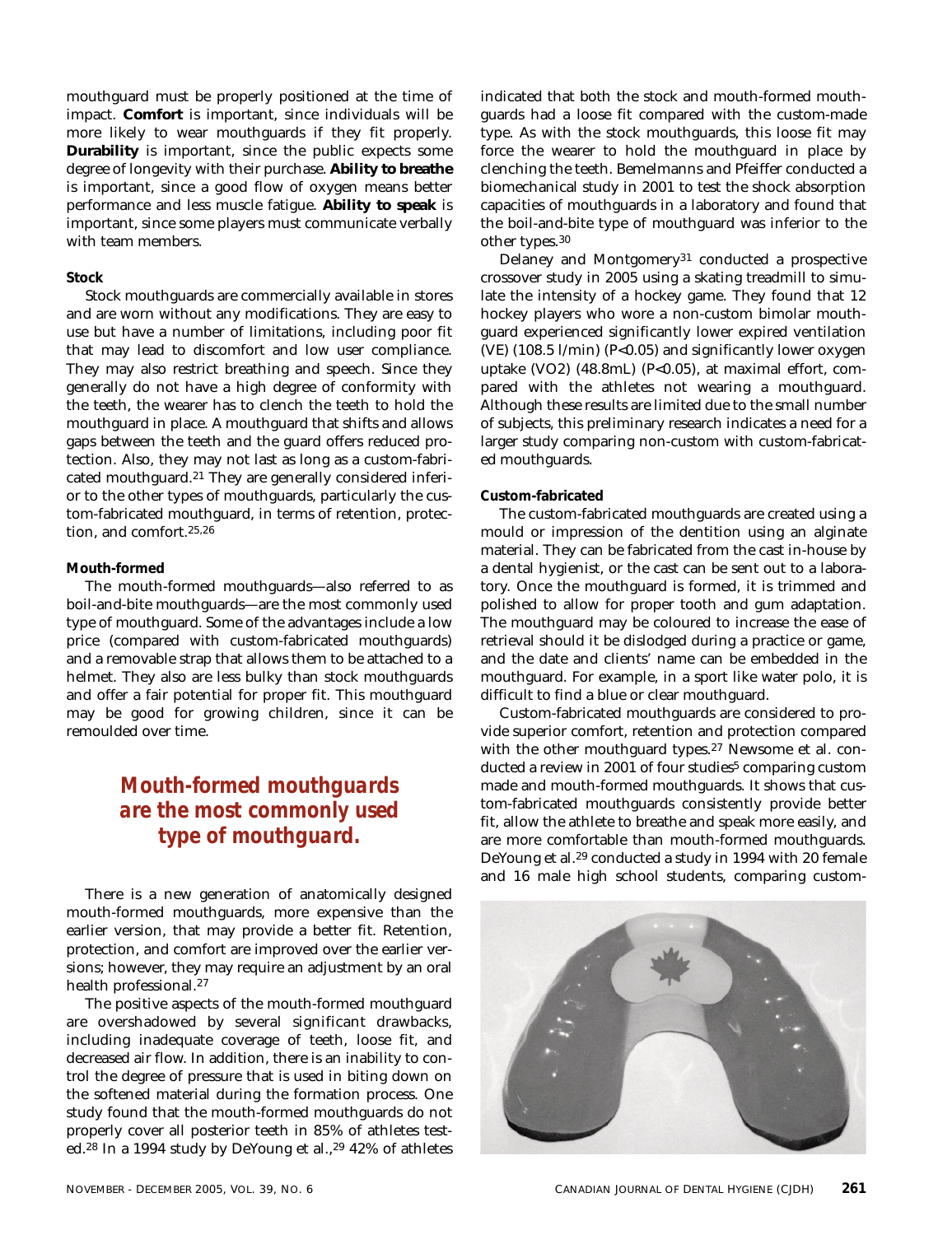made and mouth-formed mouthguards. The participants scored the custom-made mouthguard higher on a number of comfort and wearability factors, including mouth irritation, tightness or looseness, bulkiness, difficulty speaking, difficulties breathing. Overall, 86.1% of the participants preferred the custom mouthguard.

One of the reasons that the custom-fabricated mouthguard is considered more comfortable is that it provides an optimal fit. It maintains its position in the mouth without the need for the wearer to bite down on the mouthguard. This may translate into better acceptance, and compliance. The custom-made mouthguard also has a longer life span than the other mouthguards, which may be more likely to harden or tear over time.32

More importantly, custom-made mouthguards are reported to provide better protection than the other types of mouthguards.32 Echlin et al. in 2005 reviewed the literature on this topic and found that four studies conclude the custom-fabricated mouthguards provide superior protection to the stock and mouth-formed type.<sup>33</sup> There is one minor drawback to the custom-formed mouthguard: it costs more than other types of mouthguards.

Custom-made mouthguards can be fabricated using a vacuum or a pressure lamination machine. Although there is much debate about which technique is best, and the studies presented below attempt to answer this question, there is a need for a larger number of studies, including randomized controlled trials.

## *Vacuum-formed mouthguards*

The vacuum-formed mouthguards are fabricated using a single layer of thermoplastic material that is adapted over the mould with a vacuum machine. Vacuum-forming machines are simpler and less expensive than pressureforming machines. Vacuum-forming the mouthguard using a wet model may create difficulty with the fit, so some researchers recommend using a dry model cast<sup>34</sup> with its surface temperature elevated<sup>35</sup> in order to obtain a better fit. Park et al.36 note some deficiencies with vacuumformed mouthguards: the incisal edges can become thin, and the occlusal, labial, and lingual aspects of the mouthguard can shrink.

## *Pressure-laminated mouthguards*

Some studies indicate that the pressure-laminated mouthguard may have superior fit, comfort, and protection, with negligible deformation when worn for a period of time compared with other mouthguards. The pressurelamination process provides some advantages over the single-layer vacuum-formed design. It allows layering of material to a specific thickness to suit the specific sport and can provide added protection to certain vulnerable areas in the mouth, as required. In a study of 60 mouthguards by Waked et al. in 2002 that simulated the effects of aging on mouthguard type, the pressure-laminated mouthguards, constructed from two 3-mm sheets, showed the best stability compared with the vacuum-formed mouthguards and the least number of changes in mouthguard shape over time.37 Newsome et al.5 in 2001 conducted a review of the efficacy of different types of mouthguards and concluded that the pressure-laminated variety provided the most protection.

# **DESIGN, CONSTRUCTION, AND MATERIALS ISSUES Occlusal contact**

In 2004, Takeda et al.38 studied different occlusal conditions of a two-layer laminated mouthguard at the occlusal supportive areas, using an artificial skull model and a pendulum impact device. The researchers noted that wearing a mouthguard without good occlusal contact over a large area can potentially cause a bone fracture of the mandible. The appropriate occlusal relationship and incisal guidance can only be achieved if an impression of the opposing arch is made. Only the pressure-laminated mouthguard (not the one-layered vacuum-type mouthguards) permit sufficient occlusal thickness to be created.

## **Thickness**

In 2005, Waked and Caputo<sup>39</sup> noted that an interocclusal space at physiologic rest position is 2 to 4 mm from

| <b>Study</b>                                           | <b>Basketball</b>                                                                                                | <b>Baseball</b> | Soccer                                                                   |
|--------------------------------------------------------|------------------------------------------------------------------------------------------------------------------|-----------------|--------------------------------------------------------------------------|
| Kumamoto and Maeda, 200410                             | U.S., 11.8% & 12.1%;<br>Finland, 5.8% & 5.2%;<br>Japan, $2.3\%$ ;<br>Females 14 to 7.5%:<br>Female Olympic, 1.3% | 12.7% to 37%    | 6 studies: 2.8 to 13.8%<br>6 studies with small<br>sample size: 9 to 20% |
| Kvittem et al. 199877                                  | 30.9%, 1020 athletes                                                                                             |                 |                                                                          |
| Ferrari and Medeiros, 2002 <sup>59</sup>               | 36.4%                                                                                                            |                 | 23.1%                                                                    |
| Yamada et al., 199878                                  |                                                                                                                  |                 | 32.3%                                                                    |
| U.S. Department of Health<br>and Human Services 200079 | 34% of all injuries<br>are orofacial                                                                             |                 |                                                                          |

**Table 1.** Injury rate in sports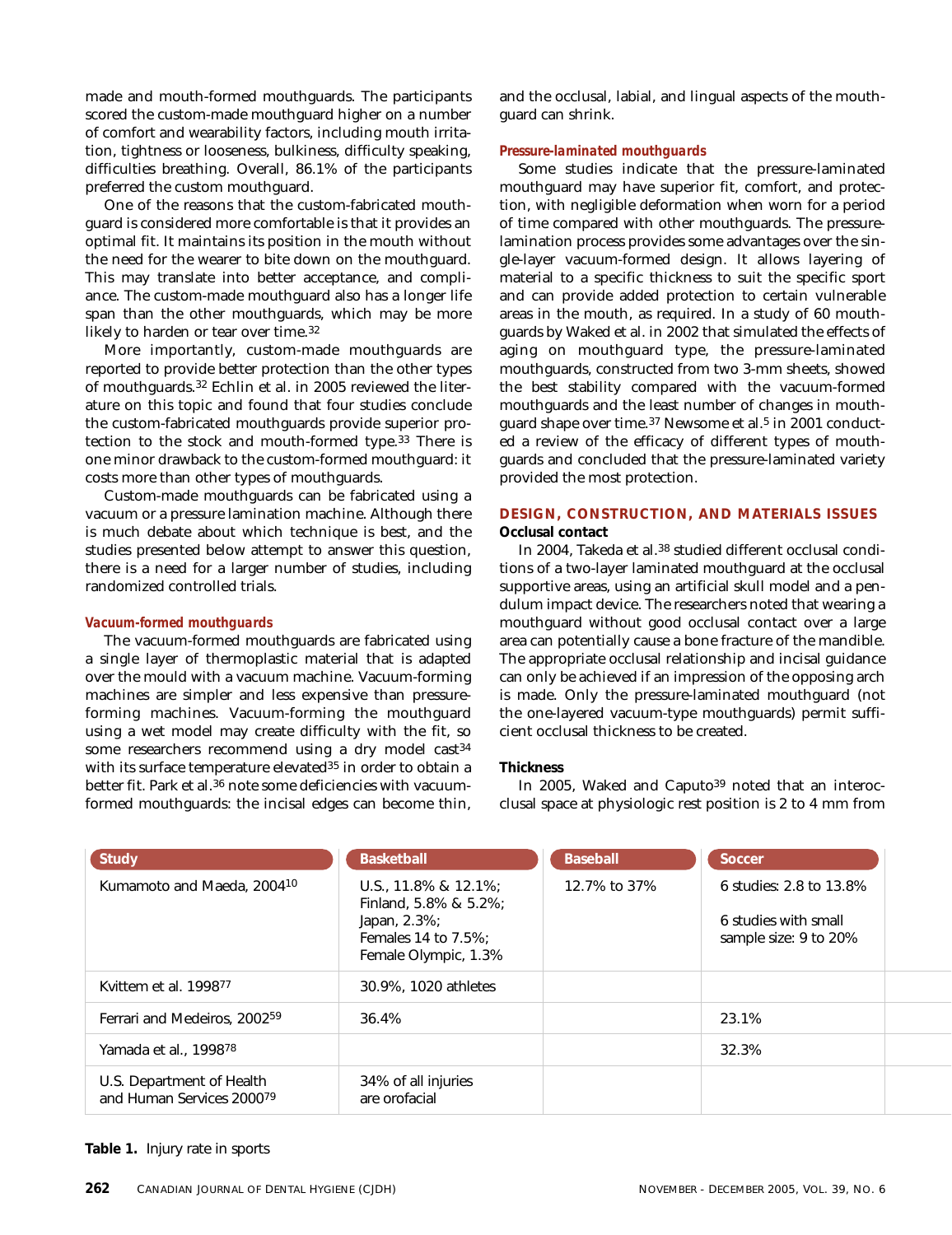tooth contact. They therefore recommend a mouthguard with a thickness greater than 3 mm so the arches are adequately separated. These researchers conducted a study with 10 vacuum-formed and 10 pressure-laminated mouthguards. The pressure-laminated mouthguard produced material thicknesses greater than 3 mm, consistently thicker than the vacuum-formed mouthguard. The results may indicate that the pressure-laminated mouthguard allows the creation of a thicker mouthguard that fits the interocclusal space better.

# **Design at different angles**

In 2004, Patrick et al.<sup>34</sup> identified the following criteria for design of the pressure laminated mouthguard:

- The mouthguard should enclose the maxillary teeth to the distal surface of the second molars.
- Thickness should be 3 mm on the labial aspects, 2 mm on the occlusal aspect, and 1 mm on the palatal aspect.
- The palatal flange should extend about 10 mm above the gingival margin.
- The labial flange should extend to within 2 mm of the vestibular reflection.
- The edge of the labial flange should be rounded in cross-section whereas the palatal edge should be tapered.
- When a maxillary guard is constructed, it should be articulated against the matching mandibular model for optimum comfort.

In a 1999 study by McClelland et al., 22 participants reported that the last three features mentioned above created a mouthguard that was more comfortable to the lips, gums, and tongue; felt less bulky; was less likely to keep the teeth apart or to cause pain in the jaw muscles compared with a mouthguard that was under-extended and had an unadjusted occlusion.40

A research study examining the length of the distal end of the mouthguard and response to simulated impact shows that a mouthguard should cover at least up to the second molar to ensure efficient absorption and/or disper-

*A review of the efficacy of different types of mouthguards concluded that the pressure-laminated variety provided the most protection.*

sion of force.41 Other researchers argue for extending the guard as far back onto the molar areas as the client can tolerate, to maximize the force dissipation.32 In addition, some league rules require full molar coverage; however, care must be taken in fabrication, as many athletes cannot tolerate guards that extend to the third molars.

# **Rebound and thickness testing**

Guevara et al.42 conducted a study in 2001 comparing 19 vacuum-formed mouthguards with 10 mouth-formed mouthguards. They found that the vacuum-formed mouthguard did not perform as expected and produced the lowest value on the tests for rebound and thickness in the incisor region. This suggests that caution should be taken in making the vacuum-formed mouthguard to ensure that adequate thickness of material is located over the incisors. The mouth-formed mouthguard had problems with slumping of the facial portion of the mouthguard after boiling. This resulted in thicker material over the occlusal surface but a lack of material over the facial surface of the posterior teeth. The other surprising finding was that none of the mouthguards tested achieved the standard of at least 50% rebound, established as a minimum requirement by ANSI/ADA Specification No. 99. It should be noted that not all custom-made mouthguards have problems with thickness in the incisor region; as Waked et al. point out, the pressure laminate mouthguard gives the best results in the incisor region.37

Westerman et al. conducted two studies of the inclusion of air or gas into the EVA (ethylene vinyl acetate) mouthguard material to determine if it will improve perform-

| <b>Hockey</b>                           | <b>Field hockey</b>                      | <b>Bicycle</b>             | <b>Rugby</b>                                                                   | Football                                                                  | <b>Martial arts</b> |
|-----------------------------------------|------------------------------------------|----------------------------|--------------------------------------------------------------------------------|---------------------------------------------------------------------------|---------------------|
| $11.5\%$ of<br>all reported<br>injuries | Rates are<br>lower than<br>in ice hockey | $5.6\%$ of<br>all injuries | Rates are similar<br>to football rates<br>prior to mandating<br>of mouthguards | Prior to mouthguard<br>rules: 54%;<br>Post rule: significantly<br>reduced |                     |
|                                         |                                          |                            |                                                                                |                                                                           |                     |
| 11.5%                                   |                                          |                            |                                                                                |                                                                           | 32.1%               |
|                                         |                                          |                            | 56.5%                                                                          |                                                                           |                     |
|                                         |                                          |                            |                                                                                |                                                                           |                     |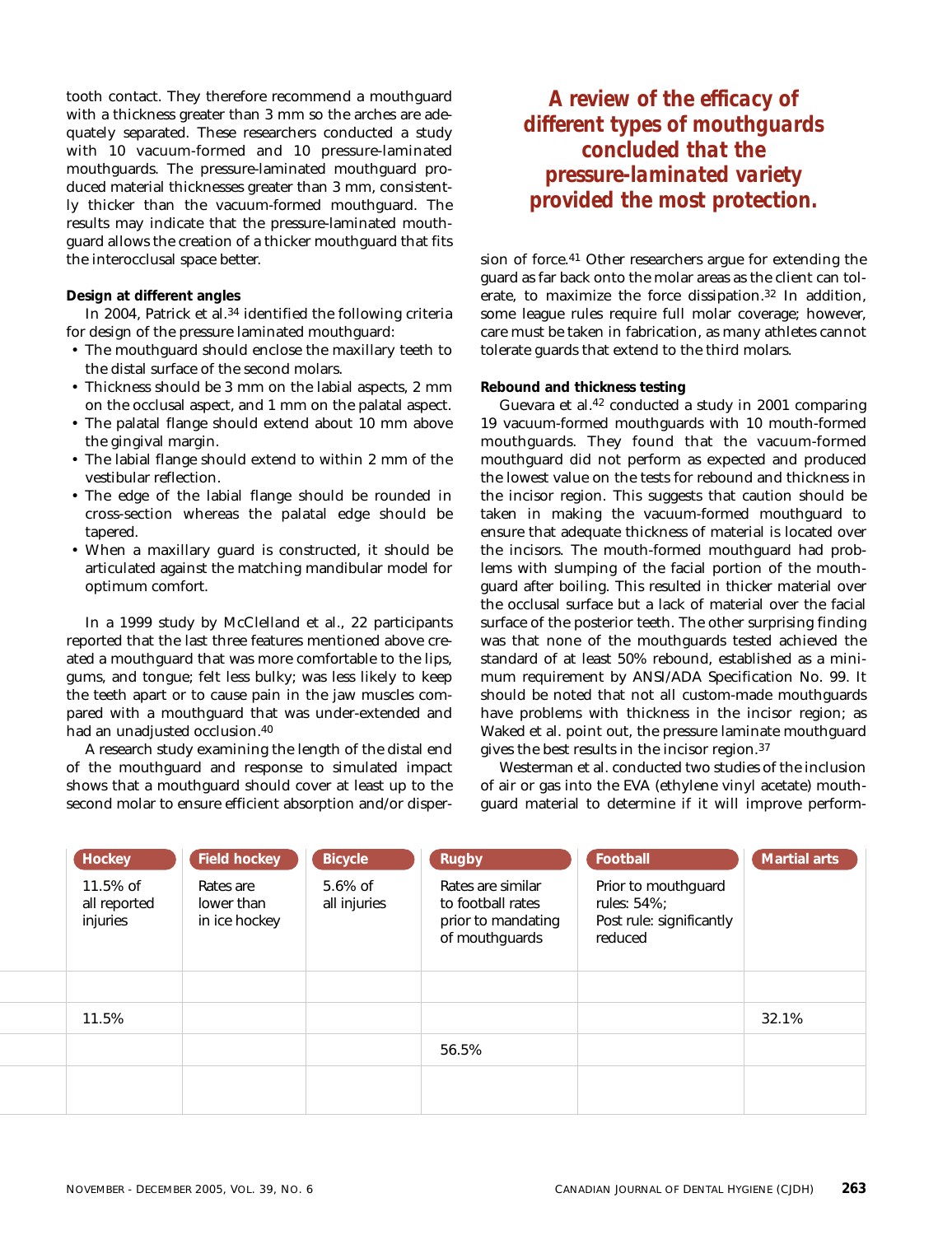| Researcher/participant                                                        | <b>Football</b>                                                               | Soccer | <b>Basketball</b> | <b>Baseball</b> |  |
|-------------------------------------------------------------------------------|-------------------------------------------------------------------------------|--------|-------------------|-----------------|--|
| U.S. Department of Health and Human<br>Services (U.S. children) <sup>79</sup> | 72%                                                                           | 7%     | 4%                | 7%              |  |
| Woodmansey KF., 1997.7 557 British children                                   |                                                                               |        |                   |                 |  |
| Nowjack-Raymer RE, Gift HC, 1996. <sup>52</sup> Children                      | Majority                                                                      |        |                   |                 |  |
| Braham RA, Finch CF, Australia RCT., 200380                                   | 100% (games)*<br>0% (practices)                                               |        |                   |                 |  |
| Hawn KL, Visser F, Sexton PJ, 2003.81<br>104 U.S., certified hockey trainers  |                                                                               |        |                   |                 |  |
| Ferrari CH, Medeiros JMF, 2002.59<br>204 professional and semi-professional   |                                                                               | 1.4%   | 2.1%              |                 |  |
| Yamada T et al., 1998. <sup>78</sup> 2670 Japanese males                      |                                                                               | 0.8%   |                   |                 |  |
| Comstock et al., 2005.82 234 females                                          |                                                                               |        |                   |                 |  |
| Ranalli, 1995. <sup>14</sup> US college level                                 | 33% custom-made:<br>33% custom-made<br>and mouth-formed;<br>27% boil and bite |        |                   |                 |  |
| Bolhuis J, et al. 1987.83 International players                               |                                                                               |        |                   |                 |  |
| Berry et al. 2005. <sup>58</sup> 165 Central Collegiate                       |                                                                               |        |                   |                 |  |
| Comstock et al. 2005.82 234 females                                           |                                                                               |        |                   |                 |  |

**Table 2.** Utilization rates

ance. The first study was conducted in 2002,43 using regulated air inclusion in an EVA mouthguard material (Shore A Hardness of 85). The air inclusion was found to reduce the transmitted force by as much as 32% when tested with a pendulum impact.

However, the second study in 2002 did not show the same energy absorbing qualities of air inclusion.<sup>44</sup> This study examined results of simulated impact on two types of mouthguard materials. The control was an EVA polymer (with Shore A hardness 83) and the test samples were the same EVA polymer injected with a foaming agent to form indiscriminate gas cells throughout the polymer. The researchers found that the foaming agent did not produce statistically significant improvements in the impact performance, measured by improvements in energy absorption, and reductions in transmitted forces of the EVA material.

# **Types of arch casts**

Generally, single-arch mouthguards are fabricated for the maxillary teeth. However, dual-arch mouthguards also called bimaxillary mouthguards—cover the upper and lower teeth and provide more protection for the jaw joint and the mandible compared with a single-arch mouthguard.45-47 The lower guard can be help to cushion the lower teeth with orthodontic fixtures or space maintainers fixed on the lower teeth.44 However, athlete compliance may be low, due to a lack of comfort. The American Society for Testing and Materials (ASTM) recommends that mouthguards for individuals with a class I or II malocclusion should be constructed using a maxillary arch impression; those with a class III malocclusion should use a mandibular arch impression.27 However, further research in this area may be warranted since most injuries occur in the maxillary incisors and the mandibular arch impression leaves this area unprotected.

# **Material and comfort**

\* mouthguards are not mandatory in Australian football

In 2001, Brionnet et al.48 conducted a study with 48 male rugby players aged 14–18 who provided feedback on the comfort of acrylic resin and silicone rubber custommade bimaxillary mouthguards. Overall, players found the mouthguards quite comfortable and reported no difference in responses to the two types of mouthguard materials. The silicone rubber (a softer material than acrylic resin) mouthguards were less stable than the acrylic ones, since the softer material was broken down more quickly by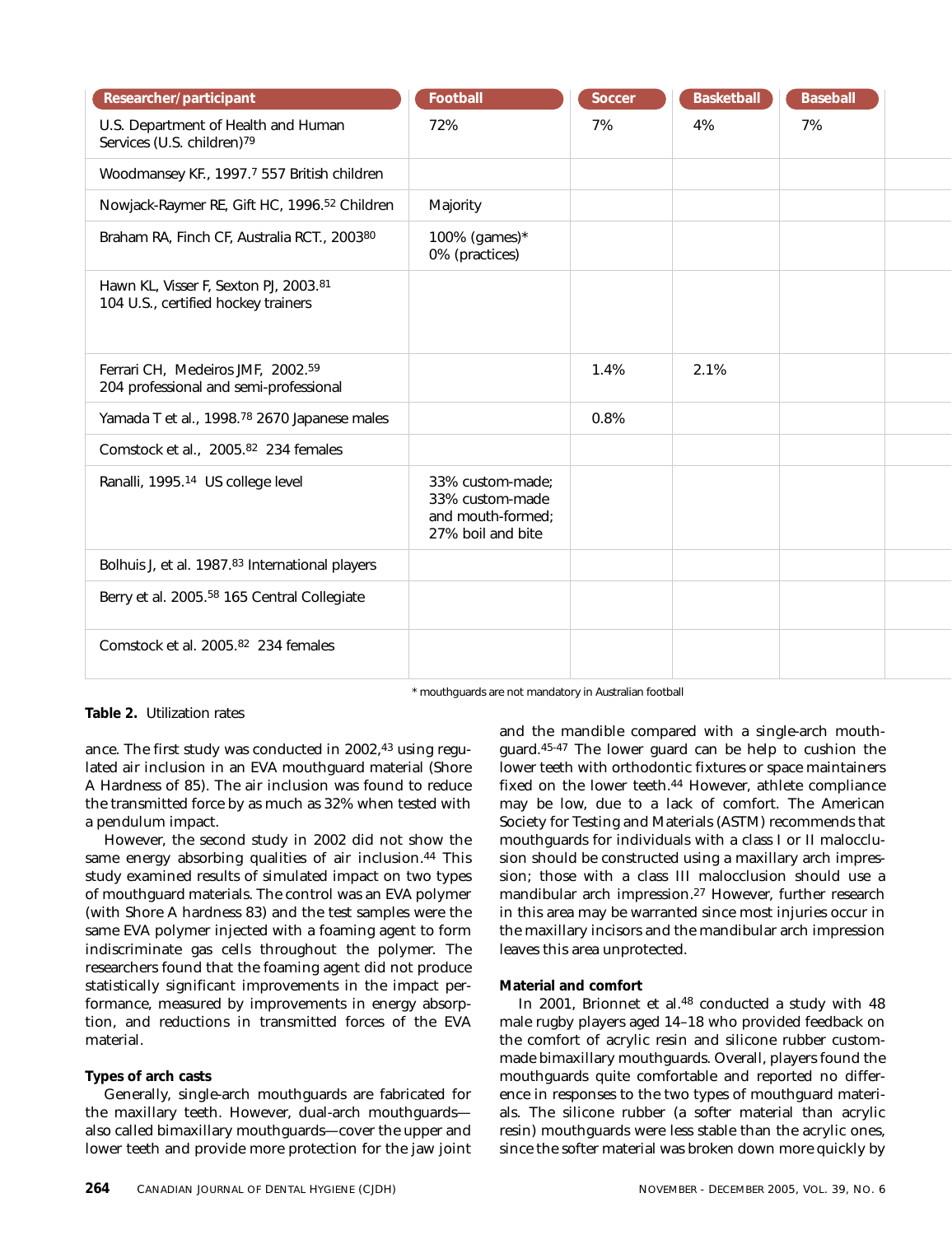| Hockey                                                    | <b>Martial arts</b> | Handball | Rugby                                          | <b>Field hockey</b> | All sports |
|-----------------------------------------------------------|---------------------|----------|------------------------------------------------|---------------------|------------|
|                                                           |                     |          |                                                |                     |            |
|                                                           |                     |          |                                                |                     | $6\%$      |
|                                                           |                     |          |                                                |                     |            |
|                                                           |                     |          |                                                |                     |            |
| Not routinely<br>worn and not<br>consistently<br>enforced |                     |          |                                                |                     |            |
| 91.3%                                                     | 13%                 | $4\%$    |                                                |                     |            |
|                                                           |                     |          | 24.1%                                          |                     |            |
|                                                           |                     |          | 90.8%                                          |                     |            |
|                                                           |                     |          |                                                |                     |            |
|                                                           |                     |          |                                                | 43%                 |            |
| 17.1% - 50%<br>of time                                    |                     |          |                                                |                     |            |
|                                                           |                     |          | 66.7% of scrum halves;<br>80% of other players |                     |            |

excessive chewing. Thus a reduction in hardness in mouthguards is linked to an improvement in shock absorption but retention increases with the hardness of the material. Therefore, the researchers suggest that further research be conducted to develop a silicone mouthguard with sufficient hardness to allow greater retention and increased stability (i.e. not breaking down as readily) but that still maintains the resiliency needed for shock absorption.

## **EPIDEMIOLOGY**

A 2003 literature review by Kumamoto and Maeda,10 which included 104 articles published on international sports-related orofacial trauma during the last 20 years, indicates that the injury rates varied depending on the age of the athletes, the sport, and the geographical location of the sample groups. The results are shown in table 1. Caution should be taken when comparing the numbers in this chart since the definition of injury varies from one reporting body to the next. For example in the National Collegiate Athletic Association players must miss a game or a practice in order for the incident to be counted as an injury and in the International Ice Hockey Federation any dental injury or laceration is recorded as an injury.

With this limitation in mind, there are still some interesting findings from the injury data. Injury rates in basketball are higher than in football and ice hockey where mouthguards are mandatory.10,49 For example, a pilot study on this topic indicates that a soccer player is more likely to sustain an orofacial injury than a football player and a basketball player is twice as likely.4 Injury rates are lower in countries where sports are less popular and higher in countries where they are very popular. Although there are mixed results when comparing female and male rates, the burden of the evidence shows that males have higher rates than females.<sup>10,50</sup> In basketball and soccer, older athletes tend to have fewer dental injuries than younger players. Similar results were found in a study with children aged 7 to 13 years who showed increased risk, possibly due to adolescent growth spurts that may cause difficulty adjusting to new body proportions.10 The high incidence of dental injuries during practice sessions indicates that mouthguards should be worn not only in competitive games but also during practices.32

It is clear from the research that participation in a number of sports carries considerable risk of orofacial injury. This risk exists in contact sports such as rugby and hockey but also in sports with less contact such as basketball and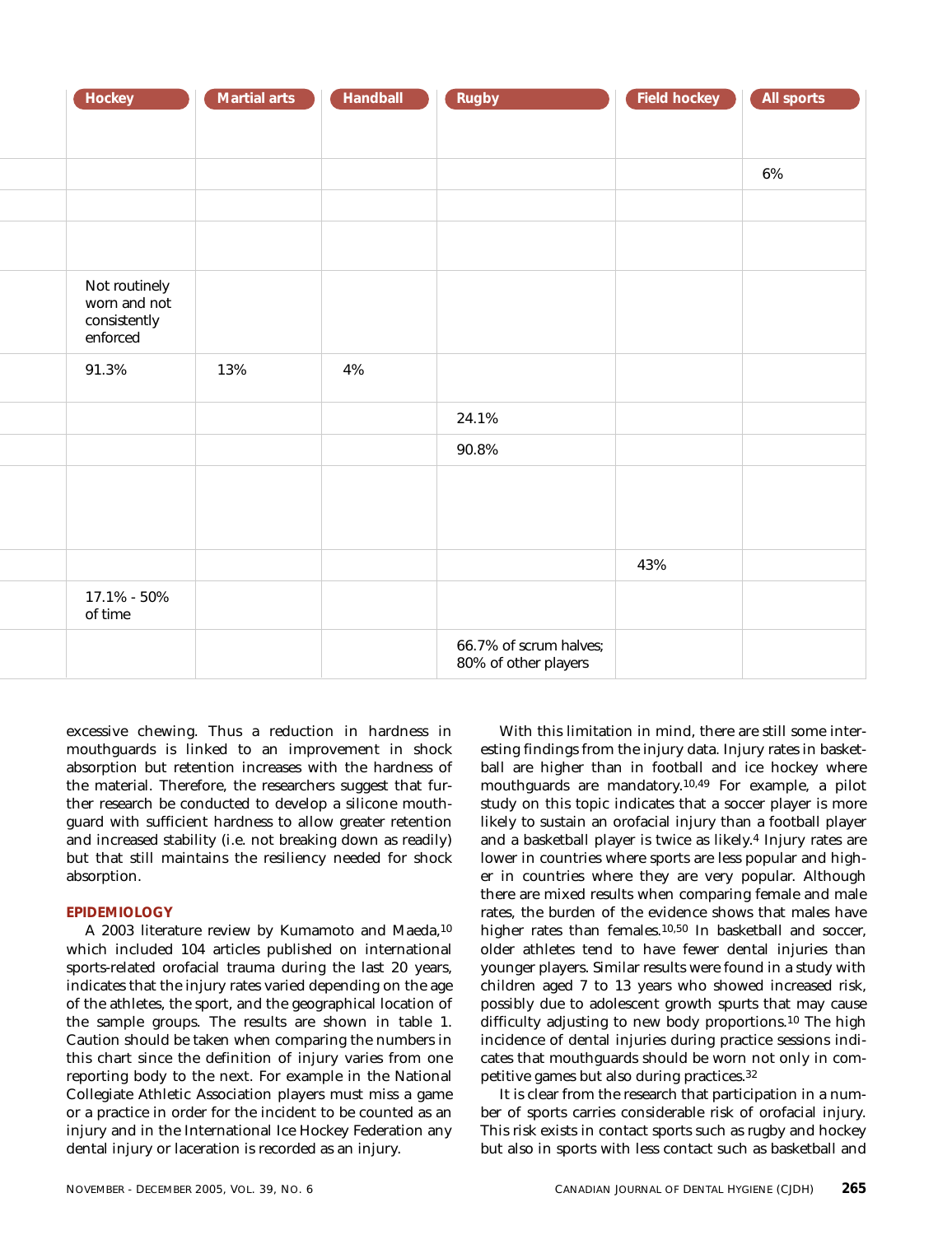| Researcher/participants                                                                                                                                                                                                      | <b>Football</b>                                                                                    | <b>Basketball</b>                                                                                                 |  |
|------------------------------------------------------------------------------------------------------------------------------------------------------------------------------------------------------------------------------|----------------------------------------------------------------------------------------------------|-------------------------------------------------------------------------------------------------------------------|--|
| U.S. Department of Health<br>and Human Services, 200079                                                                                                                                                                      | Mouthguard and facemask:<br><1% risk of injury                                                     | 30% reduced risk                                                                                                  |  |
| Labella, Smith, & Sigurdsson, 2002.84<br>Prospective study with 37 athletic<br>trainers                                                                                                                                      |                                                                                                    | # of injuries per 1,000 athlete<br>exposures - Custom fabricated<br>vs. no protection: (0.12 vs<br>0.67; P < 0.05 |  |
| Jolly, Messer, & Manton, 1996.85<br>Retrospective study                                                                                                                                                                      | Half as many orodental fractures<br>and tooth avulsions as players<br>who didn't wear a mouthguard |                                                                                                                   |  |
| Ranalli, 199186                                                                                                                                                                                                              | Incidence pre-mouthguard rule:<br>2.26; post-mouthguard rule:<br>0.30 per 100 players              |                                                                                                                   |  |
| Flanders & BHAT, 1995.49 Pilot with<br>820 football and 120 basketball players                                                                                                                                               | 1.4 per 10,000 athletic exposures;87<br>with mandatory mouthguard<br>practice                      | 18.3 injuries per 10,000 athletic<br>exposures; no mandatory<br>mouthguard rule                                   |  |
| Marshall SW, Loomis DP, Waller AE,<br>Chalmers DJ, Bird YN, Quarrie KL,<br>Feehan, 2005.65<br>240 male and 87 females; adjusted data<br>for covariates such as level of competition,<br>playing position, and injury history |                                                                                                    |                                                                                                                   |  |

**Table 3.** Mouthguard efficacy in preventing orofacial injury

soccer. It is also clear that there is a lack of information in Canada. This gap is addressed in the recent draft of the Pan Canadian Injury Prevention Strategy<sup>51</sup> by SmartRisk. This Strategy identifies the need for the Public Health Agency of Canada to create an Injury Prevention Centre. Such a centre could play a coordinating role in setting national injury prevention targets and could coordinate surveillance, research and programming.

# **UTILIZATION RATES and BEHAVIOURAL ASPECTS OF MOUTHGUARD WEARING**

The utilization rate for mouthguard use varies by sport and although they are mandated in some sports, table 2 shows their use remains very low.10,20,52,53 Although approximately 40 years of research shows the benefits of mouthguards, the athletic community has not fully incorporated their use. There is therefore a need to address compliance issues in sports that already make the use of mouthguards mandatory. The table also shows that statistical data are lacking in some sports such as cycling, gymnastics, or skateboarding.20

The utilization rate and behavioural aspects of mouthguards are influenced by the attitudes of players, officials, coaches, and parents. For mouthguards to be effective, they must be well accepted and adopted by athletes. It is clear by the statistics in football, where mouthguards are mandatory, that factors other than the risk of a penalty are influencing a player's decision to wear a mouthguard. For example, a survey of 102 rugby players taken during the second rugby world cup in 1991<sup>54</sup> shows that although all the players believed that mouthguards provided protection, approximately one in five did not wear one. This gap between players' beliefs and their behaviour is also reported in a study by Cornwell et al.<sup>55</sup> Similar findings emerge: even though players realized the benefits of mouthguard use, they frequently did not wear one.

Athletes do not wear a mouthguard for a number of reasons. Lack of mandatory requirements in sports, lack of knowledge about the protective qualities of mouthguards, their cost and the negative effect on their appearance all play a role. Attitudes towards mouthguard use may also be partly influenced by professional sport practices. For example, two of the most visible contact professional sports, hockey and football, do not require mouthguard use.

Players' attitudes towards mouthguards depend on esthetics and the perceived image that they create; comfort, since some mouthguards may cause a headache; and how difficult the mouthguards make talking, and breathing. In a study of male high school basketball players, some of the reasons that players gave for not wearing a mouthguard include discomfort, difficulty with breathing, and difficulty with speaking.<sup>56</sup> This may be because most players were wearing stock or mouth-formed mouthguards. It is expected that players' difficulty would decrease if they were fitted with custom-fabricated mouthguards.

Rules do not guarantee compliance. Even with mandatory rules for mouthguards, many athletes are still not wearing mouthguards.50 This may be due partly to a lack of appreciation by the players of the benefits of wearing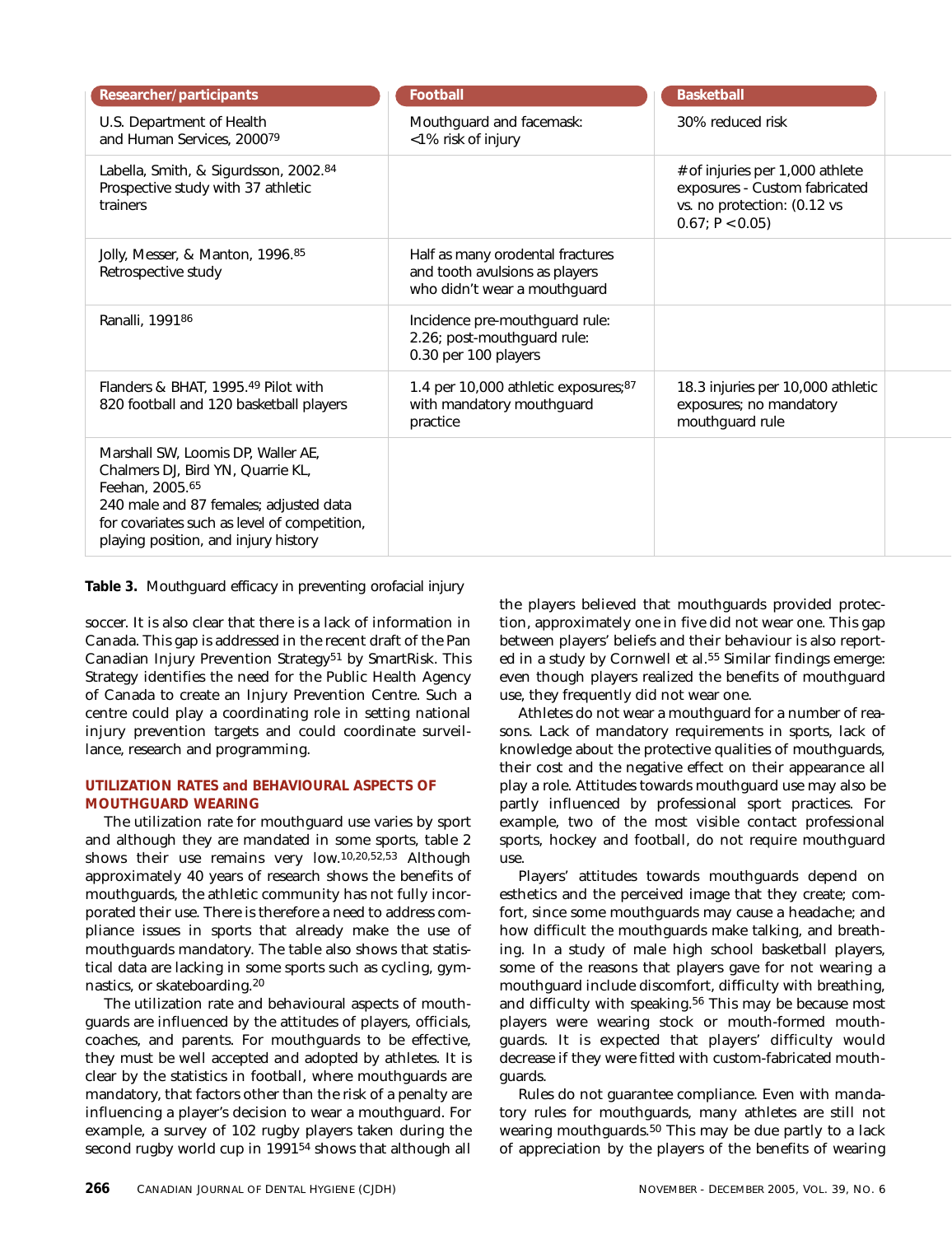| <b>Baseball</b>  | <b>Handball</b>                                                                                              |
|------------------|--------------------------------------------------------------------------------------------------------------|
| 30% reduced risk |                                                                                                              |
|                  |                                                                                                              |
|                  |                                                                                                              |
|                  |                                                                                                              |
|                  |                                                                                                              |
|                  |                                                                                                              |
|                  |                                                                                                              |
|                  |                                                                                                              |
|                  | Mouthguard use lowered risk;<br>rate ratio (RR) = $0.56$ ,<br>95% confidence interval (CI):<br>$0.07 - 4.63$ |

mouthguards. Two studies showed that only 50% of athletes thought mouthguards prevented injuries and 82% of soccer players and 26% of rugby players said that mouthguards were unnecessary. 50

Other factors that increase the athlete's likelihood of wearing a mouthguard include starting to wear a mouthguard at an early age,<sup>53</sup> a previous injury, and player position. A study of rugby<sup>57</sup> and basketball<sup>55</sup> players indicates that mouthguards were more frequently worn by those who had experienced a previous oral trauma. Some players, such as quarterbacks, may not wear a mouthguard since some find that it interferes with their ability to call signals.53 Similarly, defensive hockey players, who have to talk more than offensive players, report more negative attitudes toward mouthguard use.58

Two studies show that promoting injury-prevention material had little impact on whether or not a player wore a mouthguard. In 2003, in Australia, Cornwell et al. conducted a study of 496 basketball players.<sup>55</sup> They measured mouthguard wearing prior to and following a promotional intervention. Baseline mouthguard use was 62% at games and 25% during training. Although 90% of athletes acknowledged the protective value of mouthguards for basketball, youths after the intervention, did not increase mouthguard use, and adults increased their use by only 14% for training and 10% at games. Players who had previous injuries were 2.76 times more likely to wear mouthguards. In a similar 2002 study, Ferrari and Medeiros surveyed 204 professional and semi-professional athletes59 and found that although mouthguard prevention material

# *Coaches have the most influence on players' attitudes about mouthguards.*

was presented to athletes, there was little use of mouthguards.

It appears that a previous injury has a considerable impact on an athlete's decision to wear a mouthguard compared with passively reading prevention material. Further research is needed in the area of developing prevention material that would somehow allow players to experience a virtual injury to better influence decision making.

Officials are expected to follow the National Collegiate Athletic Association (NCAA) rules that state a time-out is to be charged when a player is not wearing a mouthguard. They can also give a 5-yard penalty to a team if the limit for time-outs has been exhausted. Although there are rules in place, officials' attitudes towards mouthguard use affect enforcement. In 1993, Lancaster and Ranalli<sup>60,61</sup> surveyed 109 college football officials and found that officials were unlikely to charge a time-out or to enforce penalties for mouthguard violations, even though they indicated that not all players were in compliance. Officials also reported that coaches should be responsible for player compliance. Officials believed that coaches have more influence on whether or not players wear mouthguards.

Coaches' attitudes towards mouthguard use are also an important factor in influencing players' compliance. Unlike officials, coaches are present with the players during practices and games, so would have a longer period of time during which to influence their behaviour. Coaches are also assisting players to develop consistent patterns of behaviour that should be carried forward into competition.

A number of studies show that coaches have the most influence on players' attitudes about mouthguards.53 In 1995, Ranalli and Lancaster14 conducted a survey of 98 Division 1-A college head football coaches and found that they viewed themselves, the players, or the trainer as most responsible for players wearing mouthguards, not referees. Two studies on officials' attitudes towards coaches indicate that officials also believe that coaches should be accountable for athletes wearing mouthguards,14 and they believe that coaches are more influential in convincing players to wear a mouthguard.53

There is some evidence that coaches are not making the best use of their influence in injury prevention. In 1998, Berg et al.62 conducted a survey of 508 high school athletic coaches in sports that do not mandate mouthguard use. The researchers found that 31% of coaches reported that they would not encourage mouthguard use, even if provided for free. In addition, only 13.2% of coaches reported that they offered education programs and information on mouthguard use. Somewhat more positive results are reported by Gardiner and Ranalli in 2000.53 This survey of 89 coaches found that 74% of coaches would speak to the player directly if they detected a mouthguard infraction.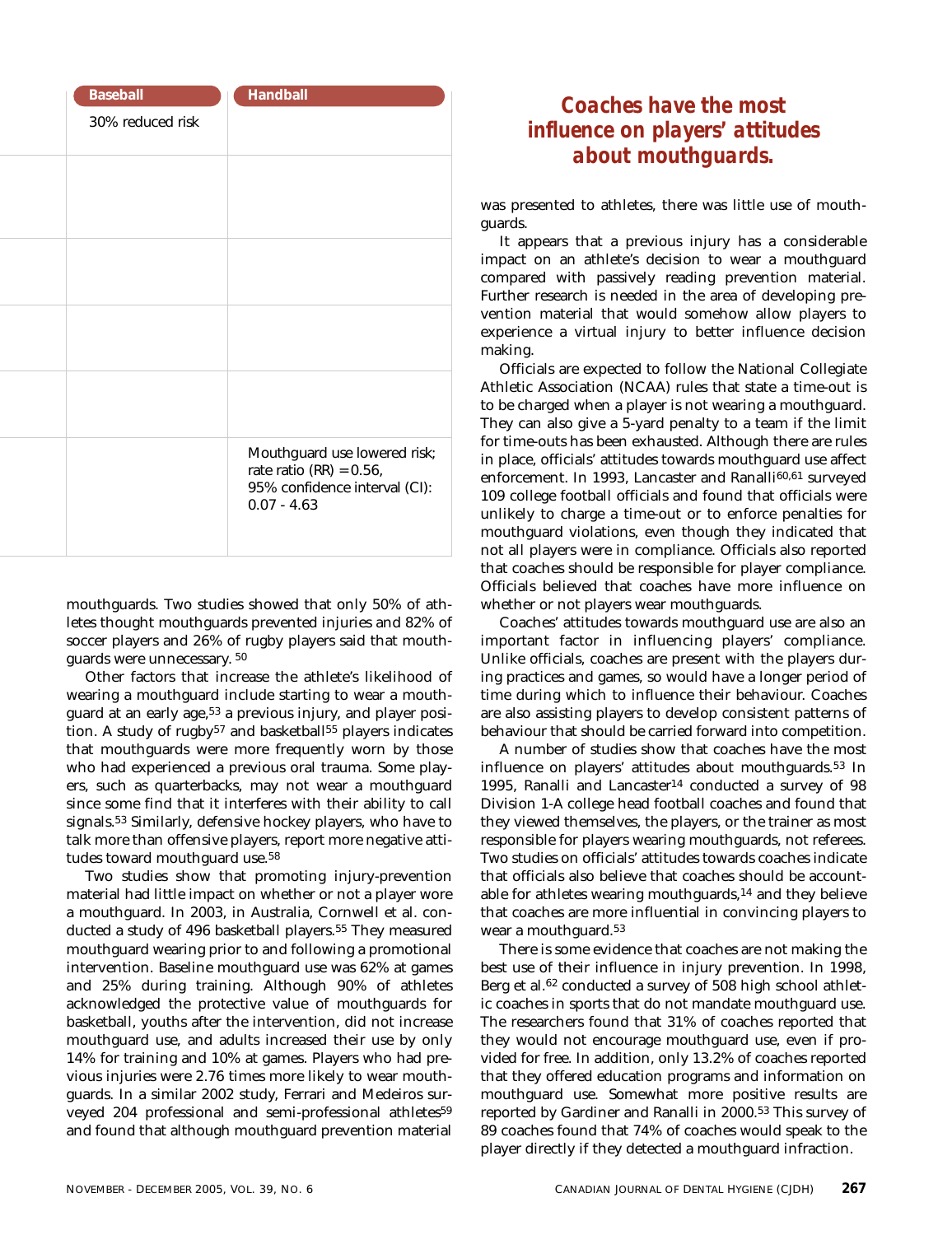Parents' decisions about mouthguard use also affect mouthguard utilization, since they have decision-making power in children's activities. In 1997, Diab and Mourino63 conducted a survey of 1,800 parents with grade school children and found that three fourths of parents had received no information on mouthguards and injury. There was a lack of perceived need for mouthguards in sports such as basketball, baseball, and soccer, even though these are sports with the most frequently reported injuries.

Despite the evidence for the efficacy of mouthguards and the mandatory regulations and positive attitudes about mouthguards in some sports, there is not always compliance amongst athletes. In addition, coaches and referees are not always promoting or enforcing mouthguard use. These barriers to prevention may be addressed with educational information about orofacial injuries and the benefits of mouthguards which targets players, officials, coaches and parents. One of the educational program's goals should be to change athletes'/parents' behaviour, so that it is proactive instead of reactive.

# **EVIDENCE FOR MOUTHGUARD EFFECTIVENESS**

A number of reviews of epidemiological and laboratory studies show that mouthguards reduce orofacial injuries. The first review (eight studies of the years 1968 to 199264) showed mouthguards unequivocally reduce hard and soft oral tissue injuries, jaw fractures, and neck injuries. A second review, which included three other research studies, also documented the substantial impact that mouthguards have on reducing sports-related orofacial trauma.2 A third review of four surveillance-based research studies showed that mouthguards are effective in preventing dental injuries.33

# *Mouthguards unequivocally reduce hard and soft oral tissue injuries, jaw fractures, and neck injuries.*

A fourth review (12 studies) stressed the protective value of mouthguards. Within this review, only 1 of these 12 studies found no protective value. Unfortunately, more than half of these studies were conducted between 1968 and 1986, and only three were conducted more recently, i.e., 10 years ago. The age of the studies calls into question their validity since statistical analysis techniques have changed significantly over the last 15 years. Further efficacy information is presented in table 3, which documents a number of individual studies.

There are some gaps in the existing research, showing a need to conduct randomized controlled mouthguard trials in the field. A recent review of the literature indicates that studies in craniomaxillofacial injury prevention lack highquality scientific design.33 The study designs were limited by the small number of studies that included interventions (26%), controls (33%), and randomization (17%). Marshall et al.<sup>65</sup> also raise some questions about the quality of studies. They note that, apart from seven cross-sectional studies that provide a weak basis for causal inference, there are only three studies with quasi-experimental or observational designs. Two of the three studies showed that mouthguards have a positive impact and the third shows no impact.

Public awareness of sports concussions has increased recently as the media reports the devastating impact on athletes who are forced into early retirement. Early studies showing the efficacy of mouthguards in preventing concussion took place in 1964 with several case reports66 and in 196767 with an *in vitro* study. Heintz in 1979 also found evidence of efficacy for properly fitted mouthguards.<sup>68</sup> Unfortunately, these studies can be challenged because of the limited numbers of subjects and the lack of a clear correlation<sup>69</sup> between the factors studied and concussion.

There is still a lack of solid evidence 26 years later that mouthguard use reduces the incidence and severity of concussions. The Canadian Academy of Sport Medicine (CASM) conducted a systematic review of the literature on the topic of mouthguards and concussion and found that the evidence for prevention of concussions is poor. On one hand, they found four studies suggesting a possible benefit; however, on the other hand there are three studies that failed to show any benefit.70 A second review of the literature by Echlin et al. in 2005 reaches a similar conclusion. Their review included three different studies, one of which was a very large study with a total of 506,297 athletic exposures. They conclude that the claim that mouthguards prevent mild traumatic brain injury is "controversial and not based on appropriate evidence based studies."83 A third review is conducted by Padilla who found no data to support stock or mouth-formed mouthguards for concussion prevention.32 Other authors, such as Piccininni, have come to a similar conclusion and caution oral health professionals against making an unsubstantiated claim regarding the prevention of concussion with mouthguards.32

Some evidence calls into question the importance of orofacial trauma in concussion. One study shows that a blow to the jaw is responsible for only 1.6% of concussion;69 another study70 indicates that the use of the upper extremity or the head, and not a blow to the mandible, was most likely to cause a head or neck injury, including concussion. The literature reviews combined with the etiological evidence indicate that one should be cautious when making a claim that mouthguards prevent concussion.

Although many questions remain in terms of the efficacy of mouthguards in preventing or reducing concussions, some researchers have speculated about the mechanisms for the action of the mouthguard in reducing the incidence or severity of concussion. See Appendix D for three proposed mechanisms of action.

These reviews of mouthguard efficacy suggest a pressing need for further research. The draft Pan-Canadian Injury Prevention Strategy<sup>51</sup> makes three recommendations for increased research and programs. First, it calls for the fed-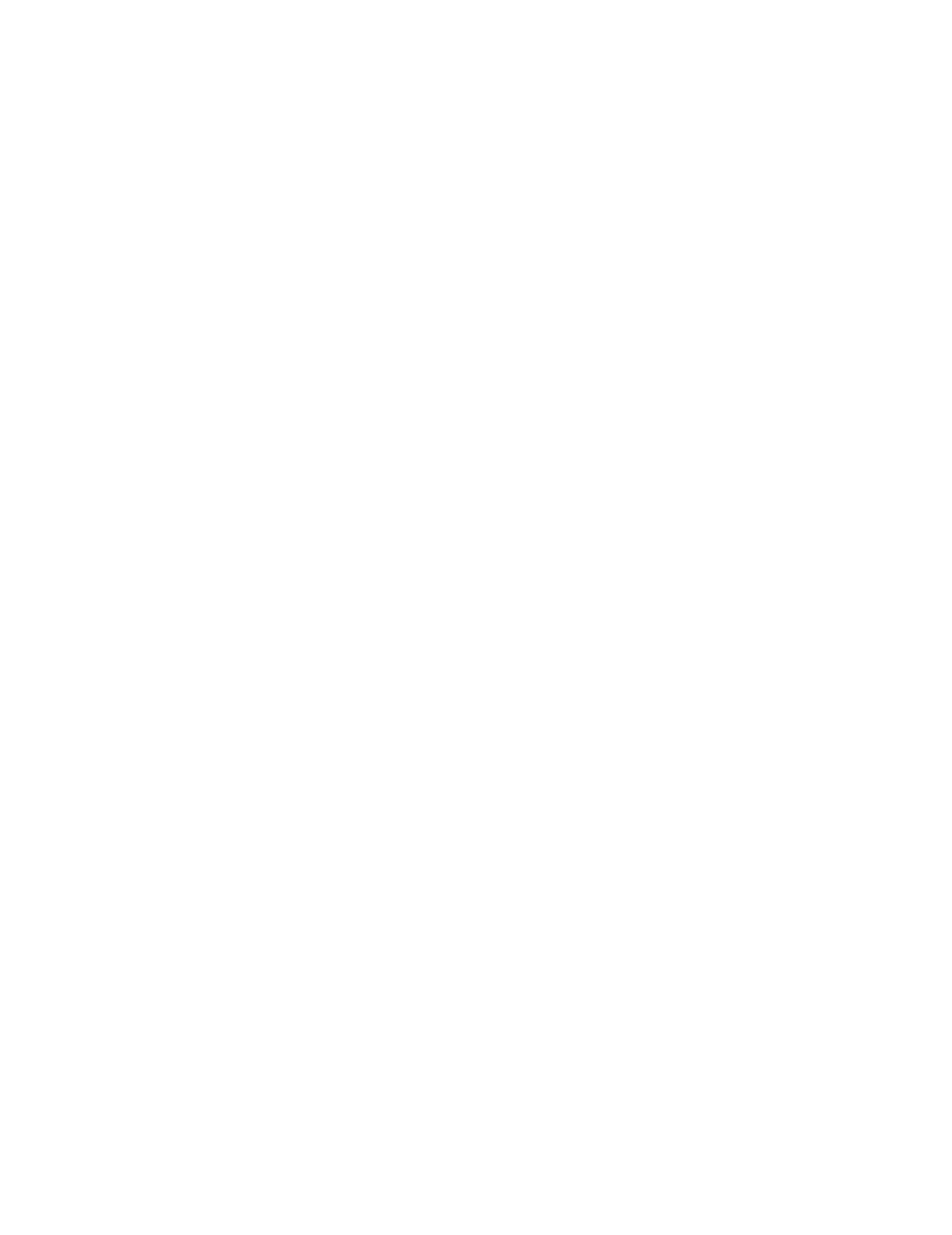eral government to establish a \$30 million annual National Injury Prevention Community Fund to support community-level programs to prevent injuries. Second, it calls for the establishment of a strategic injury research agenda, and a partnership between a newly developed Injury Prevention Centre of Canada and the Canadian Institutes of Health Research (CIHR) to co-fund injury prevention team development grants at \$100,000 annually. Third, it recommends the establishment of a \$4 million annual injury research and demonstration fund to test and evaluate injury prevention and control approaches.

# **THE ROLE OF THE DENTAL HYGIENIST**

Dental hygienists obtain educational information on mouthguards through studies for a university bachelors degree, a college diploma, and continuing education programs. This information includes, but is not limited to, assessing the needs of the client for mouthguard protection, fabrication of the mouthguard, and educating the client on the use of a mouthguard. The 2005 Blueprint for the National Dental Hygiene Certification Board exam includes competencies pertaining to mouthguards—a testament to the importance of this topic in dental hygiene education. Dental hygienists who familiarize themselves with the different types of mouthguards and the advantages and disadvantages of each type are better prepared to reinforce their use with clients.

Dental hygienists are well positioned to help prevent injuries by changing clients' attitudes toward mouthguard use. While providing information on oral disease prevention and oral health promotion, dental hygienists can seize opportunities for simple interventions. They can teach their clients about the risks for dental trauma in sport and about the importance of protecting their teeth with a mouthguard. A conversation about the clients' hobbies and interests can incorporate educational information about the preventive nature of mouthguards. Reducing risk of orofacial injuries in sports is another piece of educational information that should be presented to clients who engage in sports at both the recreational and competitive levels. The "Information Sheet for Dental Hygiene Clients: Mouthguard Use and Care" at the end of the article can help in providing advice on the use and care of properly fitted mouthguards.

Dental hygienists can promote mouthguards and make them in a number of different settings including independent dental hygiene businesses, mouthguard clinics at schools and at sports arenas, dental clinics, community health centres, and public health. Reaching out to the community through clinics and private businesses helps to make mouthguards more accessible and affordable. The average cost for a mouthguard made in a dental office in Canada is between \$100 and \$135.70,71 Studies from the United States show similar costs that range from US\$82.96 to US\$150.2,72 Dental hygienists in Ontario and Saskatchewan with private mouthguard businesses make mouthguards for a fee of \$35 to \$50.73

Some examples of dental hygienists who fabricate mouthguards follow. One dental hygienist in Ontario pro-

# *Dental hygienists are well positioned to help prevent injuries by changing clients' attitudes toward mouthguard use.*

vides mouthguard clinics, working mainly with hockey, lacrosse, rugby, baseball, and basketball associations. The clinic involves taking impressions on site at the arena, answering questions, and giving demonstrations. One dental hygienist in Saskatchewan takes the impression in the client's home, fabricates the mouthguard in his home lab, and delivers the mouthguard to the client within one week. This dental hygienist makes mouthguards for a variety of sports, concentrating on hockey and lacrosse, and for disabled children as store-bought mouthguards often do not fit properly. As a public service, this dental hygienist also makes presentations to athletes, coaches, and parents on the different types of mouthguards and the importance of their use. Dental hygienists across Canada who make these types of presentations at team meetings, schools, and clubs such as the Boys and Girls Club are making an important contribution to primary prevention.

Some dental hygienists work with dentists to provide mouthguards to the public. Over the past five years, one Manitoba dental hygienist and dentist run mouthguard clinics with junior hockey team and with the North American Indigenous Games. Some dental hygienists are advocating for legislation changes to remove restrictive supervision by dentists that prevents them from opening up their own mouthguard business. Dental hygienists in Newfoundland and Labrador expect to celebrate success in this area: legislation expanding the scope of practice to allow dental hygienists to construct mouthguards soon will be presented to the Minister of Health. There is more resistance in Quebec where existing legislation prohibits dental hygienists from taking alginate impressions.

Although a greater number of dental hygienists work in independent practices now than in the past, the majority of dental hygienists still work in a team environment with other oral health professionals and general health professionals. Part of this teamwork involves collaborating on service provision, including mouthguard education and fabrication. A study conducted in 199964 examined the attitudes of dentists towards mouthguard protection. This study found that 97% of orthodontists and 67% of general dentists recommended mouthguards for their clients. The two main reasons for not recommending a mouthguard were (1) that a less expensive mouthguard was available over the counter, and (2) the dentist/orthodontist did not receive formal training on fabrication or use of mouthguards.

A similar study conducted in 1998 found that only one third of dentists indicated that dental school taught mouthguard fabrication, 13.8% said they learned in a continuing education course, and almost 40% were selftaught.72 In addition, many dentists questioned whether they were the oral health professionals who were responsi-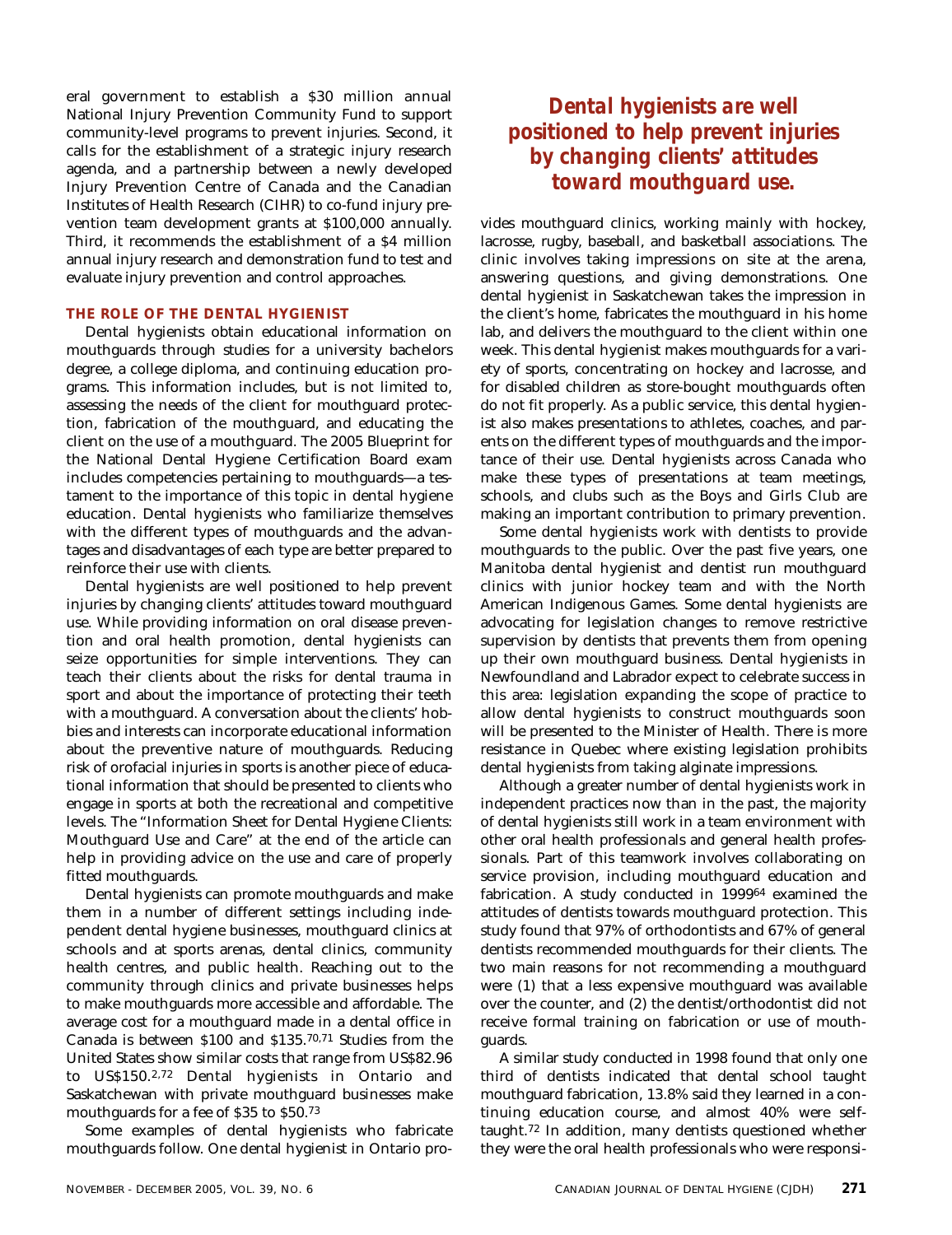ble for distributing and fabricating mouthguards. A lack of involvement by oral health professionals is confirmed in a 2004 study by Pribble et al.74 who conducted a survey of 120 parents of children participating in competitive soccer. This study found that very few health professionals recommended mouthguards for young athletes. Although some dentists' involvement in injury prevention may be limited, others are strong advocates of mouthguards. For example, the Academy of Sports Dentistry formed in 1983 and now has an international membership of over 800 members who take an active role in promoting mouthguard use.

Dental hygienists also incorporate mouthguard issues into in-service presentations to nursing staff at community health centres. They incorporate injury prevention and mouthguard material into other oral health topics such as fluoride use, oral cancer, and the link between general health and oral health. A U.S. research project substantiates a need for increased work in this area. The study examined primary care nursing centres<sup>75</sup> and found that, although almost half of nurses examined their clients for gum infections and oral lesions, only 15% educated clients about mouthguards. In addition, the majority do not refer clients to oral health professionals for treatment of dental decay or oral pain.

Public health dental hygienists offer population-based intervention programs to parents, coaches, players, and officials of organized sports. These programs educate the listeners about the risk of injury, the benefits of mouthguards, and encourage the enforcement of rules of play. A systematic review of population-based interventions was conducted in 2002 by Truman et al. to examine increases in the use of mouthguards and decreases in sport-related craniofacial injuries attributable to the intervention.20,76 This review examined 17 studies and found that 13 could not be included in the review due to design flaws and 9 of the 13 were also not admissible because of the lack of appropriate effect measure. The remaining 4 studies of fair quality did not provide sufficient evidence to determine the effectiveness of population-based intervention to encourage mouthguard use. Effectiveness could not be determined because of inadequate number, design, or execution of studies.

This does not mean that population-based interventions are ineffective but indicates a need for additional research and evidence to allow a judgment about this intervention.

## **CONCLUSIONS**

Research shows that orofacial injury in sport is prevalent and carries significant medical, financial, cognitive, psychological, and social costs. Research also confirms that mouthguards can prevent orofacial injuries. The CDHA therefore strongly recommends that dental hygienists play an integral role in the prevention of orofacial injury in sports and promote properly fitted mouthguards as an essential piece of protective equipment, in sports that present a risk of orofacial injury at the recreational and competitive level.

Relatively few Canadian organizations take a stand on the use of mouthguards compared with American organizations. The Canadian Dental Hygienists Association's strong stand on the use of mouthguards as primary prevention for orofacial injuries places CDHA as a Canadian leader in this area. There is significant opportunity for dental hygienists to protect the health and safety of children and adults in sport by supporting and promoting mouthguard use. It is not just the fastest and roughest sports such as football, rugby, and ice hockey that result in orofacial injury. Sports that are considered less dangerous such as soccer, baseball, field hockey, and basketball also have the potential to cause orofacial injury.

There is compelling evidence indicating that mouthguards can make sport safer by preventing orofacial injuries. The evidence for the role of mouthguards in preventing or reducing the severity of concussions is very weak and further research is needed in this area. Custom-fabricated mouthguards, particularly the pressure-laminated type, appear to provide a number of benefits over other mouthguards: the thickness can be adjusted for specific sports; it can be extended to the second molar; and the mouthguards can be articulated against the mandibular model.

Some progress has been made in preventing orofacial injuries since the 1960s and 1970s when mouthguards first became mandatory. However, there is still considerable work to be done in developing more positive attitudes and increasing use of mouthguards. First, greater use of mouthguards in all contact sports needs to be promoted. The cost of a mouthguard fabricated by oral health professionals is extremely low compared with the medical, financial, cognitive, psychological, and social consequences associated with orofacial injury. Second, a multidisciplinary approach is needed to increase the number of players who wear mouthguards. The coach, officials, parents, dental hygienists, other oral health professionals, and general health professionals all have a role to play. They can help the public to develop positive attitudes to mouthguard use, influence behaviour, and address compliance issues in sports where mouthguards are mandated. Third, there is a need to develop an approach for expanding regulations regarding mouthguard use in sports.

Unfortunately, Canadian statistics on incidence of orofacial sports injuries are limited and may be underreported due to the lack of a national surveillance system. This gap in knowledge may be addressed by the creation of an Injury Prevention Centre of Canada. Such a centre could coordinate surveillance and maintain a database of orofacial injury reports. This information could be used to study the efficacy of mouthguards, assist in designing better mouthguards, and promote better public education.

# **RECOMMENDATIONS**

**Dental hygienists can**

• work together with other health professionals to deliver health education, injury prevention, and mouthguard promotion campaigns on either a one-to-one basis or to groups of clients, parents, athletes, athletic teams, sports coaches and officials, and gym teachers;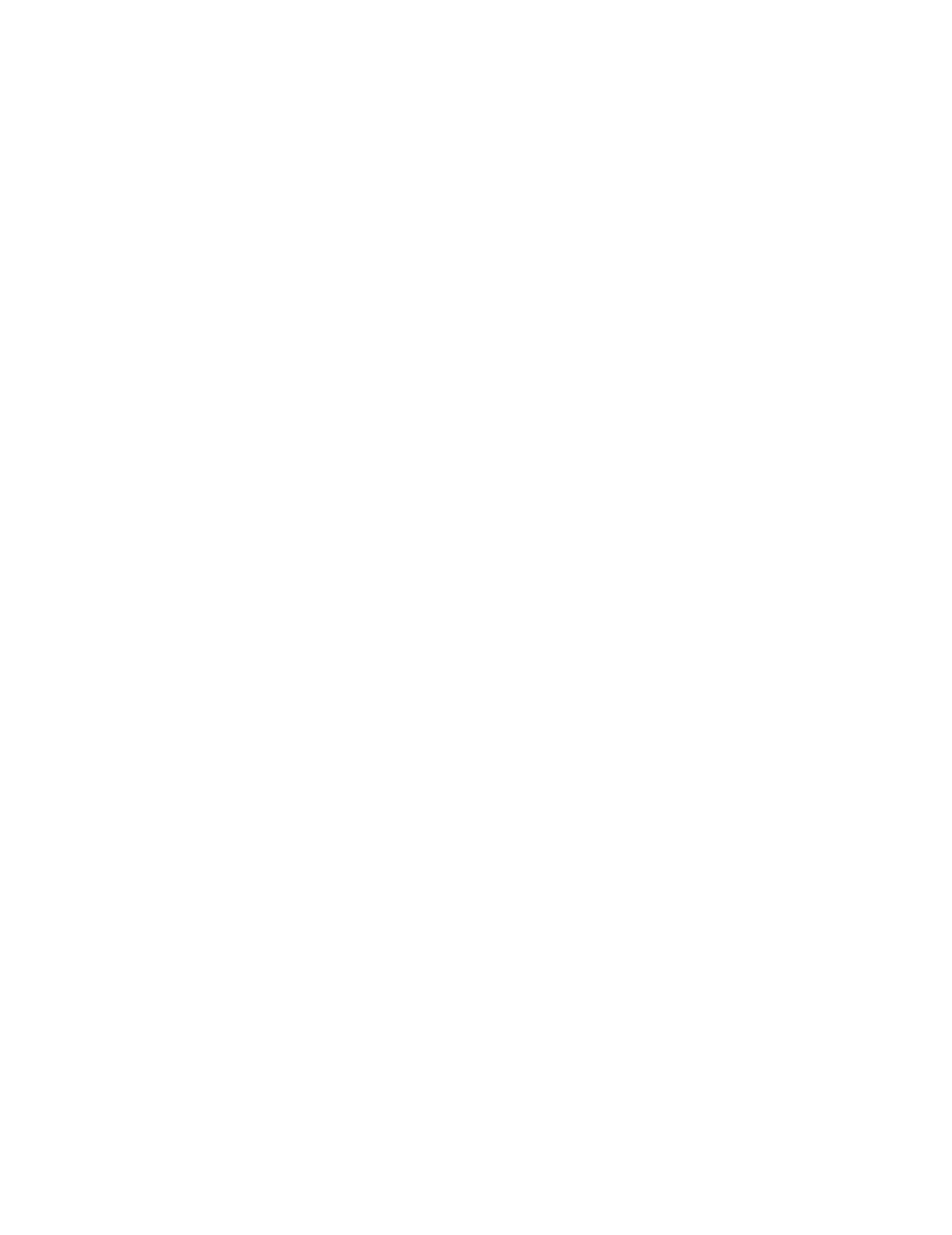- act as change agents to influence a culture in sports that accepts mouthguard use as a normal part of dressing for sport;
- fabricate mouthguards and advise on the use and care of properly fitted mouthguards;
- conduct research on the oral health promotion of mouthguards and the prevention of injury.

**Sports governing bodies, local injury prevention centres, and school districts can**

- mandate the use of properly fitted mouthguards during practices and competition in all sports where orofacial injury is a risk, including sports such as basketball, baseball, and soccer;
- develop a plan to address compliance in sports that mandate mouthguards;
- deliver increased health promotion and education of athletic trainers, coaches, sports officials, organizers, administrators, athletes, and parents.

**Dental hygiene professional organizations and educational institutions can**

- work with national sports and school organizations to develop an approach for expanding mouthguard regulations in sports and for addressing compliance issues in sports that have existing mouthguard rules;
- provide ongoing opportunities during college/university and in continuing education to gain knowledge and experience with mouthguard issues.

**Governments can**

- fund health promotion and injury prevention programs that include mouthguards;
- work with local or provincial injury prevention centres to establish an Injury Prevention Centre of Canada (IPCC), which would be responsible for an injury surveillance system, monitoring injury exposure and inci-

dence, and assessing injury trends in activities when new equipment or regulations are introduced;

• establish an injury research and demonstration fund to test and evaluate injury prevention and control approaches.

**Health insurance industry can** consider covering the cost of properly fitted mouthguards in health plans and promote the use of custom fabricated mouthguards.

**Researchers can** conduct high-quality mouthguard research, including randomized controlled trials on topics such as:

- efficacy of various types of mouthguards in preventing orofacial injuries and concussion;
- cost-effectiveness of mouthguards and infection control;
- effectiveness of population-based interventions and sports regulations, including an increased penalty severity for mouthguard rule infractions, for increasing mouthguard use;
- survey dental hygienists and other oral health professionals to determine the general knowledge and experience levels with respect to mouthguards and to determine attitudes of dental hygienists with respect to advocating for mouthguard use;
- improved product design of an effective, comfortable mouthguard that would facilitate widespread compliance.

# **ACKNOWLEDGMENTS**

The researcher wishes to acknowledge the contribution of the following groups/individuals in the development of this paper: Dr. Benedict Truman, CDC; Sport Information Resource Centre (SIRC), Elaine Li, SIAST; Dr. P. Piccininni, and Carola Hicks, RDH.

## **APPENDIX A METHODOLOGY**

The methodological approach in this paper is a comprehensive review of the literature on mouthguards, orofacial injury in sport, mouthguard efficacy in preventing orofacial trauma, and the role of the dental hygienist in promoting injury prevention and preventing orofacial injury. The methodology included the development of specific research questions for each section of the paper. These questions were then used to develop search terms for the literature search.

The researcher conducted a detailed search of relevant international English language literature from 1995 to 2005 using MedLine, CINAHL (Cumulative Index of Nursing and Allied Health Literature), and the Cochrane controlled trials register. In vivo and in vitro studies were included in this review. The keyword search included the terms dental hygienist, mouthguards, mouth guards, mouth protectors, occlusal splint, athletic injuries, sports injuries, orofacial injury, tooth injury, tooth fractures,

brain injury, statistics, incidence, sports, and athletics. The search strategy also used the clinical queries research methodologies search filter, using categories that included systematic reviews, meta-analysis, randomized controlled trials, and review, with a specificity of narrow scope.

The search also included "gray" literature—information not reported in the scientific periodical literature—and web sites known to contain publications on this topic. In addition, references cited in the articles were searched manually as opposed to a computer database search. Recognized experts in the topic area were consulted and asked to comment on the outline and corresponding literature so they could identify relevant articles that might otherwise have not been identified. They were also asked to comment on the draft paper. Members of the Canadian Dental Hygienists Association also provided comment on the draft paper.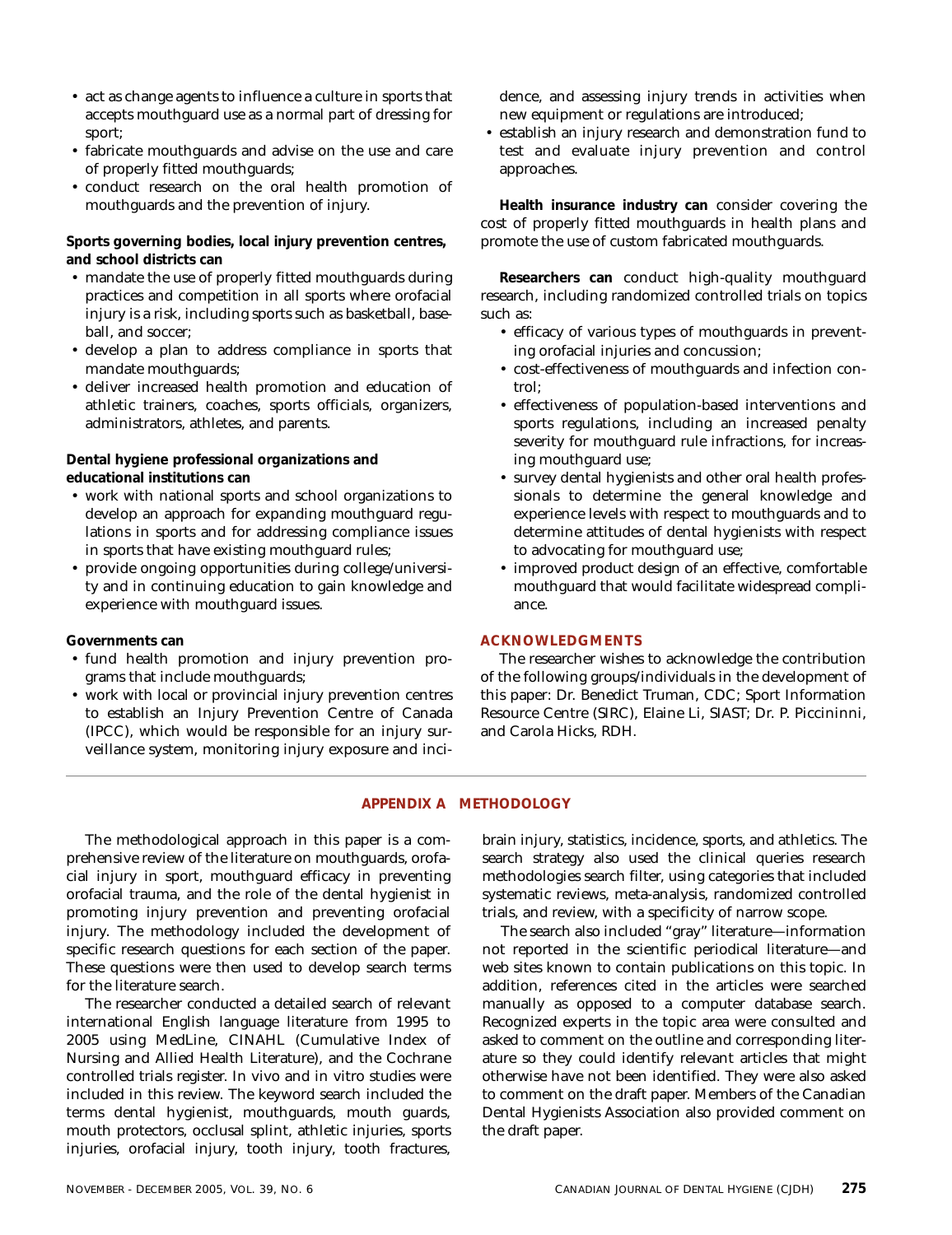# **APPENDIX B WORLD HEALTH ORGANIZATION TOOTH INJURY DEFINITIONS**88

| Avulsion            | A complete displacement of a tooth from its socket                                |
|---------------------|-----------------------------------------------------------------------------------|
| Chipped             | A complete fracture and displacement of a portion of the tooth                    |
| Concussion          | Tooth is sensitive to percussion but not displaced or abnormally mobile           |
| Fracture: crown     | Fracture of enamel and dentin; may or may not involve exposure of pulp            |
| Fracture: enamel    | Fracture of enamel only and includes chipping, cracking, and incomplete fractures |
| Fracture: root      | Fracture of root only                                                             |
| Luxation: extensive | Tooth is very mobile because of partial displacement out of its socket            |
| Luxation: intrusive | Tooth has been forced down and embedded into bone                                 |
| Luxation: lateral   | Tooth has been displaced and may be very firm                                     |
| Subluxation         | Tooth has increased mobility but has not been displaced                           |

# **APPENDIX C CATEGORIES OF OROFACIAL INJURIES**49

## **Soft tissue injuries**

• These include contusions or lacerations to the lips, tongue or gingiva, as well as dislocations or trauma to the temporomandibular joint, bruising to the facial muscles, nerves, fascia, and blood vessels.

# **Dental injuries**

- These include chips or minor, moderate or severe fractures, tooth luxation, avulsions.
- There may also be trauma to the ligaments or trauma/concussion to the tooth where the tooth is not moved out of position.

# **Bony injuries**

• These include minor fractures to the alveolar bone and facial bones.

# **Other injuries**

• These include aspiration of teeth or other dental prostheses, and cerebral concussions.

# **APPENDIX D MECHANISMS FOR THE ACTION OF THE MOUTHGUARD**

Researchers propose three mechanisms for the action of the mouthguard in reducing the incidence or severity of concussion. These views, however, are speculative and research is needed to substantiate the theories.<sup>66</sup>

# **1. Opening the condylar space**32,49,66

The mandibular condyle of the jaw fits into the skull at a structure called the trough of the mandibular fossa. The mouthguard opens up the space between the condylar head and the mandibular fossa, of the temporal bone. This space decreases the force delivered to the temporal area of the head by preventing the condyle of the mandible from being driven into the fossa.

## **2. Dissipation of forces**2,32,89

Mouthguards absorb the energy from a blow to the head, chin, and face and dissipate the upward force and remaining energy to the jaw across the entire mouthguard, thereby reducing trauma to the brain and skull. Mouthguards cushion the shock from a blow to the jaw and prevent the transmission of the shock through the temporomandibular joint to the skull.

## **3. Reduction of rotational forces**32,49,90

A blow to the inferior aspect of the mandible is transmitted through the midfacial skeleton, forcing the skull to rotate backwards. The mouthguard allows the user to exert a clenching force with the head and neck muscles, which stabilizes the skull and reduces the jarring of the brain.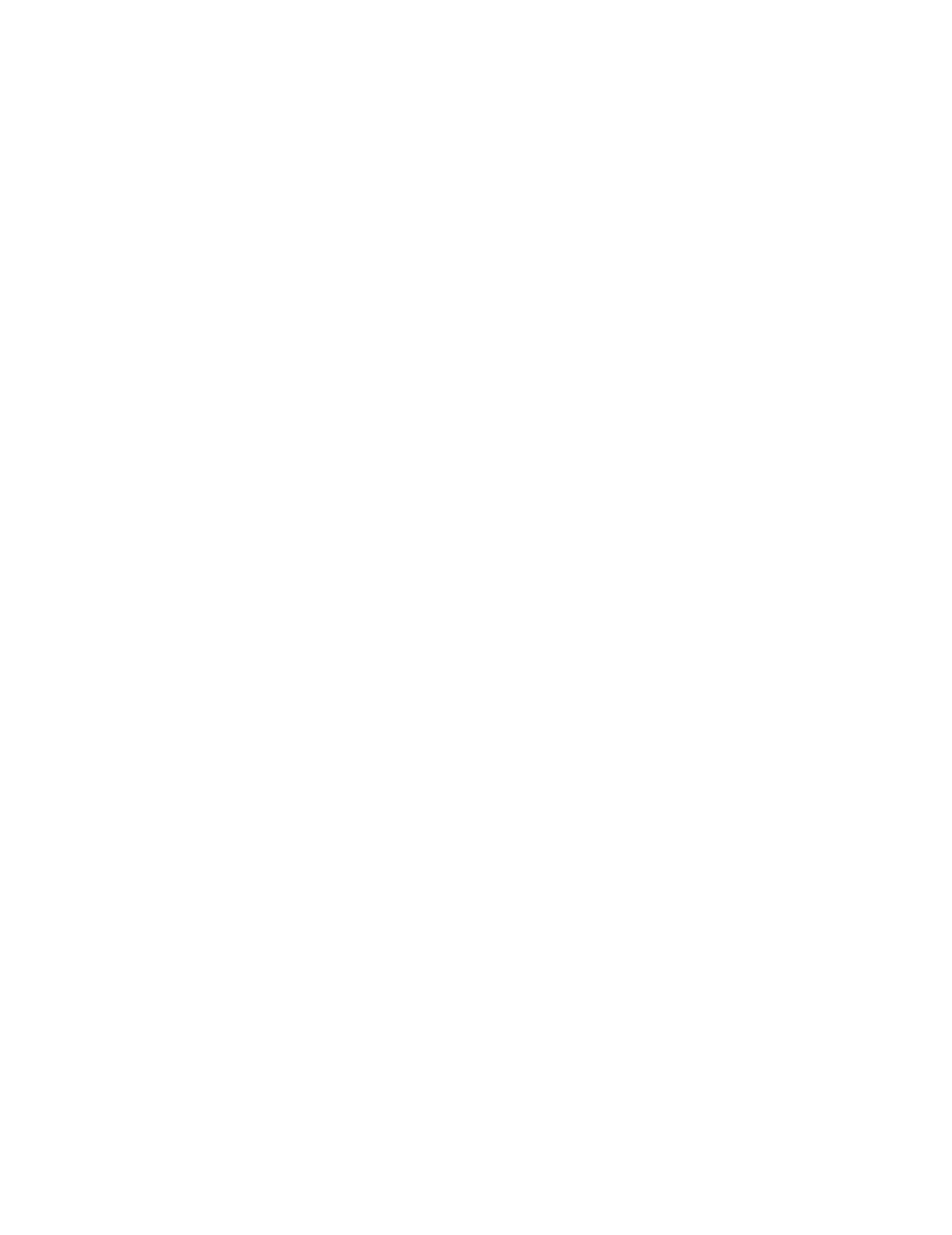### **REFERENCES**

- 1. Academy of General Dentistry. Superstitions: the source of NHL's tooth woes? [online]. [Cited Aug 2005.] Available from: www.agd.org/consumer/topics/mouthguards/superstitions.as p
- 2. Chisick MC, Richter P, Piotrowski MJ. Put more "bite" into health promotion: a campaign to revitalize health promotion in the Army Dental Care System. Part I. The mouthguard, sealant, and nursing caries initiatives. Mil Med. 2000;165(8):598-603.
- 3. Flanders RA. Project Mouthguard. Ill Dent J. 1995;64(2):67-9.
- 4. Flanders RBM. The incidence of orofacial injuries in sports: a pilot study in Illinois. J Am Dent Assoc. 2005;126(4):491-6.
- 5. Newsome PR, Tran DC, Cooke MS. The role of the mouthguard in the prevention of sports-related dental injuries: a review. Int J Paediatr Dent. 2001;11(6):396-404.
- 6. Enamel hypoplasia is a defect in tooth enamel that results in less quantity of enamel than normal
- 7. Woodmansey KF. Athletic mouth guards prevent orofacial injuries: a review. Gen.Dent. 1999;47(1):64-9.
- 8. Schwartz R, Collins BJ, Fong C. Effects of a single and double commercial athletic mouthpiece on expiratory peak flow: a pilot study. Cranio. 2000;18(1):23-9.
- 9. Scott J, Burke FJ, Watts DC. A review of dental injuries and the use of mouthguards in contact team sports. Br.Dent J. 1994;176(8):310-4.
- 10. Kumamoto DP, Maeda Y. A literature review of sports-related orofacial trauma. Gen.Dent. 2004;52(3):270-80.
- 11. Effectiveness of mouthguards. Colgate Oral Care Report. 2002;11(3):7-8.
- 12. Mills SC. A look at high school mouth guard rules. International Academy for Sports Dentistry Newsletter. 2005;20(3):3-4.
- 13. American Academy of Pediatric Dentistry (AAPD). Policy on prevention of sports-related orofacial injuries. Chicago: The Academy; 2002.
- 14. Ranalli DN, Lancaster DM. Attitudes of college football coaches regarding NCAA mouthguard regulations and player compliance. J Public Health Dent. 1995;55(3):139-42.
- 15. Academy of General Dentistry. Mouthguards fight "weekend warrior" [online]. [Cited Sept 2005.] Available from: www.agd.org/consumer/topics/mouthguards/mtguards.asp
- 16. Cortes MI, Marcenes W, Sheiham A. Impact of traumatic injuries to the permanent teeth on the oral health-related quality of life in 12-14-year-old children. Community Dent Oral Epidemiol. 2002;30(3):193-8.
- 17. Locker D, Maggirias J. Costs of traumatic dental injury in Ontario. Health measurement and epidemiology report. Toronto (ON): Community Dental Health Services Research Unit, Faculty of Dentistry, University of Toronto; 2004.
- 18. Canadian Academy of Sport Medicine, Delaney JS, Frankovich R. Head injuries and concussions in soccer. Position statement. Ottawa: The Academy; 2004.
- 19. Canadian Dental Association. CDA position on prevention of traumatic oral facial injuries. Ottawa: CDA; 2005.
- 20. Truman BI, Gooch BF, Sulemana I, Gift HC, Horowitz AM, Evans CA, Griffin SO, Carande-Kulis VG, Task Force on Community Preventive Ser vices. Reviews of evidence on interventions to prevent dental caries, oral and pharyngeal cancers, and sports-related craniofacial injuries. Am J Prev Med. 2002;23(1 Suppl):21-54.
- 21. Shultz SJ, Valovich TC, Zinder SM. Mouthguard use. In: Shultz SJ, editor. Sports medicine handbook. Indianapolis (IN): National Federation of State High School Associations; 2005. p. 91-4.
- 22. American Public Health Association. Promotion of quality-fitted mouthguards for oro-facial injury prevention. Washington (DC):APHA; 2005.
- 23. American Dental Association. Current Policies adopted 1954–2004. Orofacial protectors. Chicago: ADA; 2005. p. 184.
- 24. United States Dept. of Health and Human Services. Healthy People 2010. 2 vols. Washington (DC): The Department; 2000.
- 25. Chalmers DJ. Mouthguards. Protection for the mouth in rugby union. Sports Med. 1998;25(5):339-49.
- 26. Greasley A, Imlach G, Karet B. Application of a standard test to the in vitro performance of mouthguards. Br J Sports Med. 1998;32(1):17-9.
- 27. Ranalli DN. Sports dentistry in general practice. Gen.Dent. 2000;48(2):158-64.
- 28. Kuebker WA, Morrow M, Cohen PA. Do mouth-formed mouth guards meet the NCAA rules? Physician Sportsmed. 1986;14:69-74.
- 29. DeYoung AK, Robinson E, Godwin WC. Comparing comfort and wearability: custom-made vs. self-adapted mouthguards. J Am.Dent Assoc. 1994;125(8):1112-8.
- 30. Bemelmanns P, Pfeiffer P. Shock absorption capacities of mouthguards in different types and thicknesses. Int J Sports Med. 2001;22(2):149-53.
- 31. Delaney JS, Montgomery DL. Effect of noncustom bimolar mouthguards on peak ventilation in ice hockey players. Clin J Sport Med. 2005;15(3):154-7.
- 32. Point of care. J Can Dent Assoc. 2005;71(4):267-72.
- 33. Echlin PS, Upshur RE, Peck DM, Skopelja EN. Craniomaxillofacial injury in sport: a review of prevention research. Br J Sports Med. 2005;39(5):254-63.
- 34. Patrick DG, van Noort R, Found MS. Scale of protection and the various types of sports mouthguard. Br J Sports Med. 2005;39(5):278-81.
- 35. Yonchata Y, Maeda Y, Machi H, Sakaguchi RL. The influence of working cast residual moisture and temperature on the fit of vacuum-forming athletic mouth guards. J Prosthet.Dent. 2003;89(1):23-7.
- 36. Park JB, Shaull KL, Overton B, Donly KJ. Improving mouthguards. J Prosthet.Dent. 1994;72(4):373-80.
- 37. Waked EJ, Lee TK, Caputo AA. Effects of aging on the dimencustom-made Quintessence.Int. 2002;33(9):700-5.
- 38. Takeda T, Ishigami K, Ogawa T, Nakajima K, Shibusawa M, Shimada A, Regner CW. Are all mouthguards the same and safe to use? The influence of occlusal supporting mouthguards in decreasing bone distortion and fractures. Dent Traumatol. 2004;20(3):150-6.
- 39. Waked EJ, Caputo AA. Thickness and stiffness characteristics of custom-made mouthguard materials. Quintessence.Int. 2005;36(6):462-6.
- 40. McClelland C, Kinirons M, Geary L. A preliminary study of patient comfort associated with customised mouthguards. Br J Sports Med. 1999;33(3):186-9.
- 41. Yamanaka T, Ueno T, Oki M, Taniguchi H, Ohyama T. Study on the effects of shortening the distal end of a mouthguard using modal analysis. J Med.Dent Sci. 2002;49(4):129-33.
- 42. Guevara PH, Hondrum SO, Reichl RB. A comparison of commercially available mouthguards and a custom mouthguard. Gen.Dent. 2001;49(4):402-6.
- 43. Westerman B, Stringfellow PM, Eccleston JA. Beneficial effects of air inclusions on the performance of ethylene vinyl acetate (EVA) mouthguard material. Br J Sports Med. 2002;36(1):51-3.
- 44. Westerman B, Stringfellow PM, Eccleston JA, Harbrow DJ. Effect of ethylene vinyl acetate (EVA) closed cell foam on transmitted forces in mouthguard material. Br J Sports Med. 2002;36(3):205-8.
- 45. Kaiser K. Play it safe. RDH. 2003;23(9):56-60.
- 46. Jagger RG, Milward PJ. The bimaxillary mouthguard. Br Dent J. 1995;178(1):31-2.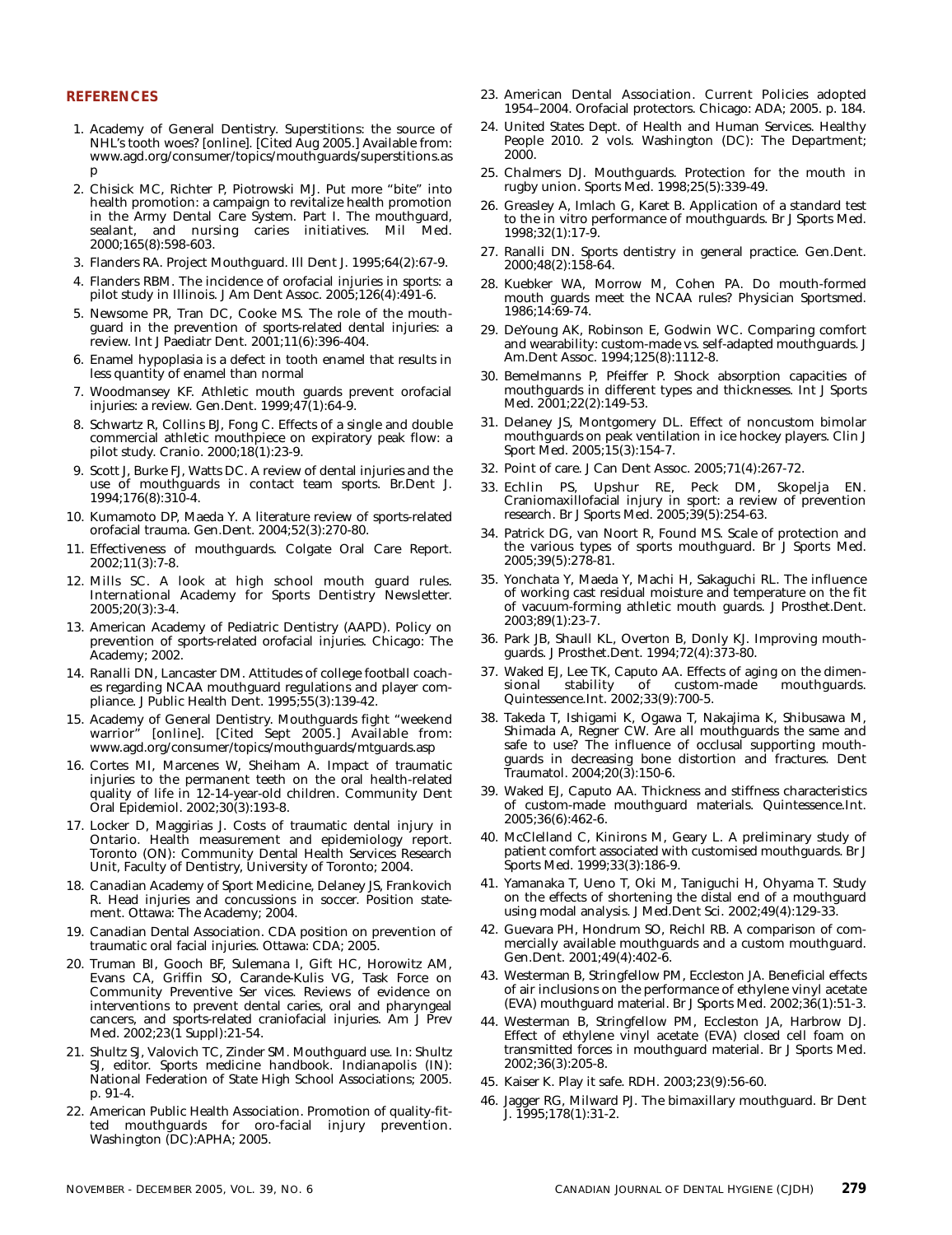- 47. Lee-Knight C, Bell R, Faulkner R, Schneider V. Protective mouthguards and sports injuries. J Can Dent Assoc. 1991;57(1):39-41.
- 48. Brionnet JM, Roger-Leroi V, Tubert-Jeannin S, Garson A. Rugby players' satisfaction with custom-fitted mouthguards made with different materials. Community Dent.Oral Epidemiol. 2001;29(3):234-8.
- 49. Flanders RA, Bhat M. The incidence of orofacial injuries in sports: a pilot study in Illinois. J Am.Dent Assoc. 1995;126(4):491-6.
- 50. Tesini DA, Soporowski NJ. Epidemiology of orofacial sportsrelated injuries. Dent Clin.North Am. 2000;44(1):1-18.
- 51. SMARTRISK. Ending Canada's invisible epidemic: building on the foundation for a pan Canadian injury prevention strategy. [online]. [Cited Oct 2005] Available from: www.smartrisk.ca
- 52. Nowjack-Raymer RE, Gift HC. Use of mouthguards and headgear in organized sports by school-aged children. Public Health Rep. 1996;111(1):82-6.
- 53. Gardiner DM, Ranalli DN. Attitudinal factors influencing mouthguard utilization. Dent Clin North Am. 2000;44(1):53- 65.
- 54. Chapman PJ, Nasser BP. Attitudes to mouthguards and prevalence of orofacial injuries in four teams competing at the second Rugby World Cup. Br J Sports Med. 1993;27(3):197-9.
- 55. Cornwell H, Messer LB, Speed H. Use of mouthguards by basketball players in Victoria, Australia. Dent.Traumatol. 2003;19(4):193-203.
- 56. Olson GT, Moreano EH, Arcuri MR, Hoffman HT. Dental protection during rigid endoscopy. Laryngoscope. 1995;105(6):662-3.
- 57. Muller-Bolla M, Lupi-Pegurier L, Pedeutour P, Bolla M. Orofacial trauma and rugby in France: epidemiological survey. Dent Traumatol. 2003;19(4):183-92.
- 58. Berry DC, Miller MG, Leow W. Attitudes of Central Collegiate Hockey Association ice hockey players toward athletic mouthguard usage. J Pub Health Dent. 2005;65(2):71-5.
- 59. Ferrari CH, Ferreria de Mederios JM. Dental trauma and level of information: mouthguard use in different contact sports. Dent Traumatol. 2002;18(3):144-7.
- 60. Lancaster DM, Ranalli DN. Comparative evaluation of college football officials' attitudes toward NCAA mouthguard regulations and player compliance. Pediatr Dent. 1993;15(6):398- 402.
- 61. Ranalli DN LD. Attitudes of college football officials regarding NCAA mouthguard regulations and player compliance. J Pub Health Dent. 1993;53(2):96-100.
- 62. Berg R, Berkey DB, Tang JM, Altman DS, Londeree KA. Knowledge and attitudes of Arizona high-school coaches regarding oral-facial injuries and mouthguard use among athletes. J Am.Dent Assoc. 1998;129(10): 1425-32.
- 63. Diab N, Mourino AP. Parental attitudes toward mouthguards. Pediatr Dent. 1997;19(8):455-60.
- 64. Maestrello CL, Mourino AP, Farrington FH. Dentists' attitudes protection. Pediatr Dent. 1999;21(6):340-6.
- 65. Marshall SW, Loomis DP, Waller AE, Chalmers DJ, Bird YN, Quarrie KL, Feehan M. Evaluation of protective equipment for prevention of injuries in rugby union. Int J Epidemiol. 2005;34(1):113-8.
- 66. Stenger JM, Lawson EA, Wright JM, Ricketts J. Mouthguards: protection against shock to head, neck and teeth. J Am Dent Assoc. 1964;69:273-81.
- 67. Hickey JC, Morris AL, Carlson LD, Seward TE. The relation of mouth protectors to cranial pressure and deformation. J Am Dent Assoc. 1967;74(4):735-40.
- 68. Heintz WD. Mouth protection in sports. Physician Sportsmed. 1979;7(2):[n.p.]
- 69. Wisniewski JF, Guskiewicz K, Trope M, Sigurdsson A. Incidence of cerebral concussions associated with type of mouthguard used in college football. Dent Traumatol.  $2004;20(3):143-9.$
- 70. Fuller CW, Junge A, Dvorak J. A six year prospective study of the incidence and causes of head and neck injuries in international football. Br J Sports Med. 2005;39[1 Suppl]:i3-9.
- 71. Conversation with two dental hygienists who have mouthguard businesses.
- 72. Kumamoto DP, Meleedy-Rey P, Thayer-Doyle C. Project mouthguard: a survey of Illinois dentists' attitudes on mouthguards. CDS Rev. 1998;91(1):28-33.
- 73. Personal e-mail from dental hygienists in Ontario and Alberta
- 74. Pribble JM, Maio RF, Freed GL. Parental perceptions regarding mandatory mouthguard use in competitive youth soccer. Inj Prev. 2004;10(3):159-62.
- 75. Fellona MO, DeVore LR. Oral health services in primary care nursing centers: opportunities for dental hygiene and nursing collaboration. J Dent Hyg. 1999;73(2):69-77.
- 76. Gooch BF, Truman BI, Griffin SO, Kohn WG, Sulemana I, Gift HC, Horowitz AM, Evans CA Jr. A comparison of selected evidence reviews and recommendations on interventions to prevent dental caries, oral and phyaryngeal cancers, and sportsrelated craniofacial injuries. Am J Prev Med. 2002;23(1 Suppl):55-80.
- 77. Kvittem B, Hardie NA, Roettger M, Conry J. Incidence of orofacial injuries in high school sports. J Public Health Dent. 1998;58(4):288-93.
- 78. Yamada T, Sawaki Y, Tomida S, Tohnai I, Ueda M. Oral injury and mouthguard usage by athletes in Japan. Endod Dent Traumatol. 1998;14(2):84-7.
- 79. U.S.Department of Health and Human Services. Oral health in America: a report of the Surgeon General. Rockville (MD):USDHHS, National Institute of Dental and Craniofacial Research, National Institutes of Health; 2000.
- 80. Braham RA, Finch CF. Do community football players wear allocated protective equipment? J Sci Med Sport. 2004;7(2):216-20.
- 81. Hawn KL, Visser MF, Sexton PJ. Enforcement of mouthguard use and athletic compliance in National Collegiate Athletic Association men's collegiate ice hockey competition. J Athl Train. 2002;37(2):204-8.
- 82. Comstock RD, Fields SK, Knox CL. Protective equipment use among female rugby players. Clin J Sport Med. 2005;15(4):241-5.
- 83. Bolhuis JH, Leurs JM, Flogel GE. Dental and facial injuries in international field hockey. Br J Sports Med. 1987;21(4):174-7.
- 84. Labella CR, Smith BW, Sigurdsson A. Effect of mouthguards on dental injuries and concussions in college basketball. Med Sci Sports Exerc. 2002;34(1):41-4.
- 85. Jolly KA, Messer LB, Manton D. Promotion of mouthguards among amateur football players in Victoria. Aust.N Z J Public Health. 1996;20(6):630-9.
- 86. Ranalli DN. Prevention of craniofacial injuries in football. Dent Clin North Am. 1991;35(4):627-45.
- 87. Athletic exposure: an athlete's participation in one practice or game
- 88. Diangelis AJ, Bakland LK. Traumatic dental injuries: current treatment concepts. J Am Dent Assoc. 1998;129(10):1401-14.
- Chapman PF. The bimaxillary mouthguard: improved protection against orofacial and head injury in sport. Aust J Sci Med Sport. 1986;17:25-8.
- 90. Porter M, O'Brien M. The "Buy-Max" mouthguard: oral, perioral and cerebral protection for contact sports. J Ir Dent Assoc.  $1994;40(4):98-101.$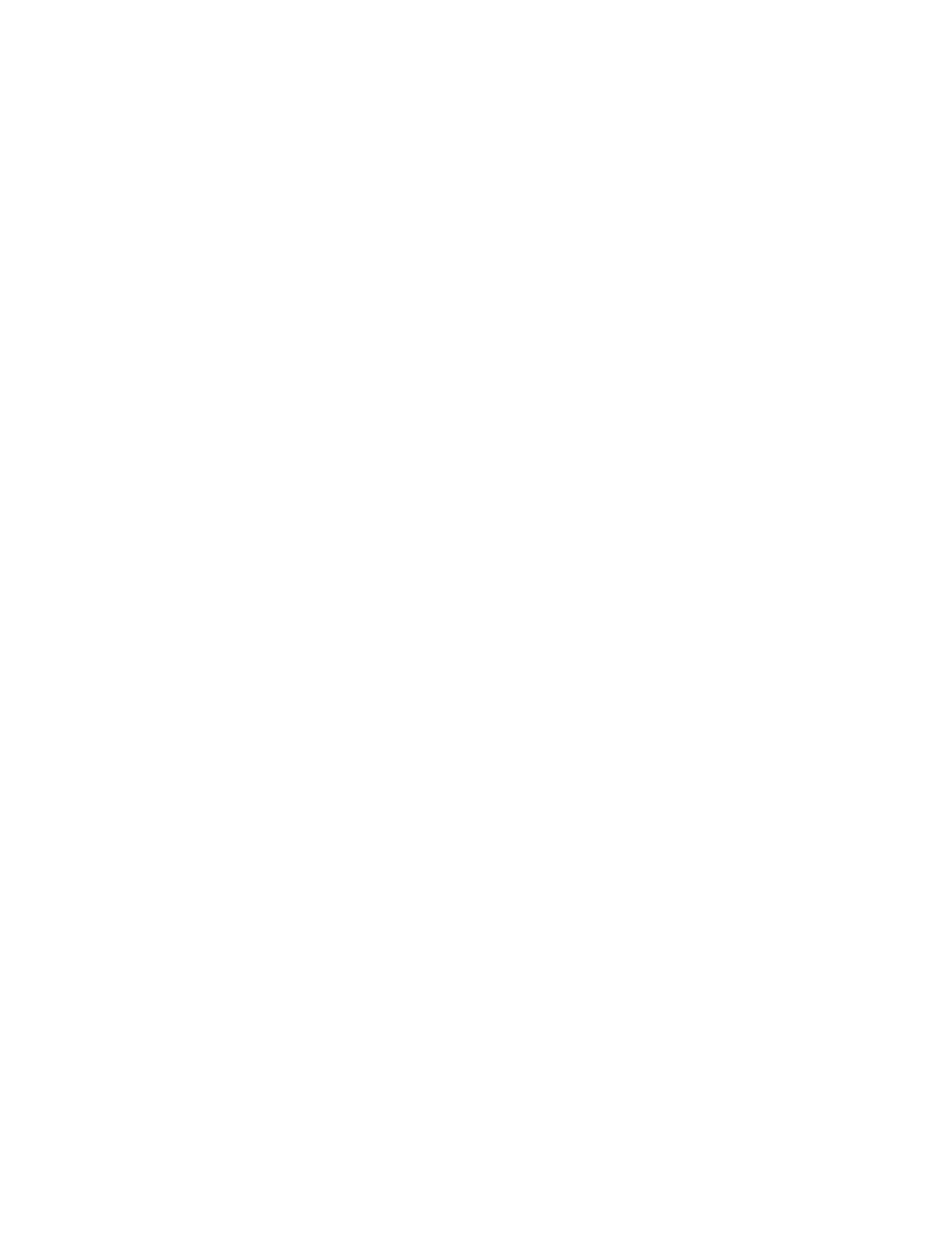# **INFORMATION SHEET for DENTAL HYGIENE CLIENTS**

# *Mouthguard Use Care* **&**



THE CANADIAN DENTAL **HYGIENISTS ASSOCIATION** L'ASSOCIATION CANADIENNE DES HYGIÉNISTES DENTAIRES

- Mouthguards are for recreational, professional, or competitive athletes and should be worn in practices as well as games.
- Initially wear the mouthguard during training or practices in order to adapt to the new feel of the guard in the mouth.
- Do not chew on or alter the mouthguard as this will affect the fit and possibly damage it or decrease its effectiveness.
- Custom-made mouthguards are made for that particular time when the cast of the dentition is taken.
- It may be easier to find a lost mouthguard on the playing field if it is coloured plastic, rather than clear.
- Rinse the mouthguard with cold water or with a mouthrinse before and after each use. Avoid contact with hot water.
- Since the mouth contains bacteria and plaque, it is important to clean your mouthguard after each use. Clean it with toothpaste and a toothbrush or clean it in cool, soapy water and rinse thoroughly.
- Store and transport the mouthguard in a firm, perforated container to prevent damage and permit air circulation. Do not close the mouthguard container until the freshly washed mouthguard is dry.
- Do not share your mouthguard with others.
- Avoid high temperatures or direct sunlight to minimize distortion.



- Check the condition of the mouthguard occasionally and replace it if it has holes or tears, becomes loose, or irritates the teeth or gums.
- Remove retainers and other removable appliances such as orthodontic retainers, removable bridges, or dentures (complete or partial) before inserting the mouthguard.
- If the mouthquard absorbs a strong blow, it may need to be replaced to maintain a proper fit and protection.
- Due to pressure from the teeth, and alternate wetting and drying that occur between uses and during cleaning, mouthguards wear out over time. The material deteriorates and loses resilience, reducing effectiveness. Therefore, they should be replaced every two to three years. Earlier replacement is recommended if they become cracked, torn, and split, or if fit deteriorates, significant wear appears, or there is unsatisfactory retention.
- Bring the mouthguard to each dental hygiene visit to have it evaluated by the dental hygienist.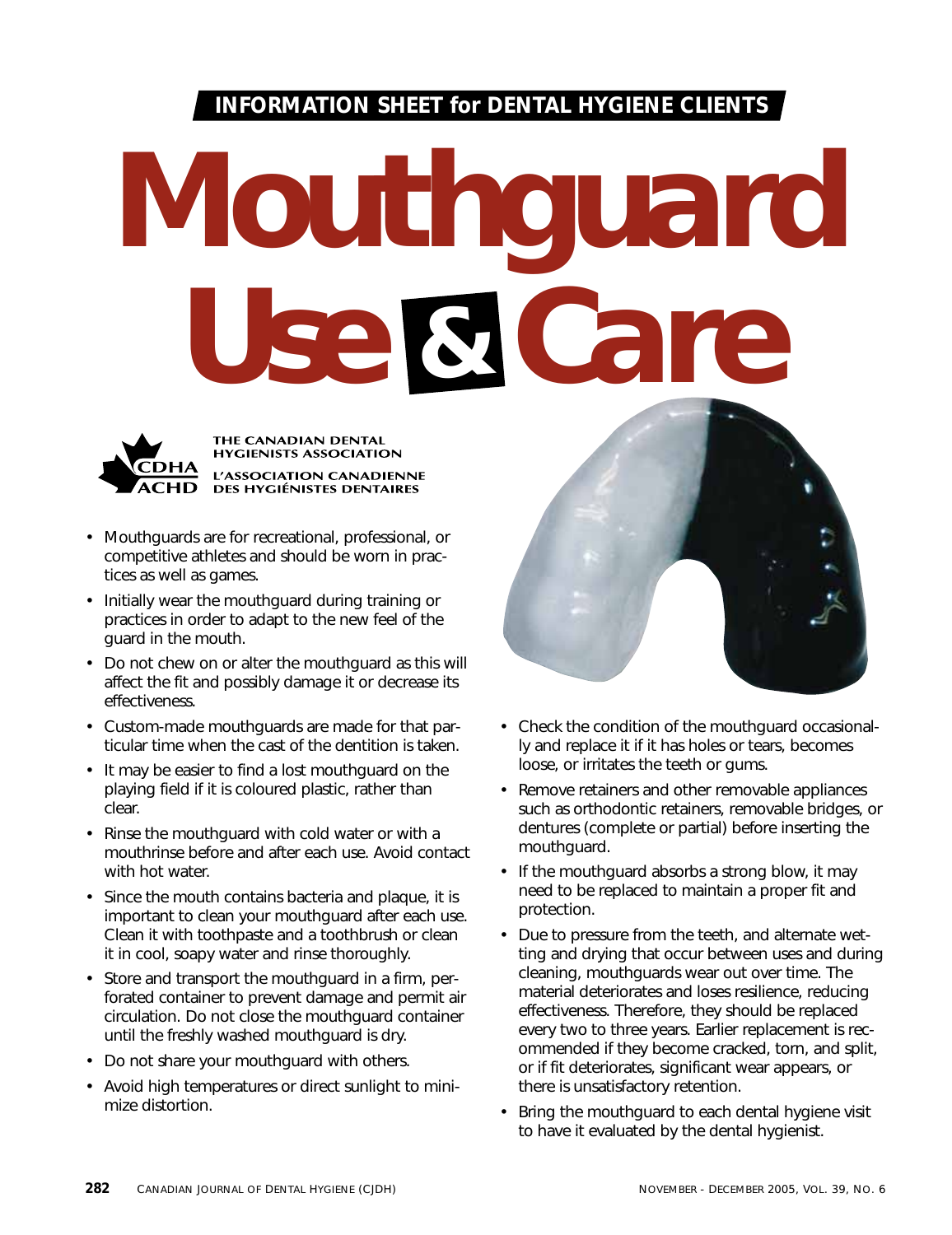

# **BREAK THE ICE**

*so your clients can break the tobacco habit*

# **START A CONVERSATION, SAVE A LIFE**

As a dental hygienist, you have a key role to play in helping clients quit tobacco. With just two minutes of conversation, you could quite literally *save a life*.

But how do you bring it up? It's uncomfortable to talk about, we know. That's why the CDHA and Health Canada are developing the online continuing education course *Tobacco Cessation: Strategies and Techniques*. It provides

- the 5 As of tobacco cessation (Ask, Advise, Assess, Assist, and Arrange)
- motivational interviewing (especially for those resistant to change)

You will also learn about chemical dependency, the symptoms of nicotine withdrawal, how to assess individual tobacco use and how to recognize the stages of change to assess readiness to quit. Mark your calendar as the course will be available on the members-only CDHA website at **www.cdha.ca** beginning in mid-January 2006.



# **COMING SOON:**

# **TOBACCO CESSATION TOOLKIT FOLDER FOR CDHA MEMBERS**

As a complement to CDHA's upcoming online Tobacco Cessation CE course, CDHA is also currently developing a limited number of toolkit folders that will be available to CDHA members on a first-come, first-served basis. The kit folders will not only give you a place to store your valuable tobacco cessation resources but will also include a set of portable reference cards that you can use to help your clients kick the tobacco habit. Included with the kit folder will be an order form listing a range of useful resources that can help you *make a difference*.

*For more information on this and other important CDHA programs, contact us today at* 

Canadian Dental Hygienists Association 96 Centrepointe Drive, Ottawa, ON K2G 6B1 Tel: 1-800-267-5235 or (613) 224-5515 Fax: (613) 2247283 E-mail: info@cdha.ca

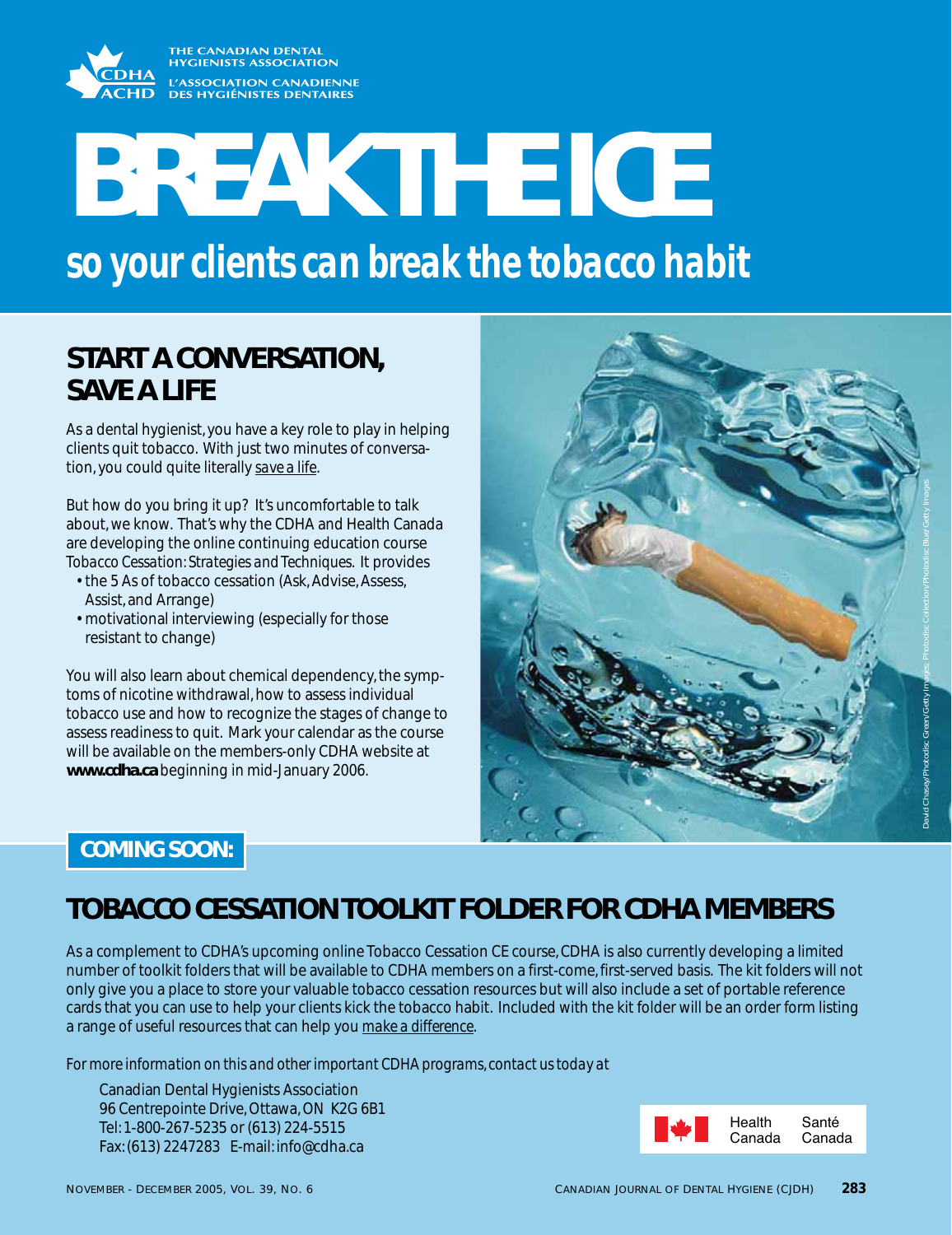THE CANADIAN DENTA<mark>L</mark><br>HYGIENISTS ASSOCIATION L'ASSOCIATION CANADIENNE **DES HYGIÉNISTES DENTAIRES** 

# **BRISER LA GLACE**

*pour que vos clients puissent perdre l'habitude de fumer*

# **EN ABORDANT LE SUJET, VOUS POURRIEZ SAUVER UNE VIE!**

En tant qu'hygiéniste dentaire, vous avez un rôle clé à jouer en aidant vos clients à renoncer au tabac. En leur parlant deux minutes, vous pourriez littéralement leur *sauver la vie*.

Mais comment aborder le sujet? Nous sommes conscients qu'il est difficile d'engager la conversation en ce sens. C'est pour cette raison que l'ACHD et Santé Canada travaillent à l'élaboration d'un cours de formation professionnelle continue en ligne *Renoncement au tabac : stratégies et techniques qui englobe* :

- les 5 consignes clés du renoncement au tabac (questionner, conseiller, évaluer, appuyer et assurer un suivi)
- l'entrevue motivationnelle (surtout pour les personnes qui résistent au changement)

Vous recevrez également de l'information sur la chimiodépendance, les symptômes du sevrage de la nicotine, les façons d'évaluer la consommation individuelle de tabac et de reconnaître les étapes de la transformation pour déterminer si la personne est prête à cesser de fumer. Prenez note que le cours sera offert sur le site web de l'ACHD réservé aux membres dès la mi-janvier 2066.

# **DISPONIBLE TRÈS BIENTÔT :**

# **LE GUIDE DESTINÉ AUX HYGIÉNISTES DENTAIRES**

L'Association canadienne des hygienists dentaires en ce moment développe un dossier comportant un guide rempli de renseignements importants. Ce dossier ne servira pas seulement au rangement de votre précieuse documentation sur le renoncement, mais il comprendra un jeu de fiches de référence pratiques que vous pourrez consulter pour aider vos clients à se débarrasser de leur habitude de fumer. Vous y trouverez également une liste de documents utiles que vous pourrez commander afin de vous aider à *faire une différence*.

*Pour plus de renseignements sur ce programme ou sur d'autres programmes importants de l'ACHD, veuillez communiquer avec nous dès maintenant à l'adresse suivante :*

Association canadienne des hygiénistes dentaires 96, promenade Centrepointe, Ottawa (Ontario) K2G 6B1 Téléphone : 1-800-267-5235 ou (613) 224-5515 Télécopieur : (613) 224-7283; Courriel : info@cdha.ca



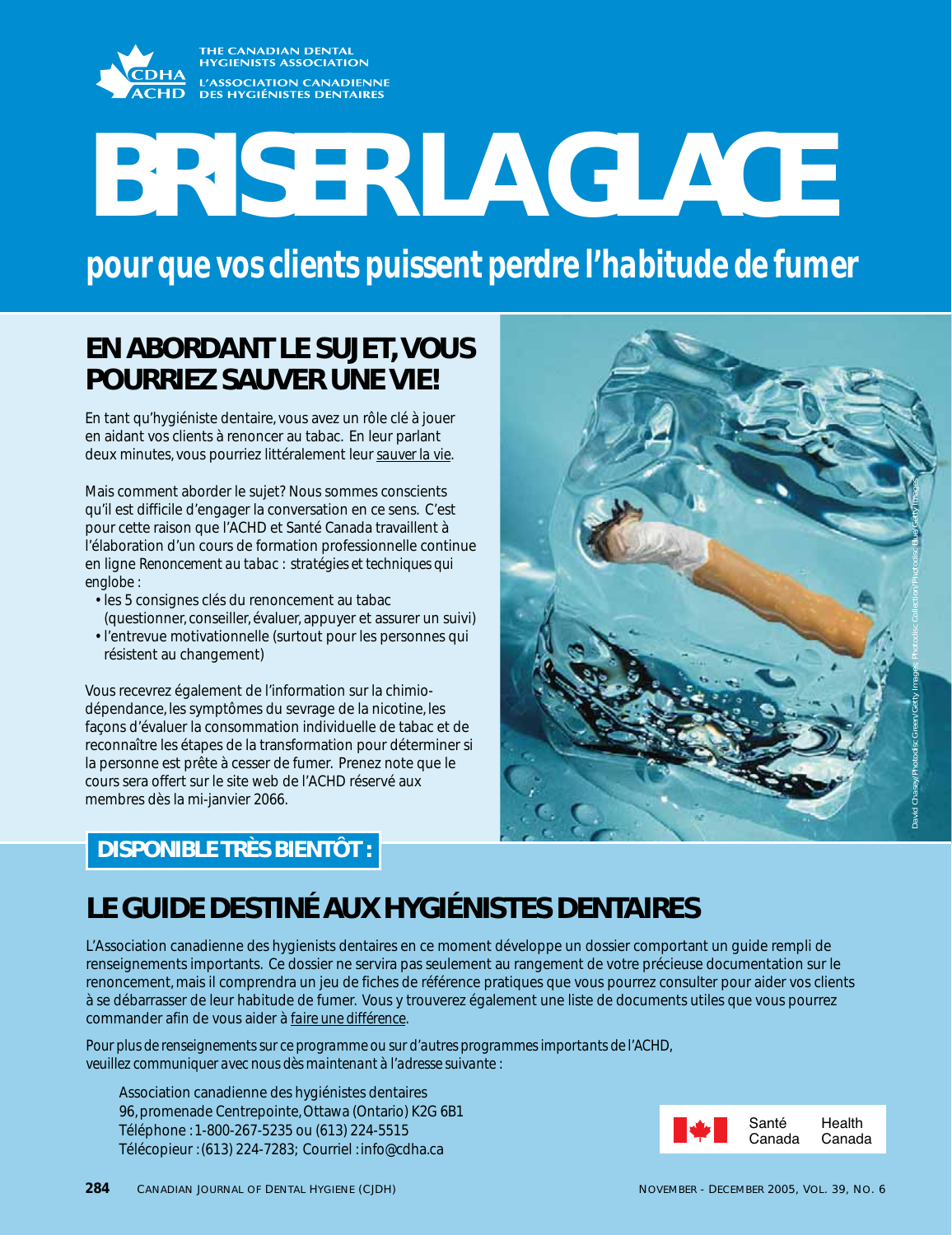# **Sustaining Proficient Practice through Continuing Education: Perspectives of Dental Hygienists**

*by Brenda K. Udahl,\* SDT, RDH, BV/TEd, MHRD*

# **ABSTRACT**

This study investigates the relationship between maintaining clinical competence and continuing education in the practice of dental hygiene. Six dental hygienists with a minimum of five years' experience who had just completed a continuing education reporting period participated in the study. Dental hygienists who practise in both rural and urban areas of Saskatchewan were represented. In a focus group interview, participants were asked to describe a competent dental hygienist, how individual dental hygienists maintain competency, and how continuing education activities contribute to that competency.

The findings, discussed in light of current literature on continuing competency and continuing education, indicate that interpersonal and self-assessment skills are critical components of competent dental hygiene practice. Dental hygienists use self-assessment daily to determine areas of their individual practices that require attention to maintain proficiency. Continuing education activities applicable to settings in which individual dental hygienists practise are useful to remedy self-identified deficiencies.

The importance of teaching self-assessment skills in pre-professional education and of ensuring that continuing education activities have a mode for transferring learning into practice has implications for the dental hygiene profession. The study concludes with recommendations for further study arising from the findings. Further research is required to investigate the effects of continuing education on client outcomes and the reliability of self-assessment.

**Keywords:** clinical competence; education, continuing; quality assurance; qualitative research

# **INTRODUCTION**

VER THE PAST DECADE, DENTAL TECHNOLOGY AND<br>the dental hygiene knowledge base have seen<br>sweeping changes that challenged dental hygien-<br>ists to keen informed about new methods materials and the dental hygiene knowledge base have seen sweeping changes that challenged dental hygienists to keep informed about new methods, materials and consumer products. Continuing education programs can help dental hygienists incorporate the new knowledge, skills, materials, and technologies into their current practice. Many types of programs exist to provide continuing professional education. Saskatchewan has chosen mandatory continuing education—requiring a dental hygienist to attend continuing education activities in order to qualify for a licence—as the vehicle to ensure client safety.1 This study explored (1) how dental hygienists choose continuing education activities to attend, and (2) how these activities, in the opinion of dental hygienists, are then translated into improved clinical practice.

# **LITERATURE REVIEW**

Continuing education is a planned, organized learning experience intended to enhance previously learned knowledge, skills, and attitudes or to provide new content to meet career goals.2 Health professions in all 50 states of the United States use mandatory continuing education as a basis for re-licensing members.3 In Saskatchewan, the licensing bodies of the Saskatchewan Dental Hygienists'

# *Maintaining a competent practice requires further learning once a course of study is completed.*

Association (SDHA), College of Dental Surgeons, Saskatchewan Dental Assistants' Association, and the Saskatchewan Dental Therapists' Association require mandatory continuing education. Members of the dental hygiene profession generally view mandatory continuing education positively.4,5 However, nursing in some states has resisted mandatory continuing education has been resisted because the nurses believe there is no established link between increased positive outcomes and continuing education. Only one state has reported a decrease in disciplinary actions since implementing mandatory continuing education.6

Maintaining a competent practice requires further learning once a course of study is completed. In sciencebased professions, what was learned at graduation may be outdated within 10 years.7 Society rightly expects a professional to maintain current knowledge and skills.<sup>8</sup> and it is assumed that participation in continuing education activities translates into provision of quality care. Several studies have investigated the connection between continuing education activities and the retention/renewing of skills and knowledge possessed at graduation.9,10 In the first study, conducted to determine why dental hygienists

Instructor, Dental Hygiene, Saskatchewan Institute of Applied Science and Technology (SIAST), Wascana Campus, Regina, Saskatchewan; udahl@siast.sk.ca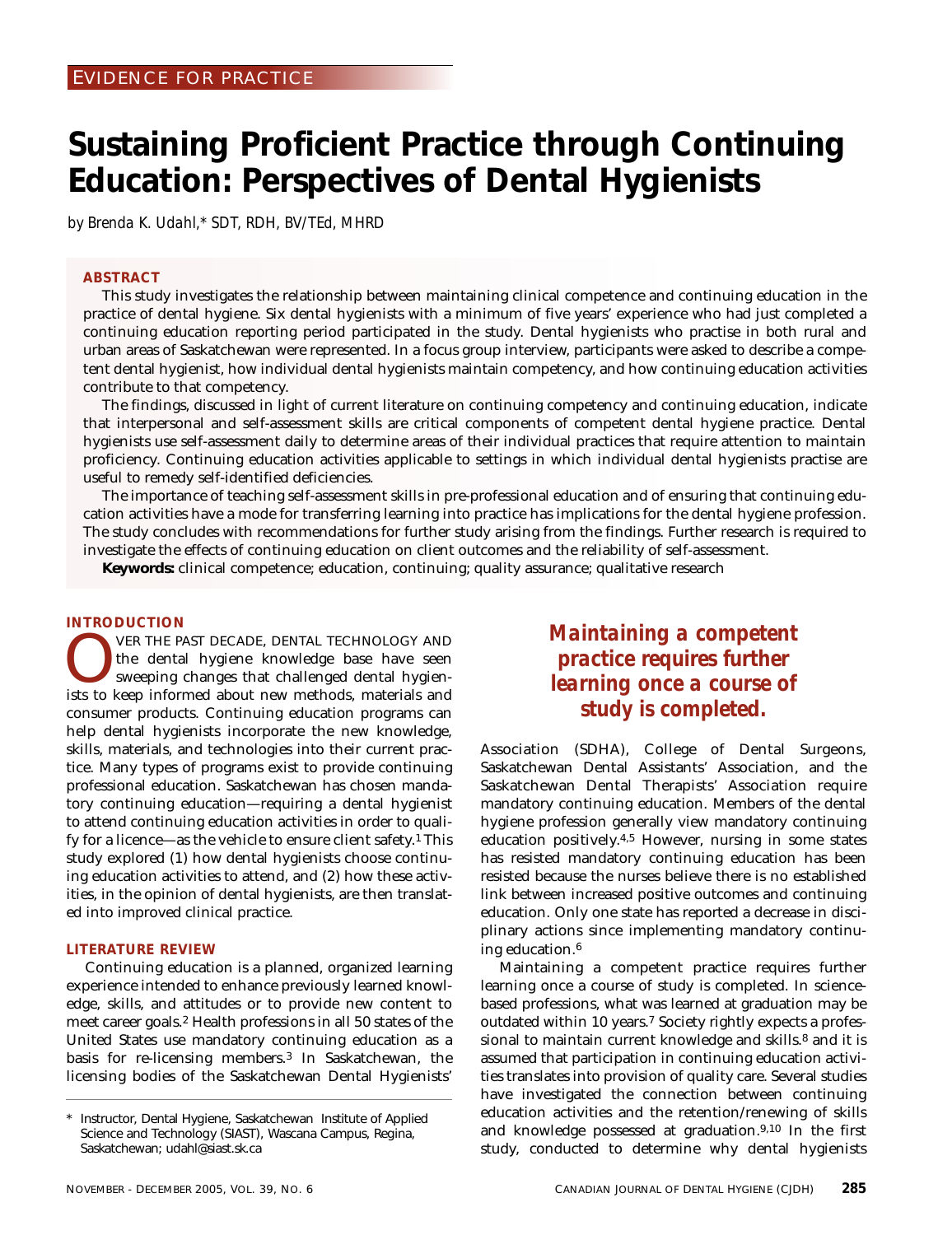attend continuing education activities, Body found that 86% of 195 Ohio dental hygienists believed that attending continuing education activities increased the quality of the dental hygiene care that they provided.9 However, in a more recent survey of perceived continuing education needs of dentists in Alberta, Sandilands concludes that a "lack of consensus regarding the role of CPE (Continuing Professional Education) in changing practice and enhancing competence was evident"10 (p. 97). In order to illuminate the connection between activities and maintaining competence, Sandilands recommends continuing education offerings be changed from the review of previously learned concepts to having participants actively engage in learning. Cervero echoes this recommendation, saying that continuing education should be integrated into individual and collective practice.11

# *The most common tools used to measure continued competence appear to be selfassessment and peer review.*

Difficulties in assessing continued competence start with the concept of competence itself. Low and Kalkwarf describe professional competence as "the ability to use knowledge, skills and judgment associated with the profession to perform effectively in the domain of possible encounters defining the scope of dental practice"12 (p. 385). This description suggests that competence depends on the situation. Milgrom et al. relate that continuing competency is used as a synonym for quality assurance and implies that the individual remains current and possesses sufficient skills.13 In the dental hygiene field, Pimlott et al. describe competence as the ability to perform technical tasks skillfully, while Chambers and Gerrow describe a competent practitioner as one who is able to function in context.14,15 This last description introduces a situational dimension to the concept of competence. Abruzzese claims that competence without productivity is useless.16 Del Bueno believes that measurement of competence, to be operational, must be specific to the setting.17 The above discussion shows that the skills must be measured, yes, but the circumstances surrounding the application of those skills must also be considered.

The most common tools used to measure continued competence appear to be self-assessment and peer review.4,12,18 Practice audits and case presentations have also been used in dentistry to a lesser extent.8,12,18 Both professions of dental hygiene and dentistry have proposed peer review as a means of quality assurance.<sup>19,20</sup> Fried et al. found that dental hygienists in Maryland value self-assessment and use it daily as a means of quality assurance.20 Brothwell states that peer review can be advantageous in ensuring quality of service.19 Waddell found that peer review and a systematic self-assessment incorporated into annual performance review provide nurses with the best opportunity to assess and improve their practice.21 Furthermore, she claims that self-assessment supports the concept of individual professional accountability for maintaining continued competence. Houle includes peer review and self-assessment as one of the three frames of reference for evaluating continuing professional learning.22

Forrest outlined the need for both self-assessment and peer review skills to be taught and practised in dental hygiene schools.23 Their inclusion in a curriculum is especially important as the American Dental Hygienists' Association has adopted guidelines for peer review and standards of practice.24 Forrest found that fewer than 44% of dental hygiene graduates reported engaging in peer review activities, and fewer than 66% recalled being taught self-assessment skills while in school. In light of the reliance on self assessment and peer review to measure competence, the concepts must be included in the dental hygiene knowledge base.

Recently, continuing education programs have been expanded to provide quality assurance. Asadoorian describes quality assurance programs as those activities that promote the advancement of the profession as well as ensure competence.4 The importance of quality assurance in the dental hygiene profession cannot be overestimated. Asadoorian suggests that consumers of dental hygiene care have limited ability to judge the quality of technical skills, and poor quality hygiene care can affect overall health. Pimlott et al. promote quality assurance programs as being meaningful for the dental hygiene profession, because such programs reflect a concern for the needs of consumers and demonstrate a commitment to providing quality care.14 Forrest states that quality assurance activities are inherent in a profession, and the field of dental hygiene should not be an exception.23 Dental hygienists in Canada have formally discussed quality assurance since developing practice standards in 1985. In fact, the definition and application of practice standards by a profession are an essential part of quality care.25 However, Asadoorian found that the practice standards for dental hygienists in Canada are underutilized in quality assurance programming.4

The studies referred to above have investigated various methods that professionals may use to continue their professional education and to ensure continuing clinical competency. Self-assessment is the predominant measurement tool, but the opinions of peers are also valuable in assessing practice. However, further research is required to ascertain how continuing education activities actually translate into improved practice.

## **MATERIALS AND METHODS**

A qualitative approach was used to examine the relationship between competence and continuing education of dental hygienists in Saskatchewan in order to elicit data that had not been obtained in previous surveys relating to continuing education in the dental field.5,10,26 Qualitative research is designed to be an interpretive process that is shaped by the researcher's personal history, gender, and biography.27 The product is a combination of both the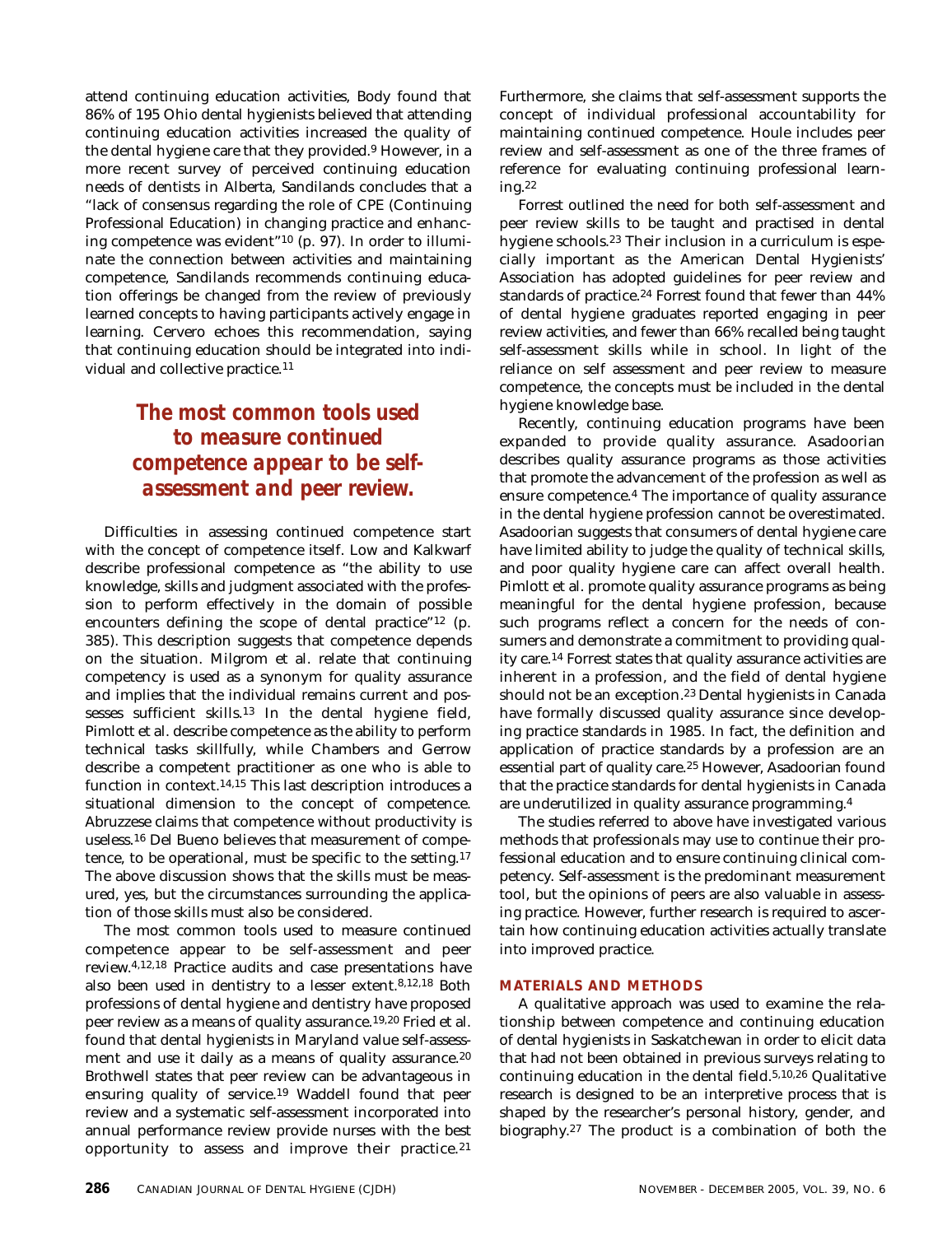researcher's and participants' interpretation of the phenomenon under study.27

Two qualitative research genres, ethnography and phenomenology, are represented in this paper. The culture of dental hygiene influenced all aspects of the research, resulting in a partly ethnographic work. Phenomenology is also present in that the research explored the experiences of a small group of dental hygienists.

Rigour was achieved by collecting sufficient data to provide saturation and variation.27 In this study, the researcher facilitated the focus group interviews and was able to ensure that the participants completed their discussions on each question. Variation was obtained by including participants who had graduated from different dental hygiene schools and who had practised for a different lengths of time in different locations. Notes, jottings, and drafts were kept in a chronological file to provide an audit trail. The participants verified the data, another way of ensuring rigour.

A focus group interview was used to gather the data. The focus group format was chosen for several reasons. First, it is a qualitative research technique useful for gathering opinions and perceptions—the types of data sought to answer the questions in this study—to complement the quantitative data obtained in previous studies.5,10,26 Second, participants' responses can be clarified immediately and explored for further understanding.28 This would have been more challenging with written survey data. Third, a discussion format with several people can elicit richer data than individual interviews because more views may be presented and participants can build on one another's examples. However, focus groups may tend to be dominated by more assertive individuals. In addition, participants may agree in order to preserve harmony within the group. To prepare the participants to contribute fully, each received an agenda that included the main discussion topic areas prior to the focus group meeting day. To provide structure for the focus group discussion, questions were developed that related to a description of competency, continued competency, and the relationship between these concepts and continuing education. The questions were pilot tested prior to being included. The focus group discussions were both taped and video-recorded to ensure no data would be lost.

A random sample for the study was chosen from those dental hygienists that (1) had completed a three-year continuing education reporting period on December 31, 2001; and (2) had five or more years of experience. It was thought that their reflections relating to continuing education would be more relevant if they had recently participated in some activities; this would probably have occurred as they had just completed a reporting period. Dental hygienists from both rural and urban locations were included because the distance that people must travel to attend continuing education activities has been cited as a factor that influences participation in those activities.7,29,30 For the purposes of this study, and following the distribution of dental practices in Saskatchewan, a rural setting was defined as one that was outside Regina or Saskatoon. The focus group ultimately consisted of six dental hygienists. Four were from rural areas and two were from Regina and Saskatoon.

Bias is inherent in qualitative research. In fact, it often drives the research.27 In this study, the researcher is an instructor in the Dental Hygiene Program at the Saskatchewan Institute of Applied Science and Technology (SIAST), has served as Acting Program Head, and is a past president of the SDHA and a former Chair of the Continuing Education Guidelines Committee. She has therefore a direct interest in the concept of competent dental hygiene practice, as well as in the effectiveness of continuing education as it contributes to competence. The bias was addressed prior to the focus group interview. The research questions were carefully composed, so they did not appear to be "leading" questions.

The University of Regina Research Ethics Board approved this study. Each participant chose a pseudonym so that his or her identity would remain confidential and the participants consented, in writing, to take part. Permission to contact its members for the study was also granted from the SDHA.

## **RESULTS**

The researcher began by organizing the data into three broad categories corresponding to the three issues that were discussed: competence; learning since graduation; and continuing education. Inductive and deductive logic principles were used to search for recurring patterns and language. The transcript was also reviewed for unexpected comments, opposing views, or alternative understandings that may have existed.

The focus group first generated descriptions of a competent dental hygienist. The group then separated the qualities into those a dental hygienist should have on the first day of work, and those that are gained more or less through experience. They stipulated that a confident and caring attitude was essential to competent dental hygiene practice, in fact declaring that attitudes and values were more important than exceptional clinical skills. The qualities are shown in table 1.

| Initial qualities       | <b>Acquired qualities</b>    |
|-------------------------|------------------------------|
| Professional appearance | Confidence                   |
| Sincerity               | Organization                 |
| Caring nature           | Self-assurance               |
|                         | Professional clinical skills |
|                         | Professional conduct         |
|                         |                              |

**Table 1.** Initial and acquired qualities of a competent dental hygienist

The participants listed successful completion of a dental hygiene program, self-assessment, remaining in the practice of dental hygiene and employer, co-worker and client satisfaction as indicators of competent practice.

Participants next described how they personally keep their practice current and how they personally ascertain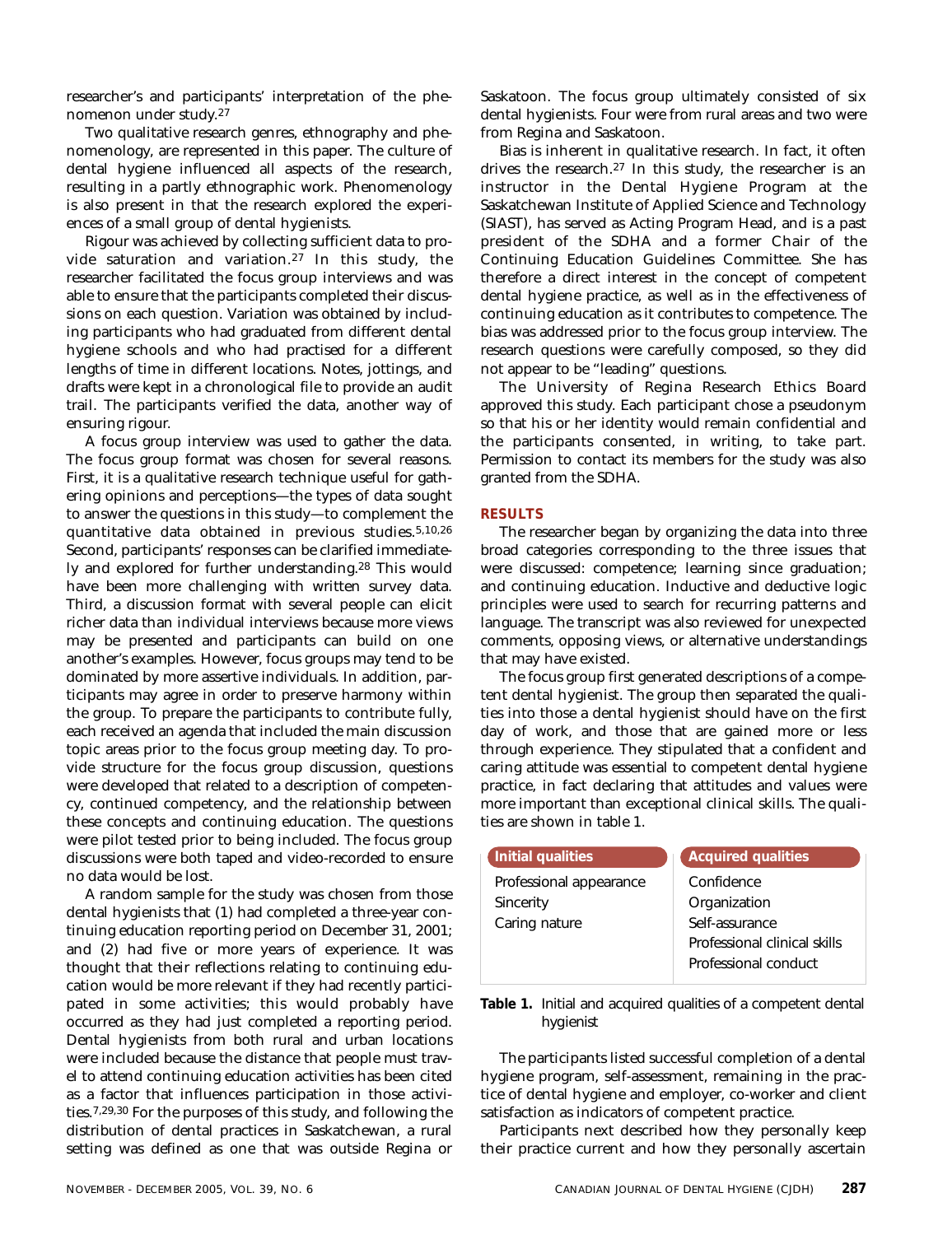| View at graduation                                                    | Change in perception                                                                     |
|-----------------------------------------------------------------------|------------------------------------------------------------------------------------------|
| DHs focus on the oral cavity.                                         | DHs contribute to overall health.                                                        |
| Treatment plans are prepared, based on clinical data.                 | Care plans integrate clients' values and attitudes.                                      |
| Level of instrumentation skills dictates the success of<br>treatment. | Comprehensive care influences treatment.                                                 |
| Perfect hygiene care means resolution of inflammation.                | Many factors contribute to health.                                                       |
| DHs make a treatment plan.                                            | DHs make a care plan.                                                                    |
| DHs have learned state-of-the-art skills.                             | DHs continuously learn new skills and knowledge.                                         |
| DHs provide instrumentation skills.                                   | Communication, teamwork, and interpersonal skills are also<br>required to be successful. |

**Table 2.** Changes in dental hygiene practice since graduation

that they are competent. In keeping with the general theme that had been established, the first comment was "If you have a soul, you care." They believed that reading current journal articles and participating in discussions with colleagues were important activities that could trigger a desire to learn; supporting these activities were the elements of enthusiasm and experience. It was noted that careful thought and experience are needed to distinguish between new practices that are evidence-based and those that may be experimental, or to quote the participants: "You're not going to jump on the bandwagon because it's the latest thing – you make sure it actually works and is accepted practice." The participants agreed that the SDHA continuing education requirements were an incentive for dental hygienists to attend educational activities. However, they stated that "you also have to apply it." This indicates that it is the application of knowledge that makes it effective and that the regulatory requirements are only the beginning to assisting dental hygienists to keep current. The discussion on competence concluded with the participants discovering that they all asked themselves the same question: "Would I want this done in my mouth?" If this could be answered affirmatively, then that became each individual's standard of care.

Participants maintained that their individual practices had changed the most in the areas of interpersonal skills, as well as in their own attitude towards their profession. They explained that they once believed that their instrumentation skills would dazzle their clients and employers, and would result in good oral health for their clients. Now they believe that functioning effectively as part of a team contributes to the client's and ultimately to society's general health as well. One participant explained that "all clients are not created equal; you don't put people into slots and you tailor the treatment to the reality of their situation." The participants agreed that knowing more about the client's home care situation and oral health values allows the clinician to formulate a care plan that has a greater chance of success. In addition, clients usually have more confidence in an operator who appears to be familiar with their specific case.

The next change mentioned was the perceived notion of perfectionism in dental hygiene practice. "There are limits to what you can influence" and "You don't have to be perfect" are two comments contributing to this viewpoint.

Technological changes in clinical dental hygiene practice were the next change in practice that was mentioned. Advances in powered instrumentation and contributions to the dental hygiene knowledge base have required dental hygienists to learn to use techniques that are different from those they learned in school. For example, one participant noted that when she was in school, each student had only one chance to use an ultrasonic scaler (or "one kick at the cavitron). She "had to learn by doing" once she graduated. None of the participants implied that this "learning by doing" was difficult, avoidable, or exceptional.

The last change that the participants discussed was their personal perception of dental hygiene practice. It was reflected in the statement, "When I graduated, I don't think I had a picture of our profession being part of a larger health picture." The other participants agreed that when they graduated, they limited their focus to the oral cavity. However, changes in dental hygiene practice and in the expectations of the oral health care consumer have changed their views of themselves. They now see dental hygienists as part of a team that contributes to the overall general health of the population. These changes are noted in table 2.

The last part of the session was focused on determining if a relationship existed between acquired qualities, personal changes in dental hygiene practice, and continuing education activities. The participants were adamant that people skills were critical to being a good dental hygienist, because ". . . people wouldn't come back to you because half the time you're doing something that they're not really thrilled about having done." They mentioned that the faculty of the dental hygiene program is in the best position to identify students who are weak in this area and to help them to become stronger, because it is important that dental hygienists develop those skills early. There was a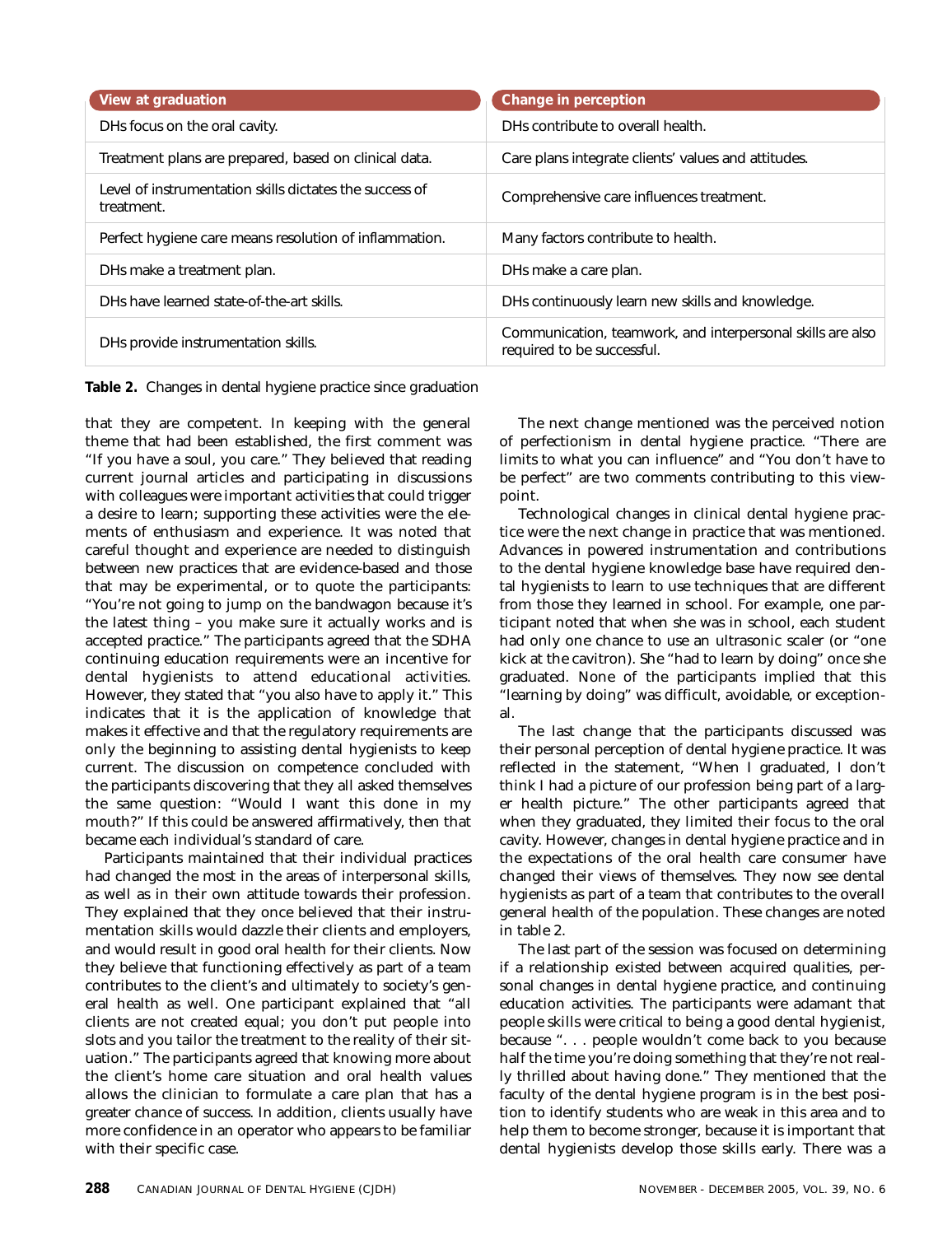feeling that people skills could be taught within the dental hygiene curriculum: identifying situations requiring certain skills, and choosing an appropriate response. People skills can also facilitate the collaborative approach that is required to obtain a client's informed consent to a dental hygiene care plan.

# **DISCUSSION**

The focus group interview yielded insights into dental hygienists' perceptions of competence, self-assessment, and the effectiveness of continuing education activities. The participants repeatedly emphasized that professional values and attitudes are extremely important in a competent dental hygienist. Initially, when they were asked to describe the qualities of a competent dental hygienist, the qualities of caring, confidence, maturity, efficiency, and sincerity were all mentioned before adequate psychomotor skills.

However, while citing efficiency, the dental hygienists in this study seemed to emphasize caring and confidence rather than knowledge and skills as important for a dental hygienist. The definition of a competent dental hygienist suggested by Pimlott et al. refers to an ability to perform skillfully technical tasks such as scaling and polishing.14 This difference, perhaps, illustrates the significant changes that have taken place in the field of dental hygiene as it has grown into a profession. The focus of dental hygiene care has shifted from the application of technical skills to the selection of skills, tools, and techniques that are appropriate for each particular client. Here, the element of judgment does apply. It is interesting that the dental hygienists in this study received their training at a time when the narrow definition of competence was in effect. However, it appears that with time and experience, the focus of their practice has shifted from simply using the psychomotor skills they perfected at school to applying these skills appropriately in various situations. The participants appear to think that the attitude of a dental hygienist contributes as much, if not more, to competent practice than knowledge of the field and psychomotor skills. Ultimately, the definition of competent practice that coincides most closely with the participants' own thoughts comes from the field of nursing. In this definition, Exstrom says that interpersonal and decision-making skills are ranked equally with knowledge and psychomotor skills.31

Some definitions of competency have a situational element—the practice setting is considered.<sup>21</sup> The focus group participants discussed this element, deciding that productivity and the transfer of knowledge and skills from school to practice were necessary before a dental hygienist could be judged as competent. As the participants have experience practising in general, specialty, rural, urban, private, and community settings, it can be assumed that they believe that competence is specific to a practice setting. This assumption is in agreement with del Bueno who noted that it is difficult to measure competence without considering the practice setting.17

Regarding psychomotor skills, the participants explained that once dental hygiene students had learned

the basics in school, the skills would naturally develop over time. However, there appears to be little supporting data. Murphy suggested that it takes 10 years for a novice practitioner to develop into an expert.32 This development does not come effortlessly and requires critical reflection and day-to-day practice. Perhaps it is the judicious application of skills that requires critical reflection in order to improve, but the psychomotor skills themselves remain as routine practices.

Continuing competence, the maintenance of skills and knowledge over time, has become important in the science-based professions because the knowledge base continues to change rapidly.33 In addition, a recent survey of practising dental hygienists in Saskatchewan found that over 50% had more than seven years of experience.34 Therefore, in the years of practice since graduation, the majority of dental hygienists have been challenged by changes in methods, materials, and dental products. The dental hygienists in the focus group were no different. The dental hygienists thought that modifying one's practice was a normal occurrence and again cited "professionalism" as the impetus behind making changes.

> *Participants maintained that their individual practices had changed the most in the areas of interpersonal skills, as well as in their own attitude towards their profession.*

A significant portion of the literature on continuing competence noted that *measuring* competence was still an unresolved issue.12,21 Difficulties in this regard were also apparent in the focus group interviews. The participants were adamant that interpersonal relations and professional conduct should be present in a practitioner but found it quite a challenge to identify valid and reliable tools to measure those qualities.

The participants agreed that the faculty in dental hygiene programs were responsible for ensuring that graduating dental hygienists were competent to practice. They also agreed that experienced dental hygienists should have developed sufficient self-assessment abilities so as to be aware of ineffective practice; the participants believed that clients were also capable of assessing a clinician's skills. This view differs from that of Asadoorian who states that consumers have a limited ability to assess technical dental hygiene skills.4 Participants believed that satisfactory professional values and attitudes could be measured by the years spent in practice. The participants explained that dental hygienists who were not competent would not be content in their professions and would leave early to find a new profession.

In agreement with the literature, the participants relied on self-assessment to measure competency.18,20 Although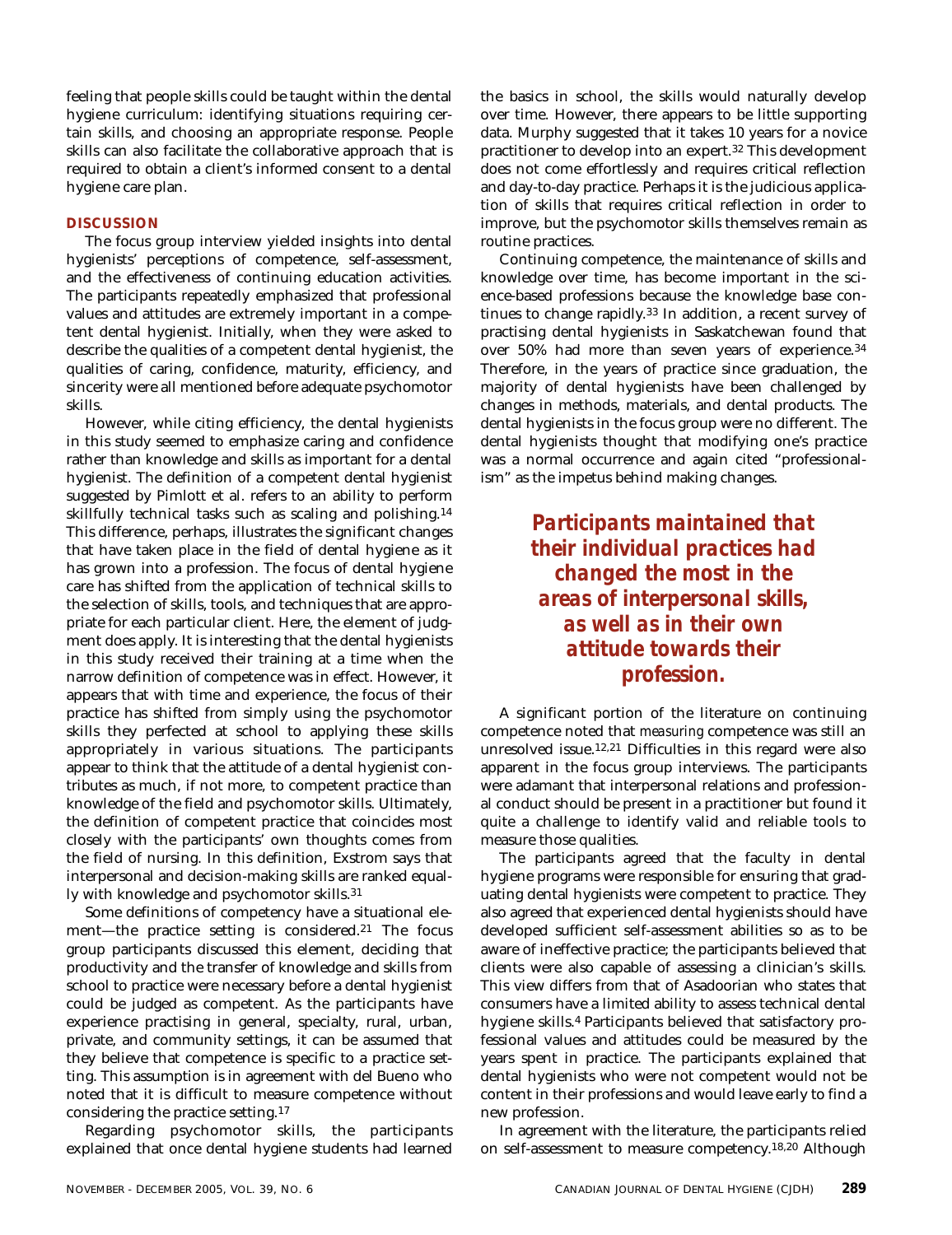Forrest found that many dental hygiene schools did not teach self-assessment skills, the dental hygienists in this study did not mention this lack as a problem.<sup>23</sup> Perhaps this can be explained by Murphy, who stated that expert practitioners internalize standards so well that they automatically self assess.32 Similar to the nursing profession, the participants stressed professional accountability for maintaining competence.<sup>21</sup> None of the participants mentioned peer review as a measurement tool.

In this study, the participants discussed competency as an individual responsibility. They did not continue the discussion to consider the effect of that individual competence on the profession of dental hygiene as a whole. However, Houle cites advancement of the profession as a goal that can be attained by continuing education.22 In the health professions, continuing competency is a component of a quality assurance program.4 More specifically, with dental hygiene in Canada, Asadoorian states that quality assurance activities should promote the profession as well as ensure competence.4

# *In the health professions, continuing competency is a component of a quality assurance program.*

A second aspect of a quality assurance program is protection of the public. Several participants addressed this issue in the focus group discussion. They mentioned that it is important to evaluate one's treatment to ensure it is appropriate and successful. It was also explained that being able to help people effectively is the main reason to maintain one's competent practice. Participants noted the effect of oral health on overall health and how dental hygienists can ensure that this effect is a positive one for their clients. So although the issue of protecting the public was not specifically noted, the participants did refer to it in a more indirect way as an element of competent practice.

Woolf proposed that competence in health professions be kept separate from disciplinary measures.35 Yet the dental hygienists in this study seemed to agree with Exstrom's position, that one duty of a regulatory body in nursing is to assure competence.31 The participants suggest that the dental hygiene regulatory body has a role in measuring competency. They also note that the mandatory continuing education policy is partly responsible for motivating dental hygienists in Saskatchewan to attend educational activities. Participants agree that this is a start to keeping current in their practices.

The focus group participants identified self-assessment as the most common tool used to measure maintenance of personal competence. In fact, the group continuously mentioned the importance of self-assessment to competent dental hygiene practice. The use of self-assessment skills was evident when they discussed measuring competence, growth in personal practice, and continuing learning experiences.

Exstrom suggested that individual nurses were accountable for assessing their own practice and learning needs and for then implementing activities for improvement and development.31 The dental hygienists in this study appeared to agree with this perspective. This opinion supports Waddell's assertion that self-assessment contributes to individual professional accountability.21 Another participant described reading recent journal articles and discussing dental hygiene practice with colleagues as some of the tools used for self-assessment.

The dental hygienists in this study did not mention using dental hygiene's clinical practice standards to assist in their self-assessment activities.36 Asadoorian identified this previously, reporting that the standards are underutilized by dental hygienists in Canada.4 Perhaps if continuing competence were assessed more formally in Saskatchewan, the participants would find the standards helpful in measuring such competence and diagnosing learning needs. Furthermore, Knox discovered that over 50% of continuing education in the professions is selfdirected. Professionals therefore need to be able to selfassess in order to choose the direction of their continuing education activities.37 *Dental Hygiene: Definition, Scope, and Practice Standards* could provide a framework for engaging in activities that would contribute to maintaining proficient practice. As previously noted by Forgay et al., using the standards as a self-assessment tool also contributes to each individual's motivation to seek out useful activities.25

The SDHA uses a mandatory continuing education policy to "assist hygienists to remain current in their roles as clinicians, educators, and client advocates"1 (p. 1). This policy was cited as a reason why some dental hygienists attend continuing education activities. The participants in the study added that the knowledge and skills learned through the activities have to be applied for the activity to be deemed successful in keeping practice current. The participants did not seem to feel that the requirement produced resistance, as had been noted by Woolf in his discussion of global continuing health professional education.35

Regarding the usefulness of continuing education activities, the participants seemed to believe that application of new knowledge and skills was the determining factor in preferring one activity to another. Neither the travel nor costs associated with educational activities were mentioned as considerations when choosing an activity to attend. This was somewhat surprising as the majority of the dental hygienists in the focus group live outside of Regina and Saskatoon, where most of the continuing education activities are held. The opinions of the participants in this study also differed from those of dentists in Alberta in that the dental hygienists seemed to believe in a relationship between continuing education and changing practice, while in Alberta, the findings indicated that dentists found this link unclear.10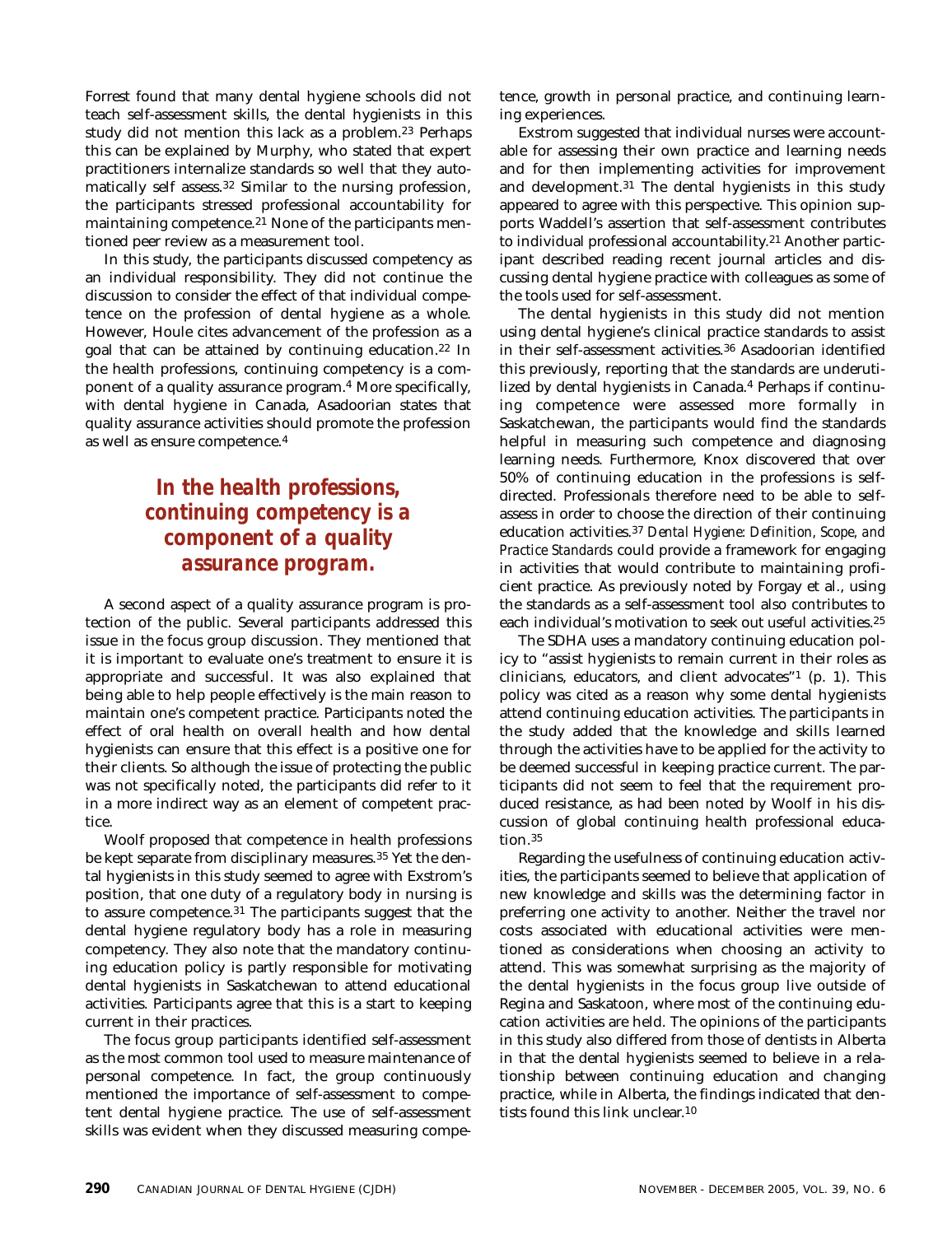### **CONCLUSIONS**

Two major themes emerged from the data. First, the skill of self-assessment is critical to competent dental hygiene practice; the dental hygienists in the study used self-assessment as a basis for all the focus group discussion topics. Second, communication and client management skills are essential for quality dental hygiene care. The participants in the study rarely referred to technical and clinical proficiency, but rather determined that personal skills were important to develop and maintain. There were no differences in opinion between dental hygienists who practise in urban vs. rural areas.

This study has implications for dental hygiene educators, the SDHA Continuing Education Committee, and for facilitators of continuing education activities. First, selfassessment skills for dental hygienists should be developed during their pre-professional education. Second, continuing education activities should include strategies to enhance interpersonal communication skills, professional values and attitudes. In addition, those activities should also include a plan to integrate the content into practice.

The findings of this study and the review of the literature reveal several areas that require further research and investigation. More research is needed to determine the effects of continuing education on the outcomes of client care. This research should use valid and reliable tools and be specific to dental hygiene practice. Next, as that research will likely include the use self-reported data, the accuracy of self-assessment skills should be investigated.

#### **REFERENCES**

- 1. Saskatchewan Dental Hygienists' Association. Continuing education guidelines [brochure]. Regina (SK): The Association; 1998.
- 2. Knowles MS et al. Andragogy in action. San Francisco: Jossey-Bass; 1984.
- 3. Cervero RM. Effective continuing education for professionals. San Francisco: Jossey-Bass; 1988.
- 4. Asadoorian J. Quality assurance programs for self-regulated dental hygienists in Canada: a comparative analysis. Probe. 2001;35(6):225-32.
- 5. Bateson NA. Survey of the perceptions and attitudes of dental hygienists towards the Saskatchewan Dental Hygienists' Association's system of mandatory continuing education [master's thesis]. University of Regina; 1990.
- 6. Eustace LW. Mandatory continuing education: past, present, and future trends and issues. J Contin Educ Nurs. 2001;32(3):133-7.
- 7. Beatty RM. Continuing professional education, organizational support, and professional competence: dilemmas of rural nurses. J Contin Educ Nurs. 2001;32(5):203-9.
- 8. Carlson EC, Kalkwarf KL. Continued competency a responsibility of the profession. J Am Coll Dent.  $1997;64(4):22-5$ .
- 9. Body LL. The status of continuing education in the dental hygiene profession: a pilot study. Dent Hyg (Chic). 1987;61(5):224-8.
- 10. Sandilands MJ. Perceived continuing education needs of dentists in Alberta [master's thesis]. University of Alberta; 1994.
- 11. Cervero RM. Trends and issues in continuing professional education. New Direct Adult Contin Educ. 2000 Summer;86:3-12.
- 12. Low DS, Kalkwarf KL. Assessing continued competency: an approach for dentistry. J Am Dent Assoc. 1996;127(3):383-8.
- 13. Milgrom P, Chapko M, Milgrom L, Weinstein P. Quality assurance and the role of self-evaluation and continuing education. Dent Clinics North Am. 1985;29(3):531-4.
- 14. Pimlott JFL, Chambers LW, Feller SJ, Scherer FK. Dental hygiene quality assurance: definitions, issues, and directions for Canada. Can Dent Hyg. 1985;19(1):20-3.
- 15. Chambers DW, Gerrow JD. (1994). Manual for developing and formatting competency statements. J Dent Educ. 1994;58(5):361-6.
- 16. Abruzzese RS, editor. Nursing staff development: strategies for success. 2nd ed. St. Louis: Mosby; 1996.
- 17. Del Bueno D. (1997). Assuring continued competence: state of the science [background paper at Nursing Futures and Regulation Conference]. Online J Issues Nurs [serial on-line] [cited 1997 Nov 6]. Available from: www.nursingworld.org/ ojin/tpc3/tpc3\_3.htm
- 18. Saporito RA, Feldman CA, Stewart DCL, Echoldt H, Buchanan RN. Impact of quality assurance program: providing practice assessment. J Am Dent Assoc. 1994;125(5):622-4, 626-33.
- 19. Brothwell DJ. Quality assurance in the dental profession. J Can Dent Assoc. 1998;64:726-31.
- 20. Fried JL, DeVore L, Dailey J. A study of Maryland dental hygienists' perceptions regarding self-assessment. J Dent Hyg. 2001;75(2):121-9.
- 21. Waddell DL. Measurement issues in promoting continued competence. J Contin Educ Nurs. 2001;32(3):102-6.
- 22. Houle CO. Continuing learning in the professions. San Francisco: Jossey-Bass; 1980.
- 23. Forrest JL. Quality assurance concepts and skill development: results of a national study. J Dent Hyg. 1995;69(3):114-21.
- 24. American Dental Hygienists' Association. Standards of applied dental hygiene practice. Chicago (IL): ADHA; 1985.
- 25. Forgay MGE, Wener ME, Feller SJ, Halowski WA. A workshop approach to enhancing the quality of dental hygiene care. Presented at the 12th International Symposium on Dental Hygiene, The Hague, Netherlands, July 2, 1992. Probe. 1993;27(4):135-7.
- 26. Young AW. The perceived continuing education needs of Saskatchewan dental hygienists [master's thesis]. University of Regina; 1988.
- 27. Denzin NK, Lincoln YS, editors. Strategies of qualitative inquiry. Thousand Oaks (CA): Sage; 1998.
- 28. Rutherford LR. Conducting focus groups. In: Bensley RJ, Brookins-Fisher J, editors. Community health education methods. Toronto (ON): Jones and Bartlett; 2001. p. 39-56.
- 29. Covington P, Craig BJ. Survey of information-seeking patterns of dental hygienists. J Dent Educ. 1998;62(8):573-7.
- 30. Hegge M, Powers P, Hendrickx L, Vinson J. Competence, continuing education, and computers. J Contin Educ Nurs. 2002;33(1):24-32.
- 31. Exstrom SM. The state board of nursing and its role in continued competency. J Contin Educ Nurs. 2001;32(3):118-25.
- 32. Murphy D. Principles of competency-based education and evaluation for dental hygiene education. In: Cultivating Clinical Competence. 3rd Annual Dental Hygiene Clinical Teaching Workshop. San Antonio: University of Texas Health Science Center at San Antonio; 2002.
- 33. Nash DA. Licensure based upon graduation or the real issue in protecting the public. J Dent Educ. 1992:56(4):262-6.
- 34. Saskatchewan Dental Hygienists' Association. Survey results. The Cutting Edge. 2001 Fall/Winter;11-14.
- 35. Woolf CR. Continuing health professional education: principles for global application. J Contin Educ Health Profess. 1993;13(3):229-34.
- 36. Canadian Dental Hygienists Association. Dental hygiene: definition, scope, and practice standards. Ottawa: CDHA; 2002.
- 37. Knox AB. The continuum of professional education and practice. New Direct Adult Contin Educ. 2000 Summer;86:13-  $22.$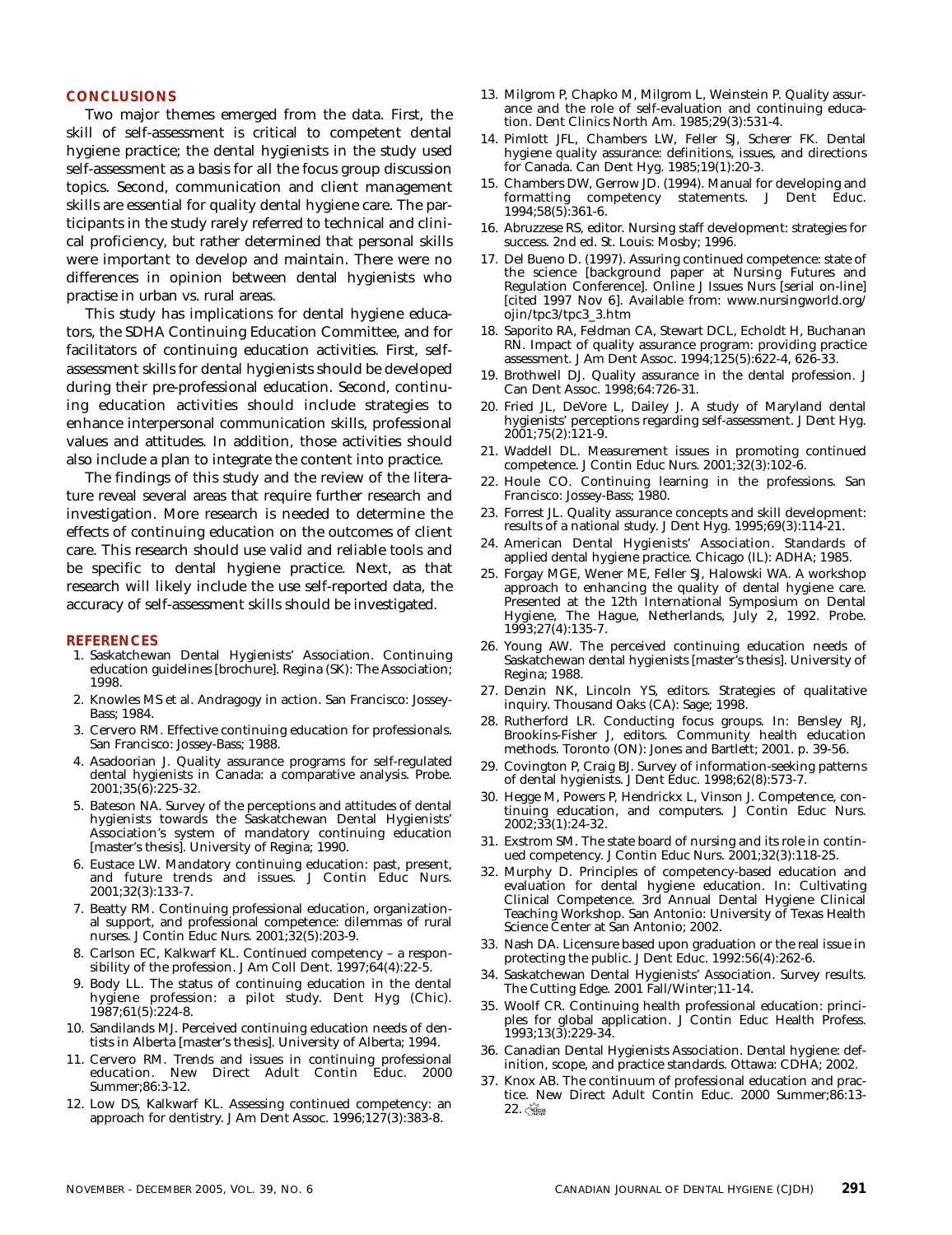# **ABSTRACTS**

The International Association for Dental Research (IADR), in association with the American Association for Dental Research (AADR), and the Canadian Association for Dental Research (CADR) held a combined meeting and exhibition March 9–12, 2005, in Baltimore, Maryland. The IADR General Session consisted of approximately 3,500 scientific presentations: about 1,100 oral/slid presentations and 2,400 poster presentations. Scientists and researchers from around the world present their research findings for discussion. The IADR has given us permission to publish a selection of abstracts presented at that meeting.

### **MOUTHGUARDS**

#### **0414 PRESSURE FORMED VERSUS VACUUM FORMED EVA MOUTHGUARDS: PROTECTION, FIT, DEFORMATION**

**D.G. SMITH**, R.L. MOORE, and M. HILL, University of Louisville, KY, USA

Athletic mouth guards have been around for five decades. Improvements have been in custom fabricated types. Until recently, vacuum form machines represented state of the art method; however, pressure form machines are gaining in popularity and may be superior in several ways. **Objectives:** this study compared vacuum form (V) verses pressure form (P) mouth guards for the following features: 1) retained material thickness over the incisal edges, 2) closeness of fit, and 3) distortion with simulated intraoral use. **Methods:** Ethylene Vinyl Acetate (EVA) mgs made with vacuum (Omnivac by S.S.White) and pressure (Biostar by Buffalo Dental) machines were compared by testing incisal edge thickness, fit and distortion. For each variable tested, 4 mouth guards (mgs) were made from each machine. The mgs constructed by vacuum used one 4mm layer of stock EVA, and the pressure mgs were made with two layers of 2mm stock EVA. **Results:** Average thickness over incisal edge for V and P was 0.925 and 1.95 millimeters, respectively. Thus, P had 68% more thickness over incisal edge compared to V (tstat=26.84). In testing closeness of fit, light body impression material was applied to fill residual internal space while applying constant outer pressure. The average weight in grams of impression material for V was 163.06 and P was 140.21, resulting in an average of 22.84 less grams for P (tstat=4.96). Therefore, V mgs contained 14% more internal volume of material than P mgs. Total distortion changes based on the original master cast were measured from incisal cusp tips of the canines. The average distortion for V was 0.01mm in an outward direction, and there was no distortion for P. **Conclusion:** Pressure formed mgs are superior in respect to thickness over incisal edge and in fit; no appreciable difference was seen in distortion from simulated wear.

## **1963 EVALUATION OF MOUTHGUARD USE AND CONCUSSIONS IN THE NHL**

**C. CHANDA**, M.P. CARR, and R.R. RASHID, Ohio State University, Columbus, USA

**Objectives:** Concussive injuries related to professional sports are becoming an increasing area of study due to the amount of athletes prematurely retiring due to this condition. Prevention is the key in reducing concussive injuries yet the role of mouthguards in this process has been controversial. The objective of this study was to determine if there is a relationship between concussions and mouthguard use in the National Hockey League. **Methods:** Thirty National Hockey League (NHL) teams were reviewed during the 2002-2003 playing season. Data collected included number of players per team who reported wearing a mouthguard, number of players per team who suffered a concussive injury during the season and number of games missed per team due to concussive injuries. Data were analyzed utilizing pairwise correlations. **Results:** Seventy-two players comprised of 52 forwards, 15 defensemen and 5 goaltenders (mean age 29.3) reported concussive injuries during the 2002-2003 NHL season, resulting in 350 missed games. Fifteen players were classified as "out indefinitely" and two players reported season-ending injuries. The average number of years played in the NHL per player was 7.76. Correlation data revealed no significance in the number of players per team wearing

mouthguards and the number of concussions reported per team (p=0.4293). The number of concussions per team was significant compared to the number of games missed per team (p<0.0001). Forwards were significantly more prone to concussive injuries compared to defensemen and goaltenders (p=0.000, 0.014 and 0.664, respectively). **Conclusion:** These results indicate that the number of players wearing mouthguards per team does not significantly relate to the number of concussions reported. Additional factors such as player position, type and location of impact and size and speed of the player need to be addressed for future studies.

## **0420 ENERGY ABSORPTION OF THREE MOUTHGUARD MATERIALS AT HIGHER IMPACT SPEED**

**D.A. MENDEL**1, Y. SANLI2, W.A. BRANTLEY1, R.G. RASHID1, S.L. HAR-RELL3, and T.H. GRENTZER3, 1 Ohio State University College of Dentistry, Columbus, USA, 2 The Ohio State University, College of Dentistry, Columbus, USA, 3 Ashland Specialty Chemical Company, Dublin, OH, USA

High impact energy absorption is essential for mouthguard materials. Last year (IADR Abstract No. 565) we reported energy absorption of three mouthguard materials at impact speeds of 5 mph and 10 mph. **Purpose:** Compare these materials at the much higher impact speed of 20 mph. **Methods:** 3 inch x 3 inch x 4 mm test specimens were prepared from (a) ethylene vinyl acetate (EVA, T&S Dental and Plastics, Myerstown, PA), serving as the control, (b) ProForm (Dental Resources Inc, Delano, MN), another ethylene vinyl acetate material, and (c) Polyshok (Sportsguard Laboratories, Kent, OH), a ethylene vinyl acetate product containing polyurethane. Specimens were loaded at 20 mph by a 0.5-inch diameter indenter that contained a force transducer (Dynatup Model 9250 HV, Instron Corp, Canton, MA). Energy absorption during the impact process was determined from the area under the force-time curve, using computer software with the testing apparatus. Results were compared using ANOVA and the Tukey-Kramer HSD test. **Results:** Total energy absorption (mean ± standard deviation for  $N = 5$ ), normalized to specimen thickness, for the 20 mph impact speed was (ft•lb/inch): EVA,  $103.9 \pm 48.2$ , ProForm:  $55.3 \pm 10.5$ 6.0, and Polyshok,  $192.0 \pm 10.2$ . The energy absorption at 20 mph was significantly different for all three materials, and was much lower for EVA and ProForm than for the 10 mph impact speed. There was minimal difference in energy absorption for Polyshok at these two impact speeds. All EVA and ProForm test specimens punctured at the 20 mph impact speed, but none of the Polyshok specimens punctured. **Conclusions:** For the higher loading speed of 20 mph with this impact test, the energy absorption of Polyshok is superior to that for EVA, which is superior to that for ProForm. The ability of Polyshok to completely withstand puncturing is an advantageous feature.

### **CARIOLOGY**

#### **3154 PATIENTS' ATTITUDES TO MANAGING CARIES WITH OZONE**

L. STEIER1, G. STEIER2, R. FREEMAN3, **H. DOMINGO**3, and E. LYNCH3, 1 Private Practice, Mayen, Germany, 2 Tufts University, Medford, MA, USA, 3 Queen's University of Belfast, England

Ozone is currently being used by thousands of Dentists as an alternative to local anaesthesia, conventional drilling and filling for the management of dental caries. Treatment with ozone [HealOzone, KaVo] is only required for seconds and has been shown to clinically reverse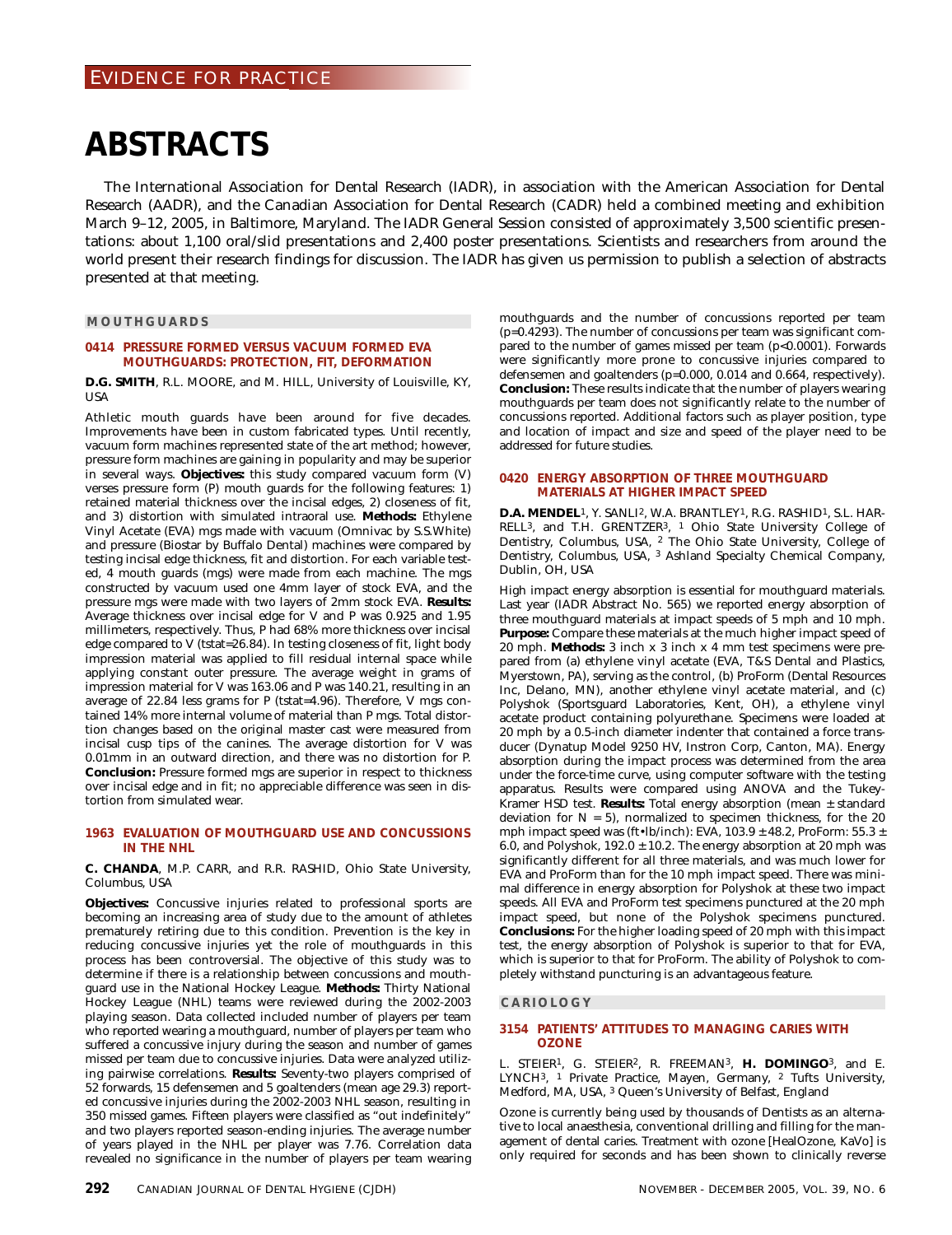root caries in clinical trials (Gerodontology. 2003 Dec;20(2):106-114 and Am J Dent. 2004 Feb;17(1):56-60). **Objectives:** To determine the attitudes and dental anxiety of patients in a general dental practice in Germany to ozone treatment. **Methods:** Attitudes and dental anxiety were assessed on a 5-point Likert scale. Patients (n=98) who had a carious lesion treated with conventional drilling and filling within the previous 12 months and who had a similar carious lesion requiring treatment by the same dentist took part. 100% of patients participated and 100% completed the questionnaire. **Results:** The results showed that all patients were happy or satisfied with the ozone treatment they received and were happy or satisfied with the amount of time the ozone treatment required. 66% were satisfied to choose this treatment even if the ozone treatment cost more than regular conventional treatment, 100% would recommend this treatment to a friend or close relative and 100% would like to receive this treatment again. 100% of subjects were not anxious after the ozone treatment and reported less anxiety after, compared with before, the ozone treatment. 86% of patients reported a reduction in anxiety (p <0.05). **Conclusions:** The results of this survey suggest that patients attending a general dental practice were happy or satisfied with ozone treatment to manage their dental caries and would be happy to even pay more for this treatment than conventional drilling and filling. The ozone treatment was associated with a reduction in anxiety.

#### **3245 BACTERIOCIDAL EFFECTS OF CARBAMIDE PEROXIDE BLEACHING GEL**

B.T. AMAECHI, II1, N. BARGHI1, R.M. JOUETT2, and **J. SUMMITT**1, 1 University of Texas Health Science Ctr, San Antonio, USA, 2 Private Practice, Flagstaff, AZ, USA

**Objective:** This in vitro study was to evaluate and compare the effect of carbamide peroxide on the bacteria in fissure lesions (non-cavitated). **Methods:** Thirty molar teeth had root apices obturated and surfaces painted with an acid-resistant varnish so that a 1 mm wide area of enamel was exposed, with the fissure(s) centered in the exposed strip. An acidic gel, pH 4.5, was prepared, and teeth were immersed for a period of five weeks to create demineralization within fissures; fresh gel was made weekly. Mineral loss range was 1129-2205 vol%.µm; lesion depth 52-98 µm. Teeth were then autoclaved. Twenty teeth were randomly selected, incubated in MRS broth containing lactobacillus for 48 hours to infect the demineralized enamel within fissures. Ten of those 20 teeth were then sectioned and biopsy of subsurface tooth structure within each lesion was performed (positive control). The other ten were placed in a solution of 10% carbamide peroxide (Opalescence) gel for two hours and then sectioned and biopsied in the same way (experimental group). The lesions in the remaining ten sterile (negative control) teeth were also biopsied. Lesions involved only enamel within the fissure. The biopsied demineralized tooth structure from the three groups was placed in individual vials containing sterile MRS broth and incubated for 48 hours, diluted, and then plated on B-12 culture medium. **Results:** Both the negative control and the experimental groups showed no growth when plated. The positive control group showed a strong lactobacillus growth (924-1196 x 105 CFU/ml) with no contamination. Due to the result that either all or none were infected, no statistical analysis was needed. **Conclusions:** The 10% carbamide peroxide gel was bacteriocidal within fissure caries lesions and penetrated the fissure and carious tooth structure to kill bacteria. Study was funded in part by Ultradent Products.

#### **TOBACCO**

### **3306 ADDICTION AND BELIEFS RELATED TO TOBACCO AMONG ADOLESCENT TOBACCO USERS**

**M. WALSH**, J. ELLISON, and C. KAVANAGH, University of California - San Francisco, USA

**Objective:** The objective of this study was to assess symptoms of nicotine addiction, and beliefs related to tobacco use, quit attempts and relapse among male and female high school students in rural northern California. **Methods:** After gaining IRB approval and positive parental consent, we conducted a self-administered questionnaire among 123 high school-aged adolescents at three sites. The survey assessed symptoms of nicotine addiction related to first use and current use of tobacco, reasons for use, factors that would motivate quit attempts, reasons for relapse, and other psychosocial variables related to tobacco use. **Results:** Over 50% of respondents identified: tension reduction and cravings as reasons for use; oral health-related factors as quit attempt motivators (e.g., gum disease, mouth cancer, changes in voice, stained teeth, and bad breath; and desire for tobacco, boredom, personal problems, withdrawal symptoms, and social pressure as reasons for relapse. **Conclusion:** Future research is needed to determine the efficacy of adolescent tobacco cessation programs that highlight the oral health benefits of quitting, address peer pressure to continue to use tobacco, and provide behavioral and pharmacological strategies for coping with nicotine cravings and withdrawal symptoms during the quitting process. Study supported by NIH/COHRCD DE13058 Project 11.

#### **1084 LONG-TERM INFLUENCE OF SMOKING TO THE PERIODONTAL TISSUE**

**M. SCHATZLE**, H. LÖE, H. BOYSEN, A. ANERUD, W. BÜRGIN, and N.P. LANG, University of Berne, Switzerland

**Objectives:** The purpose of this investigation was to examine the long-term influence of smoking on periodontal health. **Methods:** The data derived from a 20-year longitudinal study of a group of Norwegian middle class males characterized by good to moderate oral hygiene and regular dental check-ups. At each of 6 surveys between 1969 and 1988, the mesial and buccal surfaces and from 1975 onwards also the distal and lingual sites were scored for dental and periodontal parameters. The subjects were subset according to their smoking history into non-smokers and smokers. **Results:** Before 20 years of age the non-smokers exhibited higher Gingival Index scores, but after the age of 30-years the smokers had more sites that bled on probing. The smokers exhibited more subgingival calculus formation in the maxilla and incisors of the mandible after the age of 30 years. Smokers exhibited higher mean Calculus Index scores in the maxilla and at the incisors in the mandible in the 3rd and 4th decade of life. This corresponds to the fluctuation levels of the mean Gingival Index scores. The gingival recession level was quite stable for the smokers, while the non-smokers showed increasing recession values with age, but at the end of the 4th decade there was no difference. There were significantly more sites with deeper pocket depths in the smoking subjects than in the non-smokers. At baseline, the 2 groups showed the same amount of attachment loss (0.14mm), but with increasing age and observation time, the periodontal loss increased significantly faster in the smoker cohort, yielding values of 1.59mm and 2.22 mm respectively. **Conclusions:** Smoking was highly associated with increased calculus formation, especially in maxillary teeth and the incisors of the mandible, and was confirmed as an important risk factor of periodontal disease progression.

#### **PERIODONTOLOGY**

#### **1066 ASSESSING THE RELATIONSHIP BETWEEN THE PERIODONTAL INDEX AND PROBING DEPTH**

**V. SPOLSKY**, M. MARCUS, and L. QIAN, University of California, Los Angeles, USA

**Objective:** The purpose of this pilot study is to examine the relationship between the Periodontal Index (Russell) and full mouth 6 sites per tooth measurements using the criteria used by NIDCR to assess periodontal destruction. **Methods:** A convenience sample of 22 adults (16 Male/6 Female), age 30 to 72 (mean 41.9, ±2.7), with ≥20 teeth and no prophylaxis during previous 12 months was used. The NIDCR (Miller et al. 1987) diagnostic criteria and instruments were used to conduct full mouth examinations of gingival bleeding, dental calculus, pocket depth (probe depth) and attachment loss. Descriptive statistics, correlational analyses and tests of agreement between the two methods of measuring periodontal disease were conducted. **Results:** Clinically the group mean Periodontal Index (PI) score (2.07, SE 0.14) equated to "beginning destructive periodontal disease" which was similar to the clinical diagnosis of localized mild to moderate chronic periodontitis based on six sites per tooth. Pearson correlation coefficients between the PI and Calculus (r=0.7693, p<0.001) and Marginal Bleeding ( $r=0.5163$ ,  $p= 0.0129$ ) were meaningful and statistically significant. Correlations between the PI and probe depth (r=0.2508, ns) and attachment loss (AL) (r=0.1753, ns) were weak. The percentage of agreement between the PI scores and pocket depth and attachment loss ≥4 mm were poor with Kappa coefficients ranging from -0.0669 to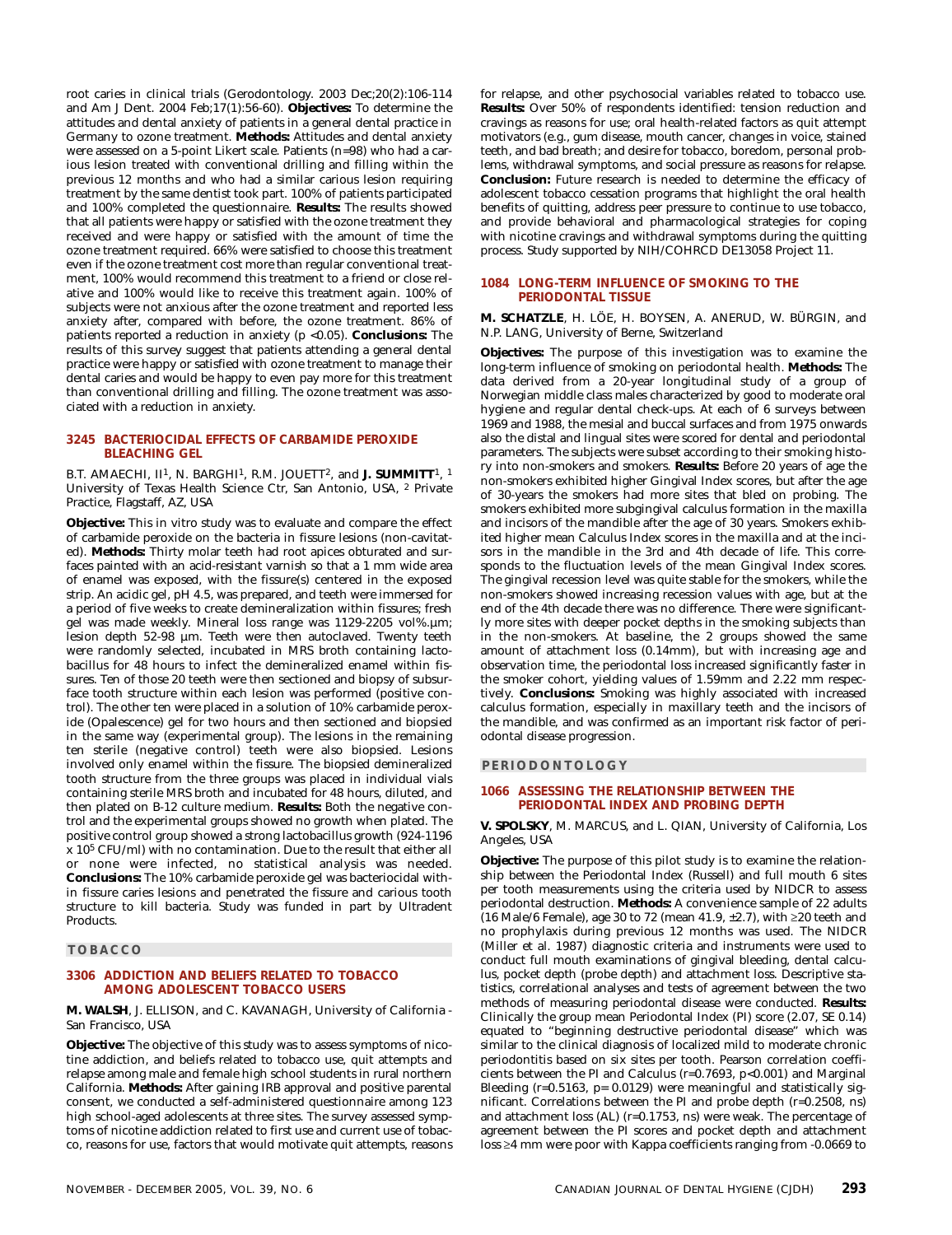0.0199 respectively. For pocket depth (< and ≥4mm), observed agreement was 30.0% (p=0.9930); and for attachment loss, 38.7% (p=0.1942). The PI underestimated the frequency of periodontal pockets ≥4 mm by  $63.2\%$  (CI 59.3 to  $67.1\%$ ) and overestimated the frequency < 4 mm by 6.8% (CI 4.8 to 8.8%). A similar pattern existed for attachment loss. **Conclusions:** In this sample of adults with clinically mild to moderate chronic periodontitis, the PI significantly underestimated the presence of periodontal pockets ≥4 mm.

## **GERIATRIC ORAL RESEARCH**

### **0723 EFFECT OF VITAMIN E AND FLUORIDE ON PLAQUE AND GINGIVAE**

**A. BAYSAN**, University of Birmingham, United Kingdom, and E. LYNCH, Queen's University of Belfast, United Kingdom

**Objectives:** The aims of this clinical study were to compare the effect of dentifrices containing Vitamin E and/or fluoride on plaque and gingival thickness by the employment of three-dimensional superposition technique and clinical indices and to assess the retention of Vitamin E and fluoride in plaque. **Methods:** This study was carried out using a double-blind cross-over design. Ethical approval and a Clinical Trial Exemption Certificate were obtained prior to the study. A total of 30 subjects [10 (33%) male and 20 (67%) female] were recruited and they were randomly allocated to three cross-over treatment groups. Treatment A. Subjects received dentifrice containing 2,500 ppm fluoride and Vitamin E. Treatment B. Subjects received dentifrice containing 2,500 ppm fluoride only. Treatment C. Subjects received negative placebo dentifrice neither containing fluoride nor Vitamin E. Clinical assessments (Modified Turesky Plaque Index, Lobene modification of the Loe and Silness Gingival Index, Modified Papillary Bleeding Index) and three-dimensional superposition technique were performed. Contents of fluoride and Vitamin E in plaque were also obtained. **Results:** Metrological and clinical analyses revealed that there were significant reductions regarding gingival thickness, papillary bleeding and plaque indices in the group using dentifrice containing fluoride and Vitamin E when compared to the other groups ( $p < 0.05$ ). However, there were no statistical differences in plaque thickness and gingival index  $(p > 0.05)$  between three groups. The quality of use was also evaluated. Two (8%) subjects on dentifrice containing Vitamin E and fluoride, 3 (13%) subjects dentifrice containing fluoride only and 1 (4%) subject on placebo dentifrice rated dentifrices unfavourably. **Conclusion:** The adjunction of Vitamin E 0.5% to a dentifrice containing 2,500 ppm fluoride thus led to an improvement in gingival swelling. This formulation may exert a preventive action against the development of gingivitis, although there was no additional benefit on the plaque thickness.

#### **EDUCATION RESEARCH**

### **2016 A COMMUNITY-BASED ORAL HEALTH INTERACTION WITH CHILDREN**

**G. AGARWAL**, and T.H. BRICKHOUSE, Virginia Commonwealth University - VCU/MCV, Richmond, USA

**Objective:** The aim of this study was to assess the baseline oral health knowledge and evaluate it again after an educational intervention for high-risk children enrolled in the Boys and Girls Clubs of Metro Richmond (BGCMR). **Methods:** A prospective cohort study design was used to assess the effects of the educational intervention on oral health knowledge. The oral health education provided used the revised Crest Cavity Free Zone Curriculum. In the after-school programs, children were examined with a baseline questionnaire at the beginning and then received the identical questionnaire at the end of the educational intervention. The curriculum was taught for an eightweek session by Virginia Commonwealth University dental and dental hygiene students. The educational curriculum includes the basics of oral disease, oral hygiene, and proper nutrition. The Crest Cavity-Free Zone Program is divided into three modules based on age, specifically ages 6-9 (module 1), ages 10-12 (module 2), and 13-15 (module 3). Each module is designed to accommodate the needs of each specific age group and developmental levels. **Results:** The principal outcomes were the change in class room-level oral health knowledge, computed by subtracting baseline scores from follow-up scores. Fifty-one children completed the pre-test with 53% (n=27) children completing the post-test. The average pre-test score of 4.3 improved to a post-test score of 7.2 (max score=10). The most significant improvement was in module 2 (age 10-12). Overall, majority of the children showed improvement at the conclusion of the curriculum. **Conclusions:** Educating high-risk children showed improvements in their understanding of oral health and its general importance. This study can be further improved by evaluating the effects of education on their oral health in long term (2-3 years later).

## **NUTRITION**

#### **802 MEAL AND SNACK CARBOHYDRATES AND CARIES AT AGE 5**

#### **M.A. CUNNINGHAM**, T.A. MARSHALL, J. EICHENBERGER-GILMORE, B. BROFFITT, J.J. WARREN, and S.M. LEVY, University of Iowa, Iowa City, USA

Frequent snacking on fermentable carbohydrates is considered a risk factor for caries. However, evidence supporting associations between caries and carbohydrate exposures at meals or snacks is limited. **Objective:** To compare meal and snack exposures to individual types of carbohydrates in children with and without caries participating in the Iowa Fluoride Study. **Methods:** Exposures to sugars and starches at meals and snacks were abstracted from 3-day diet diaries completed at 1, 2, 3, 4, and 5 years of age and calculated for 1-to 5-years combined. Fluoride intakes were calculated from estimates of water, beverages, select foods, dentifrice and supplements reported by questionnaire from age 6 weeks to 5 years. Caries experience was defined as any dfs at age 4.5-6.9 year exams. Logistic regression models developed to predict caries experience for the upper vs. lower quartile of exposure frequency were adjusted for age at dental exam and estimated fluoride intake. **Results:** Increased caries risk was associated with higher snack exposures to: sugar-based desserts for age 2, 4 and 1- to 5-years, sugar condiments at age 4 and 1- to 5-years, "all sugars" at age 4 and 1- to 5 years and unprocessed starches for ages 3, 4 and 1- to 5-years (p < 0.05). Decreased caries risk was associated with higher meal exposures to: sugar-based desserts at ages 1- to 5-years, "all sugars" at 3 and 1- to 5-years, unprocessed starches at 1- to 5-years and "all starches" at 4, 5 and 1- to 5-years (p < 0.05). **Conclusion:** These results suggest that timing (i.e., meal vs. snack) influences the relationship between carbohydrate exposures and caries risk. Supported by the ATPM/CDC (TS-0652), the NIDCR (RO1-DE09551 and RO1-DE12101) and GCRCP (M01RR00059).

#### **0812 VITAMIN SUPPLEMENTATION AND ITS RELATIONSHIP TO PERIODONTAL DISEASE**

**D. LEE**1, R. RUSSELL2, A. MUST2, J. COHEN1, L. HOLLINS1, J. GADY1, and A. PAPAS1, 1 Tufts School of Dental Medicine, Boston, MA, USA, 2 Tufts University, Boston, MA, USA

**Objective:** The purpose of this study was to determine if people who supplemented daily with vitamins that have been associated with periodontal health had less periodontal disease than people who did not supplement with these vitamins. In a previous study we have shown that a daily multivitamin slowed the progression of periodontal disease. **Methods:** 134 volunteers aged 60-95(mean age 69 both groups) from the greater Boston area completed 3-day food diaries that included vitamin intake. Periodontal assessments were done, measuring pocket depth and attachment loss. **Results:** A comparison was made between those individuals that had periodontal disease (had teeth with pockets greater than 4mm n=42 45% male/55% female) and those that did not have periodontal disease n=91 35% malw/45%female). The two groups had the same average number of teeth (19). Eighty percent of both groups had received regular medical and dental care. Cigarette smoking was minimal in both group (NS difference) .The group that did not have periodontal disease supplemented significantly more with certain nutrients. Supplementary intake of B5 was higher for the non-periodontal group (5.79 mg vs. 3.33 mg, MW p<.038), as was intake of B6 (8.39 mg vs. 2.4 mg, MW p  $<$ .050) and B1 (4.00 mg vs. 0.91 mg, p $<$ .01). Supplementary intake of Vitamin E was also greater for the non-periodontal group than the periodontal group (101.44 mg vs. 51.31 mg, MW p<.050), as was intake of Vitamin D (130.77 IU vs. 96.83 IU, p<.005). **Conclusion:** Supplementation with antioxidants such as Vitamin E and with B vitamins that improve wound healing may be associated with better periodontal health. Vitamin D improves bone health. Interventional studies with RCT would be necessary to prove this. This study was funded by the USDA.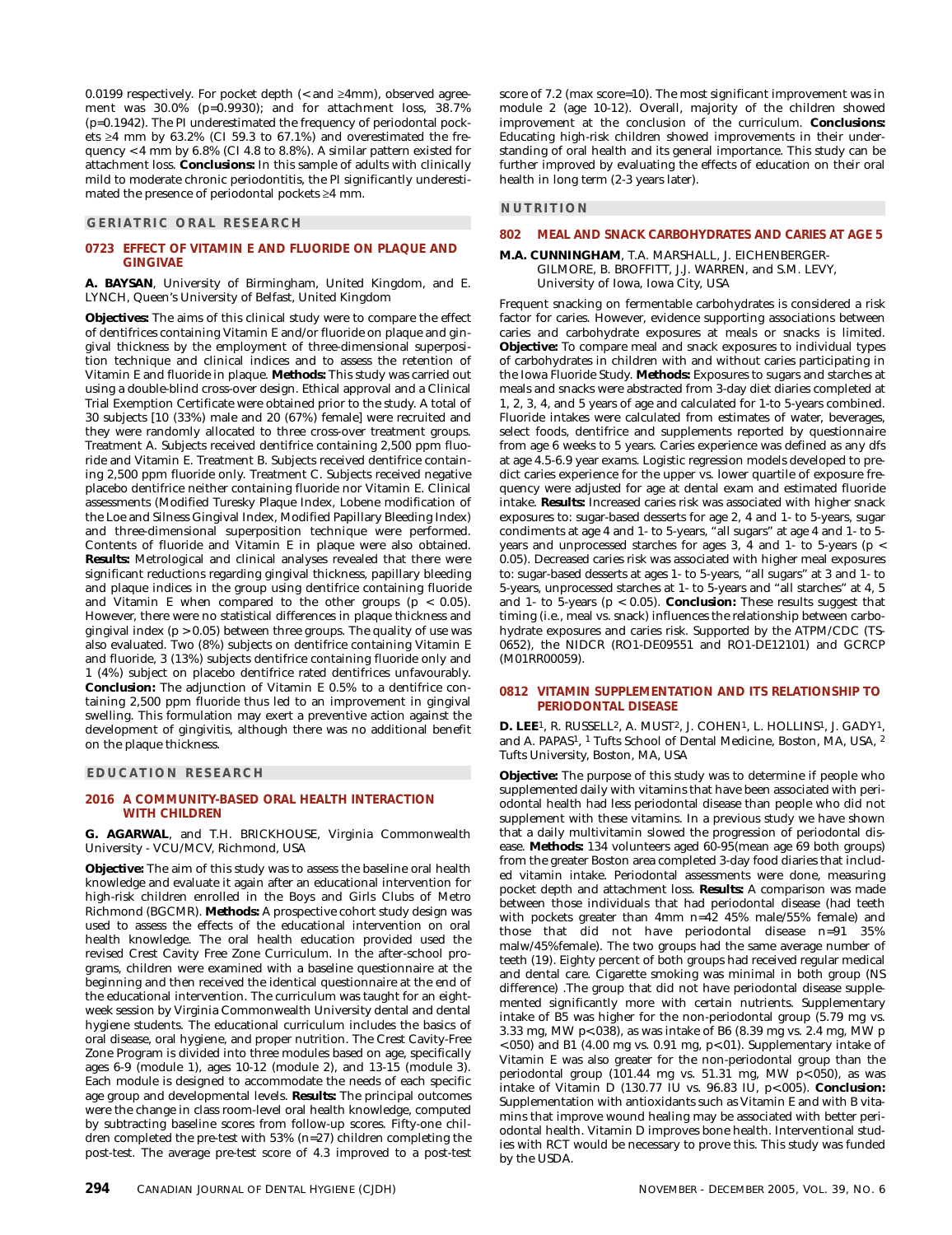je ne mettrais pas quelqu'un qui a peur des hauteurs au défi de se lancer en parachute du haut d'un avion. Je pense cependant que nous sommes tous et toutes en mesure d'envisager d'étendre notre zone de confort peu à peu chaque année. Relever de nouveaux défis et essayer des choses que l'on avait eu peur d'essayer auparavant, cela ne peut que servir à élargir nos horizons et mener à une vie plus remplie.

Nous hésitons parfois à accomplir de nouvelles tâches par crainte de l'échec, de la critique ou du ridicule. Franchement, il y a de bonnes chances que nous essuyions des revers dans toute nouvelle activité. Nous ne savons pas tout, et c'est très bien ainsi! Eleanor Roosevelt a dit un jour : « Le seul homme qui ne commet pas d'erreur est celui qui ne fait jamais rien. » Richard Bach va plus loin en disant : « Les erreurs n'existent pas. Les événements qui nous arrivent, aussi déplaisants soient-ils, sont nécessaires pour que nous apprenions ce qu'il nous faut apprendre; quoi que nous fassions, ils sont nécessaires pour nous permettre de parvenir là où nous avons choisi d'aller. » En effet, le processus d'apprentissage par lequel nous passons dans nos efforts pour parvenir à nos objectifs est ce qui forge le caractère et nous pousse, avec confiance, à relever de nouveaux défis. La crainte de l'échec n'est pas une bonne raison pour rester sur la touche à regarder la vie passer ou à attendre que d'autres ouvrent la voie.

Heureusement, la profession d'hygiéniste dentaire a eu dans ses rangs un certain nombre de pionnières suffisamment courageuses pour emprunter une avenue inexplorée afin d'améliorer l'avenir de la profession. Sans ces hygiénistes dentaires, la profession ne serait pas rendue là où elle est aujourd'hui. Le moment n'est pas venu de nous reposer, cependant, car il y aura toujours des tentatives de réduire l'envergure de notre profession. En conséquence, nous devons continuer de faire preuve de vigilance et nous efforcer de protéger et d'élargir l'envergure actuelle de notre profession afin de mieux servir notre clientèle. En outre, nous devons nous tenir au courant de l'évolution de la technologie et des nouvelles façons de procéder qui remplacent les pratiques de traitement sorties de l'usage.

Offrez vos services et vos compétences pour contribuer à l'avancement de notre profession ou pour apprendre quelque chose de nouveau. Nous sommes des professionnelles et des professionnels instruits, qui se dévouent au service du public. Les mots ont de l'importance, mais les gestes de notre part doivent suivre.

Comme la saison des Fêtes s'en vient, je vous souhaite à toutes et à tous paix, joie et bonheur ainsi que des activités stimulantes pour l'année à venir.

*On peut communiquer avec Diane Thériault à l'adresse <president@cdha.ca>.*

# **Nouveaux débuts** *(suite de la page 255)*

marché du travail après avoir suivi leurs cours de diplôme sur une période réduite.

- On commence à voir apparaître des ententes d'articulation entre collèges et universités. Celles-ci permettront aux titulaires d'un diplôme de s'inscrire au baccalauréat.
- L'American Dental Hygienists' Association a établi un plan quinquennal en vue de faire du diplôme de baccalauréat la condition d'exercice de la profession; elle a aussi conçu un plan de dix ans pour les programmes de maîtrise et de doctorat en hygiène dentaire. L'Association plaide aussi en faveur de la mise sur pied de deux niveaux de professionnels en hygiène dentaire, grâce à la création du titre de praticien avancé en hygiène dentaire *(advanced dental hygiene practitioner* ou *AHDP).*
- Il se peut que les sous-ministres de la Santé fédéral, provinciaux et territoriaux (http://www.scics.gc.ca/ confer05\_f.html) travaillent sur la mobilité des professionnels de la santé d'un bout à l'autre du Canada. Ainsi en viendra-t-on peut-être à uniformiser l'étendue du champ de pratique d'une province ou d'un territoire à l'autre.
- L'étude pluriannuelle sur le secteur de la santé buccodentaire financée par Ressources humaines et Développement des compétences Canada a tourné en queue de poisson par suite d'un manque de coopération

de la part des organismes qui détiennent des données sur la santé bucco-dentaire.

- Le projet de norme nationale en matière de réclamations électroniques a pris fin graduellement pour passer au stade de la stratégie de mise en œuvre. On s'attend à ce que la santé bucco-dentaire soit l'un des derniers domaines de service visés par la mise en œuvre, en raison de l'existence du système CDAnet.
- L'hygiène dentaire dispose désormais d'une fondation : la Fondation canadienne pour la recherche et l'éducation en hygiène dentaire. Celle-ci vise à appuyer la recherche et l'enseignement dans le domaine et à les faire progresser.
- Le Symposium international sur l'hygiène dentaire aura lieu à Toronto en juillet 2007. Voilà une occasion de mettre en valeur le travail des hygiénistes dentaires du Canada et de collaborer avec des hygiénistes dentaires du monde entier dans des dossiers qui revêtent de l'importance pour la profession.
- Les élections fédérales, qui sont imminentes, constituent l'occasion de demander aux femmes et aux hommes politiques de prendre un engagement envers la santé publique qui aille au-delà de la préparation aux situations d'urgence et des questions du genre SRAS et s'attache plutôt au financement adéquat de la prévention ainsi qu'au travail de promotion de la santé.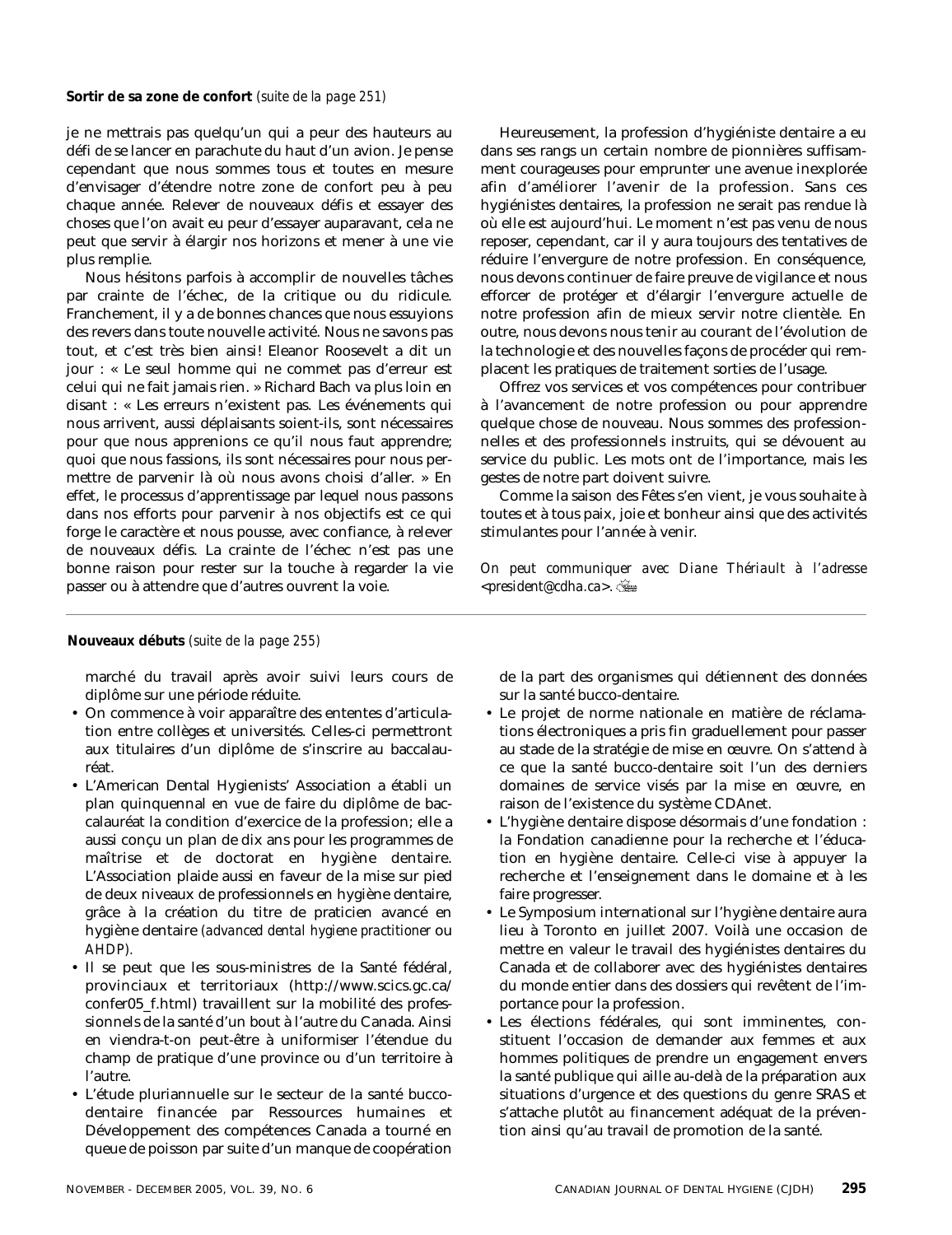Outre ces points, le futurologue bien connu Karl Albrecht fait remarquer que, pour votre association professionnelle\* :

- le service communautaire n'est plus une solide valeur sociale;
- les cohortes de gens qui ont de 20 à 40 ans ne manifestent pas le même besoin d'attaches que leurs aînés;
- la loyauté entre travailleurs et employeurs diminue;
- les gens déménagent souvent; aussi est-il moins probable qu'ils développent des racines communautaires;
- Internet et les communautés d'intérêts virtuelles remplacent les collectivités géographiques comme source de camaraderie.

K. Albrech, « Is the association model broken? The case for reinvention », *Journal of Association Leadership*, vol. 3, no° 2 (2005), p. 6-19.

Que nous disent donc tous ces points? D'abord, que l'hygiène dentaire s'apprête à connaître des changements. Comme l'indique Roger Smith dans la citation ci-dessus, nous devons être des participants actifs dans la création de notre avenir et ne pas laisser uniquement les choses nous arriver. Deuxièmement, ils disent à l'ACHD, votre association professionnelle, qu'il lui faut continuer d'améliorer sa valeur à vos yeux. Pour être précis, nous allons nous employer à susciter la camaraderie, à faciliter l'assistance mutuelle, à plaider en votre nom, à continuer d'élargir la gamme de produits et de services sans pareils que nous vous offrons et d'améliorer les occasions d'apprendre et de progresser. Dans le présent numéro, l'étude qualitative de Brenda K. Udahl au sujet de la formation continue et de la compétence professionnelle et le plus récent exposé de position de l'ACHD à propos des protège-dents vous donneront l'occasion d'apprendre et de progresser.

Merci de continuer d'investir dans votre profession. Et bonne année. *Susan*

**New Beginnings** *(continued from page 255)*

They are also advocating for two levels of dental hygiene professionals with the creation of an advanced dental hygiene practitioner (ADHP).

- Federal/Provincial/Territorial Deputy Ministers of Health (www.scics.gc.ca/ confer05\_e.html) may be working on the mobility of health care providers across Canada. This may allow the scope of practice to be made consistent from one province or territory to the next.
- The multi-year Oral Health Sector Study funded by Human Resources Development Canada faded away into non-existence due to a lack of cooperation by those who hold oral health data.
- The National E-claims project wound down and has moved to an implementation strategy stage. Oral health is expected to be one of the last service areas to be implemented due to the existing CDAnet system.
- Dental hygiene now has a foundation, the Canadian Foundation for Dental Hygiene Research and Education, to support and advance dental hygiene research and education.
- The International Symposium of Dental Hygiene is being hosted in Toronto in July 2007. This represents an opportunity to showcase the work of Canadian dental hygienists and to work together with dental hygienists from around the world on issues of importance to the profession.
- The impending federal election provides the occasion to ask politicians for a commitment to public health that goes beyond emergency preparedness and SARStype issues and moves to adequate funding for prevention and health promotion work.

In addition to these points, well-known futurist Karl Albrecht notes that for your professional association\*

- community service is no longer a strong societal value;
- the age 20-to-40 cohorts do not demonstrate the same need for affiliation as do their elders;
- loyalty between workers and employers has faded;
- people move more frequently and are less likely to develop community roots;
- the Internet and virtual communities of interest are replacing geographical communities as a source of fellowship.

So what do all of these points tell us? Well, first that there are changes afoot for dental hygiene. As Roger Smith notes in the quotation above, we must be active participants in creating our future, not just letting it happen to us. Second, they tell CDHA, your professional association, that we must continue to improve our value to you. Specifically, we shall work toward building fellowship, shall facilitate mutual assistance, advocate on your behalf, continue to expand our offerings of unique products and services, and enhance opportunities for learning and growth. In this issue of the journal, your opportunities for learning and growth are enhanced with Brenda K. Udahl's qualitative research study on continuing education and professional competence and the latest CDHA position paper on mouthguards.

Thank you for continuing your investment in your profession.

Happy New Year. *Susan*

Albrech K. Is the association model broken? The case for reinvention. *J Assoc Leadership*. 2005;3(2):6-19.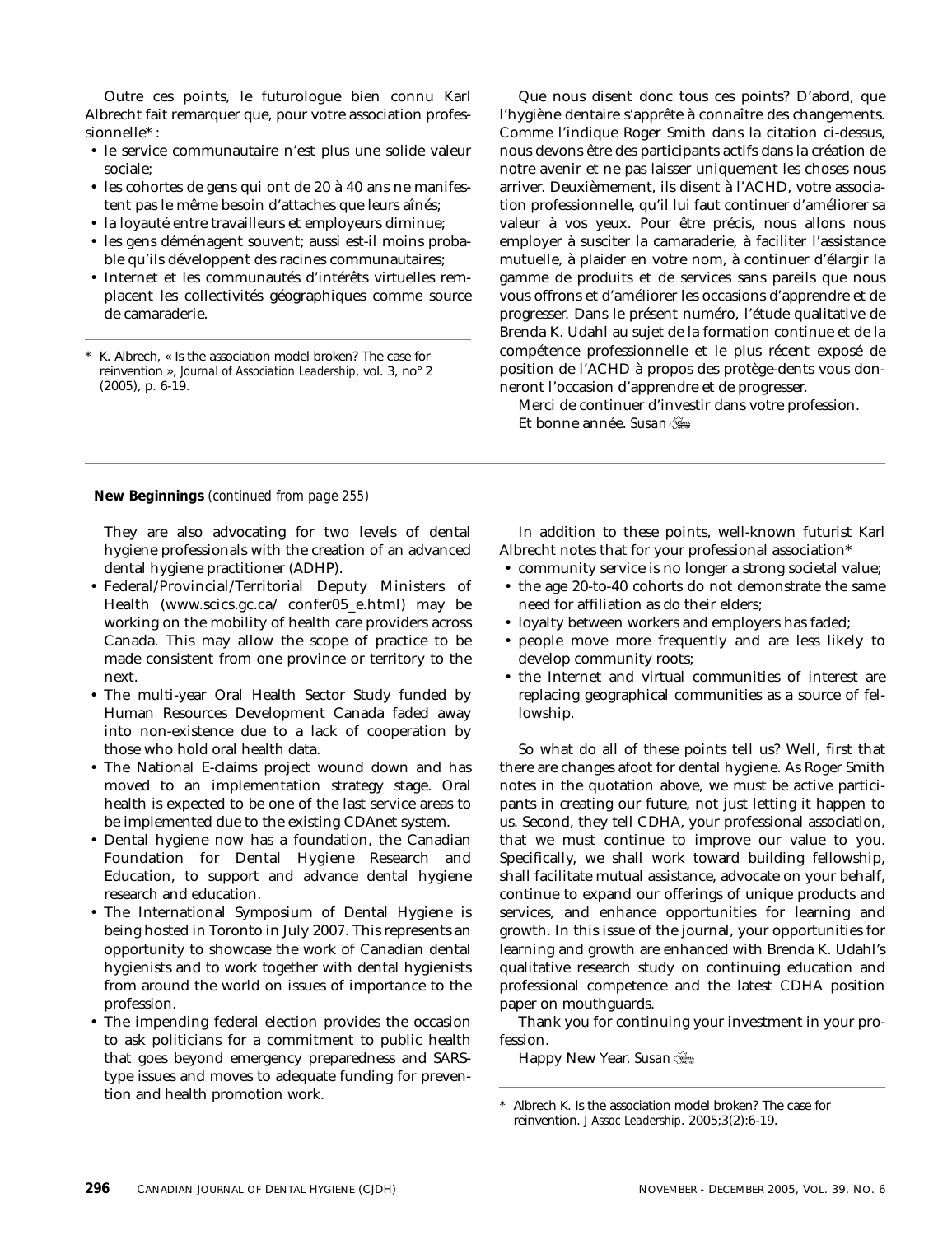# **Finding the Right Words**

*by CDHA Staff*

**CONTINUING OUR SHORT SERIES ON "FINDING WHAT You Want," this month we are looking at finding the best words or phrases to use in your Internet** You Want," this month we are looking at finding the best words or phrases to use in your Internet search.

The first step when doing research is to formulate the question (see the "Do No Harm" article in the September-October 2004 issue of *CJDH*). The next task is to find all of the terms that will cover the topic and capture most of the relevant literature. This may not seem like a major job but finding the most appropriate terminology for your search is the most time consuming and vital part of doing research. Search results can vary tremendously because of your choice of search terms and because of the "indexing language" of the different databases. Databases are not at all consistent in how they index articles so you have to be flexible, persistent, and sometimes quite imaginative when searching!

To do a thorough scan of a topic, both generic and indexing terms are needed. We'll use an article in this issue to show what we mean. To search for articles on "mouthguards for athletic use," we used both plural and singular spelling variations of the common term *mouthguards, mouth-guards, mouth guards*. We also used the National Library of Medicine (NLM) terms *mouth protectors* and *protective devices.* These terms are from MeSH—Medical Subject Headings—used by the NLM. The MeSH site is invaluable as it shows current terms as well as previously used terminology for most medical and dental subjects as well as the relationships among terms. To locate medical terms that you can use for searches, particularly in PubMed/Medline, see **www.nlm.nih.gov/mesh/meshhome.html**.

If you use the CINAHL subscription database (Cumulative Index of Nursing and Allied Health Literature) at **www.cinahl.com** to search the same topic, you have to use their on-line term *mouthguards* in a subject search or any of the generic forms if you were searching the title field for example. The term *mouth protectors* is not applicable to this database.

When we did the search, we combined the original terms with others covering the concepts such as *orofacial injuries, mouth,* etc. From the test search, we found that the broad term *protective devices* led us to articles that discussed using mouthguards for the prevention of injuries due to other physiological/psychological ailments. When we added terms such as *athletic injuries* and sports-related generic terms to our search terminology, we obtained more meaningful results.

It is extremely important to keep track of your search terms and the results that they pull up. That way, you can identify what terms, and combinations of terms, produce the most useful results. For example, if you use the term



*oral health* (NLM defines this as the "state of the health of the mouth") on the Health Canada website, you may be surprised to get results on Reproductive and Sexual Health. If you use the term *dental health,* which was commonly used in the literature until fairly recently, on the same Health Canada database, you will get a surprisingly different result. This happens because terms change their meaning over time but the indexing of database contents may not be updated as terminology changes. As well, the mechanisms that drive the search engine for the database may search for individual words wherever they may occur in the database rather than the phrase you intended. For instance, typing "oral health" will bring up information that contains the two words oral AND health wherever they may occur in a document. This may not necessarily be the information you would expect to find when searching on this term. This all can lead to a great deal of frustration. Some websites have "advanced search" capabilities that help alleviate this outcome and we'll look at this in detail next month.

Once you have the appropriate terminology established, the next step is to use it on the numerous free and subscription databases on the Internet. In the next issue in January 2006, we will discuss how to develop a search strategy using Boolean (AND, OR, NOT) logic or the use of quotation marks, \* or phrase searching. We will also provide some simple hints on how use PubMed/Medline and other databases successfully.

Other sources for terms and definitions are Canadian Subject Headings at **www.collectionscanada.ca/cshbin/search/l=0** and the U.S. Library of Congress On-line at **http://catalog.loc.gov/**.

We'll continue the discussion next time.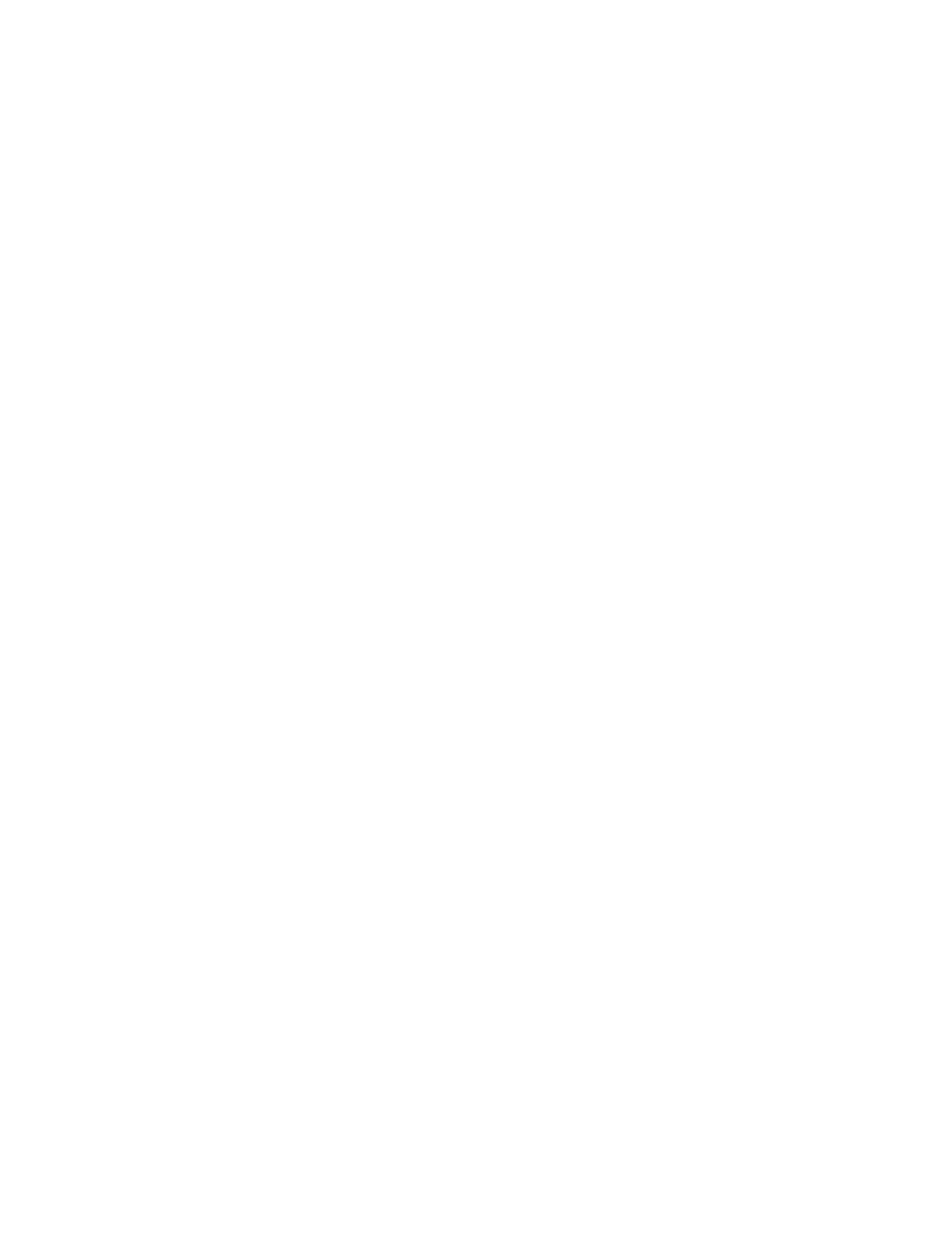# PROBING THE NET

# **For Children and Parents Alike…**

*by CDHA Staff*

OW TO CARE FOR CHILDREN'S TEETH IS QUITE PROP-<br>erly a concern of parents. They want to know the<br>best way to prevent cavities and ensure healthy<br>gums in babies toddlers children and teenagers. Clear erly a concern of parents. They want to know the **best way to prevent cavities and ensure healthy** gums in babies, toddlers, children, and teenagers. Clear, straightforward discussions of possible problem areas and what can be done about them are a great help. The sites below all provide good information written in plain language; some deal only with one age group while others look at the whole range of ages. We have also given some web addresses for sites that deal with mouthguards, sites in addition to those mentioned in the position paper in this issue.

# *Dental Hygiene: How to Care for Your Child's Teeth* http://familydoctor.org/227.xml

Aimed at parents, this website looks at topics such as using fluoride tablets, assessing whether their child is at risk for caries, and thumb-sucking.

# www.kidshealth.org/PageManager.jsp?dn=familydoctor&lic= 44&ps=303&cat\_id=43

Under the section *Kids' Health Problems, Teeth and Mouth,* are straightforward articles written for young people about such things as bad breath, braces, adenoids, canker and cold sores, going to the orthodontist, snoring, bruxism, retainers, and tonsillitis.

# *Ms Flossy's Dental Hygiene News, Children's Dental Health* www.ms-flossy.com/

This site, managed by an individual, has much to commend. Under the tab *Children's Dental Health* is a section called *Smiley's Corner* with links to topics such as My Teeth, My First Visit, About Braces, Baby Bottle Decay, Seal Out Decay, Fun & Games. Another section is *Healthy Teeth,* an oral health education database aimed at elementary school children. Here the children have simple and colourful explanations about cavities, braces, teeth and gums, and very graphic illustrations of what smoking does to your teeth. Another link is an external one to *The Smilestones,* an Australian site that educates children through comics.

In addition to the children's area, there are other major areas such as *For the Public* with topics such as Smoking and Oral Health, Diabetes and Oral Health, It's not "Just a Cleaning."

# *BDASmile (British Dental Association)*

# www.bda.org/smile/

This site provides independent information for consumers written in an easy-to-understand format and presented in an attractive site that's easy to navigate. The *BDA 3D Mouth* section is a way to "learn about dental anatomy,



conditions, treatments and good oral health with our cutting-edge 3D educational tool" (Flash and Shockwave players needed). Great graphics explain the "lifetime of teeth," various conditions, treatments, oral hygiene, and diet advice.

Four other sections deal with issues and concerns specific to the various age groups, *Infants & Children, Teens, Adults,* and *50+.* For example, under *Teens* are such topics as orthodontics (braces, retainers), oral hygiene (bad breath and smoking), treatments (braces, fillings and restorations, extractions, wisdom teeth), and common problems (crooked teeth, accidents, mouth sores). Implants and crowns are found in the *50+* section while the largest section *(Adults)* deals with a broad range of treatments, cosmetic dentistry, common problems, and oral hygiene methods.

## *Medline Plus, Child Dental Health*

## www.nlm.nih.gov/medlineplus/childdentalhealth.html

Here we find interesting links to articles and websites *Latest News* (Parents' Smoking May Discolor Kids' Gums), *From the National Institutes of Health* (Healthy Mouth for Your Baby), *Overviews* (Brush Up on Healthy Teeth, How to Care for your Child's Teeth), *Treatment* (Conscious Sedation, Endodontic Treatment in Children), *Prevention/ Screening* (Brushing and Flossing Your Child's Teeth, Fluoride, Mouthguards, Sports Safety), *Pictures/Diagrams* (Tooth Eruption Charts), *Nutrition* (Are You Feeding Your Child Tooth-Friendly Foods?), *Related Issues* (Calming the Anxious Child, Enamel Fluorosis).

# **MOUTHGUARDS**

# *Academy of General Dentistry*

www.agd.org/consumer/topics/mouthguards/

This site contains various articles on mouthguards and when one should use them.

## *Sports Dentistry Online*

www.sportsdentistry.com/mouthguards.html

This has a succinct overview of the different types of mouthguards.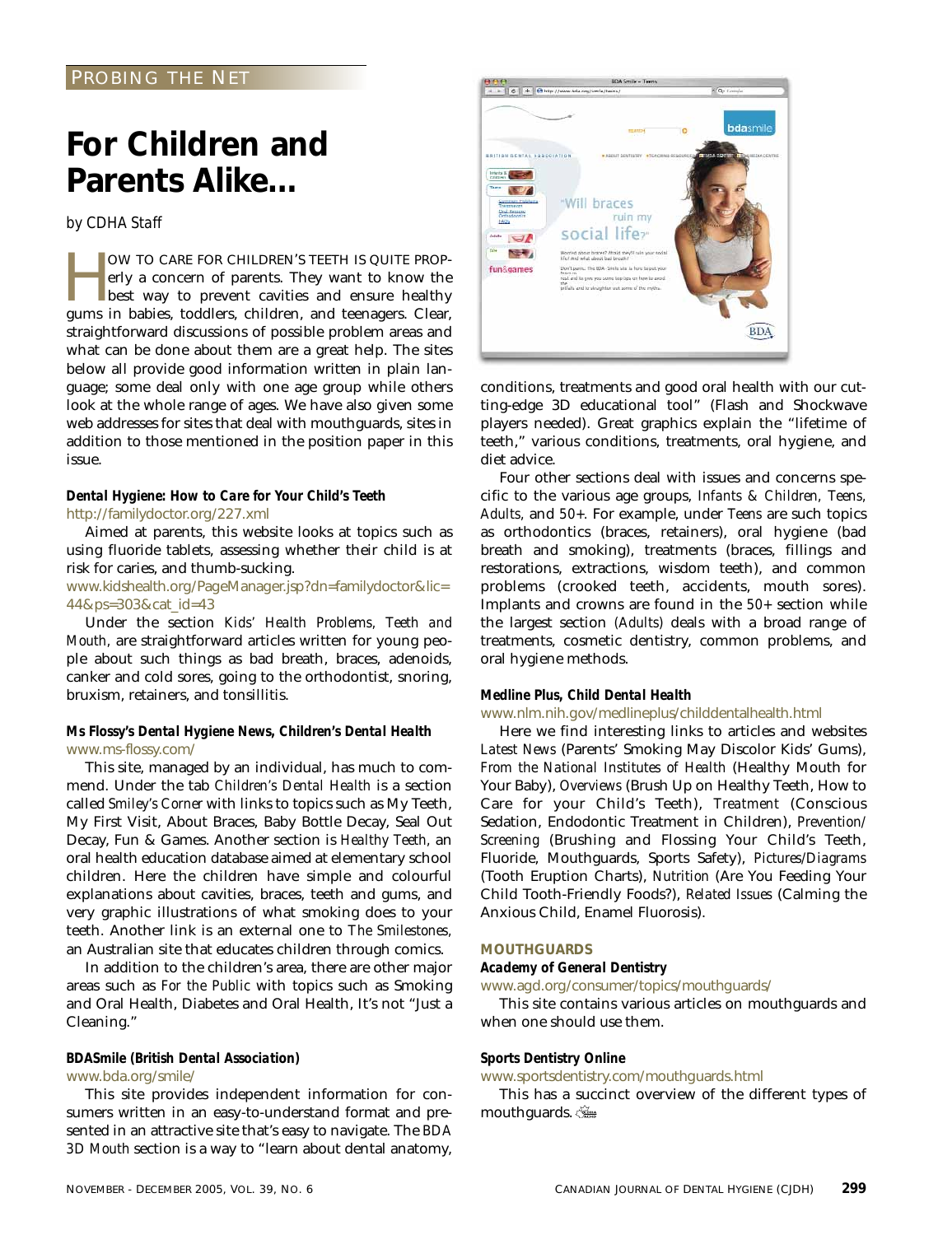## **SUBJECT INDEX**

*Note:* The name of the journal changed from *Probe* to the *Canadian Journal of Dental Hygiene,* starting with the September/ October 2004 issue. Page references are to the issue and first page of the article.

#### **Aboriginal peoples**

Investing in oral health – the missing link in the health system, Jan/Feb: 26

#### **Abstracts**

from IADR March 2005 meeting, Sep/Oct: 226–232; Nov/Dec: 292–294

See also *under specific topics, for example,***Caries**

**Access to oral health care** Investing in oral health – the missing link in the health system,

#### Jan/Feb: 26 **AIDS (acquired immunodeficiency syndrome)**

HIV/AIDS and the dental hygienist, Jul/Aug: 175

websites [Probing the Net column], Jul/Aug: 189

**Antimicrobials**

abstracts, Sep/Oct: 228

**Awards**

2004 Oral-B health promotion awards, Mar/Apr: 80

#### **British Columbia**

A profile of non-practising dental hygienists residing in British Columbia, Sep/Oct: 214

Quality assurance programming in Canada: an investigation into the fulfillment of dental hygiene requirements in British Columbia and Ontario, Jul/Aug: 168

website on incorporation, Jul/Aug: 189

#### **Canadian Foundation for Dental Hygiene Research and Education** funding for projects, Sep/Oct: 235

**Careers**

A profile of non-practising dental hygienists residing in British Columbia, Sep/Oct: 214

Step out of your comfort zone [president's message], Nov/Dec: 251, 302

#### **Caries**

abstracts from IADR, Sep/Oct: 226; Nov/Dec: 293

#### **CDHA**

The choice is clear [executive director's message], Sep/Oct: 199

Looking back...and forward [president's message], Jan/Feb: 3 Strength in numbers [president's

message], Sep/Oct: 195 *See also* Dental hygiene; Dental hygienists; Position papers

#### **CDHA Board**

Board members, profiles, Jul/Aug: 153

Meeting highlights, June 2005, Sep/Oct: 235

Meeting highlights, March 2005, May/Jun: 138

Meeting highlights, October 2004, Jan/Feb: 38

#### **Children**

For children and parents alike... [websites on children's oral health,

children's oral health, sites on Probing the Net [Internet column], Mar/Apr: 85 **Conferences** CDHA's 16th annual professional conference, Sep/Oct: 238 **Continuing education** Instructional video project on "maintenance of oral health stan-dard for residential care," May/Jun: 104 Quality assurance programming in Canada: an investigation into the fulfillment of dental hygiene requirements in British Columbia and Ontario, Jul/Aug: 168 Sustaining proficient practice through continuing education: perspectives of dental hygienists, Nov/Dec: 285 *See also* Education

mouthguards], Nov/Dec: 299

#### **Dental hygiene**

Achievements and perceptions [president's message], May/Jun: 91 The dental hygiene ethos [executive director's message], May/Jun: 95

New beginnings, Nov/Dec: 255, 296

#### **Dental hygiene practice**

- Incorporation of a dental hygiene practice, Jul/Aug: 167 Long-term disability (LTD) claims,
- Sep/Oct: 224 Power, control, and economics: a case study in professional ethics,

May/Jun: 97 Selecting surgical telescopes for

dental hygiene practice, Mar/Apr: 54

Self-assessment on dental hygiene ethics, Jan/Feb: 24

Sustaining proficient practice through continuing education: perspectives of dental hygienists, Nov/Dec: 285–291

#### **Dental hygienists**

For our 40th birthday, "dental hygienists" deserve an...extreme name makeover! [Opinion column], Jan/Feb: 10; Mar/Apr: 53

A profile of non-practising dental hygienists residing in British Columbia, Sep/Oct: 214

Profile of the University of British Columbia's Bachelor of Dental Science in Dental Hygiene graduates from 1994 to 2003, May/Jun:

117 **Drugs, illicit**

meth mouth [Probing the Net column], Sep/Oct: 245

#### **Education**

117

abstracts from IADR, Nov/Dec: 294 Dental hygiene student experience with ethically problematic situa-

- tions, Mar/Apr: 67 Implications of cognitive style for dental hygiene education,
- Sep/Oct: 204

Instructional video project on "maintenance of oral health standard for residential care," May/Jun: 104

Profile of the University of British Columbia's Bachelor of Dental Science in Dental Hygiene graduates from 1994 to 2003, May/Jun:

#### **Elderly**

abstracts from IADR, Nov/Dec: 294 Instructional video project on "maintenance of oral health standard for residential care,' May/Jun: 104

# **Ergonomics**

Long-term disability (LTD) claims, Sep/Oct: 224

Selecting surgical telescopes for dental hygiene practice, Mar/Apr: 54

#### **Ethics**

Dental hygiene student experience with ethically problematic situations, Mar/Apr: 67 Of listening and ethics [fluoride dentifrice issue; executive director's message], Mar/Apr: 51

Power, control, and economics: a case study in professional ethics, May/Jun: 97

Self-assessment on dental hygiene ethics, Jan/Feb: 24

#### **Ethics**

sites on Probing the Net [Internet column], Mar/Apr: 85

#### **Executive director's messages**

The choice is clear, Sep/Oct: 199 The dental hygiene ethos,

- May/Jun: 95 "Keeping the thing going while
- things are stirring," Jan/Feb: 7
- Knowledge, Jul/Aug: 151 Of listening and ethics, Mar/Apr:

51 New beginnings, Nov/Dec: 255,

296

**First Nations.** *See* Aboriginal peoples

## **Fluoride**

- abstracts, Sep/Oct: 227 Fluoride dentifrice [Letter to editor], Jan/Feb: 13
- Of listening and ethics [executive director's message], Mar/Apr: 51

#### **Health care system**

Investing in oral health – the missing link in the health system, Jan/Feb: 26

#### **Health promotion**

CDHA position paper on sports mouthguards, Nov/Dec: 257 Investing in oral health – the missing link in the health system, Jan/Feb: 26

**HIV.** *See* AIDS (acquired immunodeficiency syndrome)

#### **In-service**

**300** CANADIAN JOURNAL OF DENTAL HYGIENE (CJDH) NOVEMBER - DECEMBER - DECEMBER 2005, VOL. 39, NO. 6

Instructional video project on "maintenance of oral health standard for residential care,' May/Jun: 104

#### **Infection control**

abstracts from IADR, Sep/Oct: 229 Disease prevention in the music environment: guidelines for the dental hygienist, Mar/Apr: 76

**Institutional mouth care** Instructional video project on "maintenance of oral health standard for residential care,'

May/Jun: 104 **International dental hygiene** Chicken soup for the RDH soul [Kindness In Action, Peru],

Jul/Aug: 182 **Internet.** *See* **Probing the Net**

[Internet column]

#### **Johnson, P.M.**

May/Jun: 139 **Mouthguards**

Nov/Dec: 299 **New Brunswick**

Nov/Dec: 294

May/Jun: 97

abstracts, Sep/Oct: 230

**Periodontology**

Nov/Dec: 293 **Position papers**

May/Jun: 91

Jan/Feb: 3

Jul/Aug: 147 **Prevention**

Jan/Feb: 26

Sep/Oct: 245

Jul/Aug: 189

**Quality assurance**

**President's messages**

**Nutrition**

**Ontario**

189 **Oral health**

NDHW Report, Jan/Feb: 39

abstracts from IADR, Sep/Oct: 229;

Power, control, and economics: a case study in professional ethics,

Quality assurance programming in Canada: an investigation into the fulfillment of dental hygiene requirements in British Columbia and Ontario, Jul/Aug: 168 website on incorporation, Jul/Aug:

abstracts from IADR, Sep/Oct: 231;

CDHA position paper on sports mouthguards, Nov/Dec: 257

Achievements and perceptions,

Step out of your comfort zone, Nov/Dec: 251, 302

CDHA position paper on sports mouthguards, Nov/Dec: 257 Investing in oral health – the missing link in the health system,

**Probing the Net** [Internet column] For children and parents alike... [children's oral health, mouthguards], Nov/Dec: 299 ethics, surgical magnification, children's health, Mar/Apr: 85 Free on-line journals, May/Jun: 141 meth mouth, tongue piercing,

quality assurance, tobacco cessation, HIV/AIDS, incorporation,

Quality assurance programming in Canada: an investigation into the fulfillment of dental hygiene requirements in British Columbia

research sites, Jan/Feb: 36

Caring for each other, Mar/Apr: 47 Looking back...and forward,

Strength in numbers, Sep/Oct: 195 Volunteering for a brighter future,

237

Interview with Patricia M. Johnson, PhD, May/Jun: 132

**Library column** Finding the right words [search

terms], Nov/Dec: 297

Finding what you want, Sep/Oct:

What's new for you, Jul/Aug: 187 What's new in the CDHA library?,

abstracts from IADR, Nov/Dec: 292 CDHA position paper on sports mouthguards, Nov/Dec: 257 For children and parents alike... [websites on mouthguards],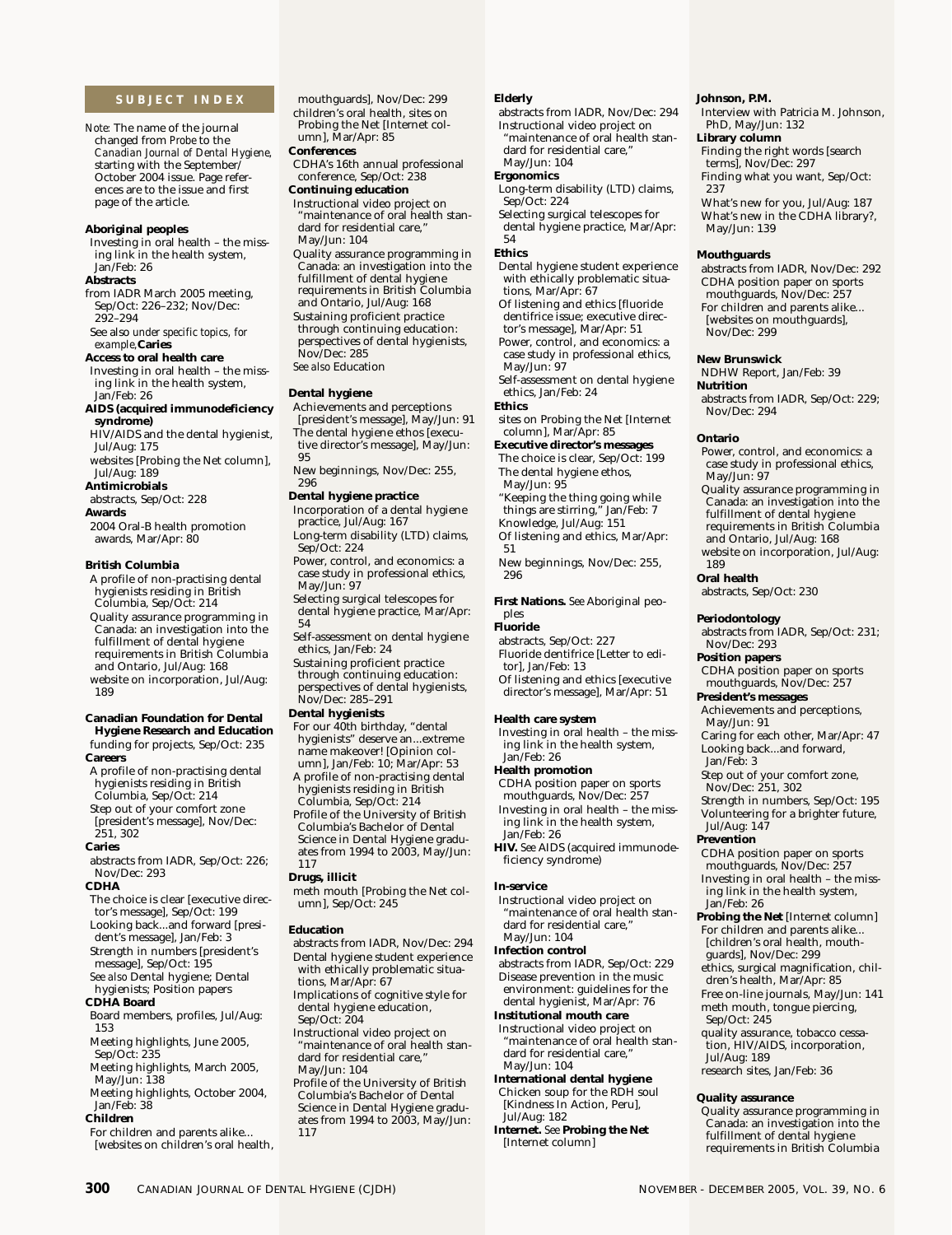and Ontario, Jul/Aug: 168 websites [Probing the Net column], Jul/Aug: 189

#### **Research**

Finding what you want [Library column], Sep/Oct: 237 Free on-line journals [Probing the Net column], May/Jun: 141 Introduction to research methodology, Jan/Feb: 14 online research sites [Probing the Net column], Jan/Feb: 36 Practice-based research: one more piece of the puzzle?, Jul/Aug: 156 Qualitative research methods: the unstructured interview, Jan/Feb: 14 *See also specific topics*

### **Saskatchewan**

NDHW Report, Jan/Feb: 39 **Smoking** abstracts from IADR, Sep/Oct:

231; Nov/Dec: 293 websites on tobacco cessation [Probing the Net column], Jul/Aug: 189

## **Surgical magnification**

Selecting surgical telescopes for dental hygiene practice, Mar/Apr: 54 websites on [Probing the Net column], Mar/Apr: 85

### **Tobacco.** *See* Smoking

**Tongue piercing** websites on [Probing the Net column], Sep/Oct: 245

#### **Toothbrushes**

The sonic toothbrush in practice – Canadian findings, Jul/Aug: 157

#### **Volunteerism**

Caring for each other [president's message], Mar/Apr: 47 Chicken soup for the RDH soul [Kindness In Action, Peru], Jul/Aug: 182 Volunteering for a brighter future, Jul/Aug: 147

**Whitening**

abstracts, Sep/Oct: 231

## **AUTHOR INDEX**

#### **Asadoorian, J.**

Quality assurance programming in Canada: an investigation into the fulfillment of dental hygiene requirements in British Columbia and Ontario, Jul/Aug: 168 **Assmus, L.J.** For our 40th birthday, "dental

hygienists" deserve an...extreme name makeover! [Opinion column], Jan/Feb: 10

#### **Canadian Public Health Association** HIV/AIDS and the dental

hygienist, Jul/Aug: 175 **CDHA** HIV/AIDS and the dental hygienist, Jul/Aug: 175 Investing in oral health – the

missing link in the health sys-

tem, Jan/Feb: 26 Position paper on sports mouthguards, Nov/Dec: 257 **Chinien, C.** Implications of cognitive style for dental hygiene education, Sep/Oct: 204 **Clovis, J.** Introduction to research methodology, Jan/Feb: 14 **Cobban S.J.** Dental hygiene student experience with ethically problematic situations, Mar/Apr: 67 **Compton, S.** Qualitative research methods: the unstructured interview, Jan/Feb: 14

#### **Contreras, B.**

Instructional video project on "maintenance of oral health standard for residential care," May/Jun: 104 **Covington, P.A.** Dental hygiene student experi-ence with ethically problematic situations, Mar/Apr: 67 **Craig, B.J.** A profile of non-practising den-

#### tal hygienists residing in British Columbia, Sep/Oct: 214 Profile of the University of British Columbia's Bachelor of

Dental Science in Dental Hygiene graduates from 1994 to 2003, May/Jun: 117

#### **Dray, P.L.**

Disease prevention in the music environment: guidelines for the dental hygienist, Mar/Apr: 76

# **Goulding, M.**

The sonic toothbrush in practice – Canadian findings, Jul/Aug: 157

#### **Gullekson, D.**

A profile of non-practising dental hygienists residing in British Columbia, Sep/Oct: 214

#### **Imai, P.H.**

Profile of the University of British Columbia's Bachelor of Dental Science in Dental Hygiene graduates from 1994 to 2003, May/Jun: 117 **Isaak-Ploegman, C.M.**

Implications of cognitive style for dental hygiene education, Sep/Oct: 204

#### **Jesin, E.**

Self-assessment on dental hygiene ethics, Jan/Feb: 4 **Jones, D.** Interview with Patricia M. Johnson, PhD, May/Jun: 132

#### **Kittle, D.**

Chicken soup for the RDH soul [Kindness In Action, Peru], Jul/Aug: 182

#### **Locker, D.**

Quality assurance programming in Canada: an investigation into the fulfillment of dental hygiene requirements in British Columbia and Ontario, Jul/Aug: 168

#### **Miller, B.**

Dental hygiene student experience with ethically problematic situations, Mar/Apr: 67 **Moore, D.P.**

Dental hygiene student experience with ethically problematic situations, Mar/Apr: 67

#### **Peart, J.D.**

Incorporation of a dental hygiene practice, Jul/Aug: 167

#### **Richardson, F.**

Power, control, and economics: a case study in professional ethics, May/Jun: 97 **Rivard, R.** Long-term disability (LTD)

claims, Sep/Oct: 224 **Rucker, L.**

- Selecting surgical telescopes for dental hygiene practice, Mar/Apr: 54
- **Rudin, S.L.**
	- Dental hygiene student experience with ethically problematic situations, Mar/Apr: 67

#### **Sunell, S.**

Practice-based research: one more piece of the puzzle?, Jul/Aug: 156 Selecting surgical telescopes for dental hygiene practice, Mar/Apr: 54

### **Thériault, D.** (president's mes-

sage) Achievements and perceptions, May/Jun: 91

Step out of your comfort zone, Nov/Dec: 251, 302 Strength in numbers, Sep/Oct:

195 Volunteering for a brighter

future, Jul/Aug: 147

#### **Udahl, B.K.**

Sustaining proficient practice through continuing education: perspectives of dental hygienists, Nov/Dec: 285

#### **Vallée, A.**

Fluoride dentifrice [Letter to editor], Jan/Feb: 13

#### **Wickstrom, P.** (president's message)

Caring for each other, Mar/Apr: 47

- Looking back...and forward,
- Jan/Feb: 3

# **Wilson, M.P.**

Dental hygiene student experience with ethically problematic situations, Mar/Apr: 67

#### **Ziebarth, S.** (executive director's

messages) The choice is clear, Sep/Oct: 199 The dental hygiene ethos, May/Jun: 95

"Keeping the thing going while things are stirring," Jan/Feb: 7 Knowledge, Jul/Aug: 151 Of listening and ethics, Mar/Apr: 51

New beginnings, Nov/Dec: 255, 296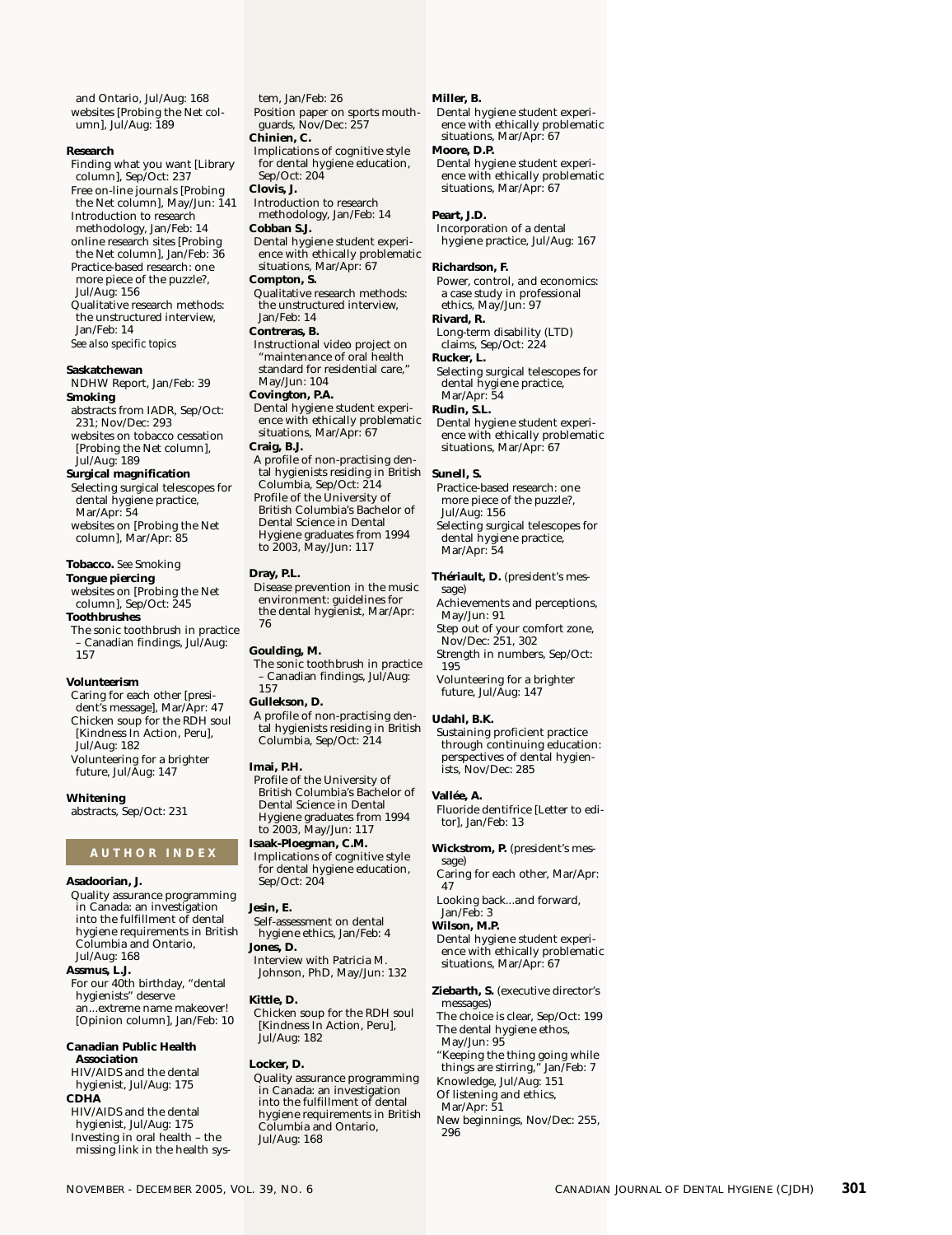# CLASSIFIED ADVERTISING

CDHA and *CJDH* take no responsibility for ads or their compliance with any federal or provincial/territorial legislation.

#### **BRITISH COLUMBIA**

**COMOX** Full-time dental hygienist needed in Canada's vacation paradise. Dr. Jill Toews Inc., 102–1723 Comox Ave., Comox, BC V9M 3M1. Attn: Nola Wilson. Tel: **250-339-9848**; fax: **250-339- 9832**; e-mail: <**accounts\_jilltoews@telus.net**>.

**COQUITLAM** We require a hygienist for Wednesdays and Thursdays, although there is some flexibility, and other days may be available. Dr. John Montague Inc., Attn: Christine, 802 Crestwood Drive, Coquitlam, BC V3J 5S5. Tel: **604-939-1434**.

**FRASER VALLEY** Hygienist wanted. Come and join our team, 3 days/week. Communication and cheerfulness and asset. Country living in the gorgeous Fraser Valley, just one hour from Vancouver and the ocean. Please reply ASAP or fax your résumé to **604-792- 0191**. If you have any questions, please call our office at **604-792- 0054** and we'll be happy to fill you in with all the details.

# **Advertisers' Index**

| British Columbia Dental Association 301     |
|---------------------------------------------|
| Colgate-Palmolive Canada Inc. 252, 270, 281 |
| Dairy Farmers Canada 273                    |
|                                             |
| Hu-Friedy Manufacturing Company Inc. OBC    |
| Johnson & Johnson Inc. 256, 274             |
|                                             |
|                                             |
| Philips Oral Healthcare Canada 277          |
|                                             |
|                                             |

**Step Out of Your Comfort Zone** *(continued from page 251)*

Sometimes we hesitate to take on new challenges because we fear failure, criticism, or ridicule. Quite frankly, there *is* a good chance we will encounter setbacks in any new endeavour. We don't know everything. And that's ok! Eleanor Roosevelt once said that "the only man who makes no mistakes is the man who never does anything." Richard Bach goes further by saying "there are no mistakes. The events we bring upon ourselves, no matter how unpleasant, are necessary in order to learn what we need to learn; whatever steps we take, they're necessary to reach the places we've chosen to go." Indeed, the learning process we go through as we strive to reach our goals is what builds character and confidence to take on more challenges. The fear of setbacks is not a good reason to sit on the sidelines, watching life pass us by or waiting for others to "break the trail."

It is fortunate that the dental hygiene profession has had a number of trailblazers courageous enough to embark on an uncharted road to better the future of our profession. Without these dental hygienists, the profes**TERRACE** Come join our experienced team. Fourth hygienist needed for a busy practice with two experienced dentists. Located in an area of exceptional natural beauty with outdoor recreation just moments away, yet multiple daily flights to Vancouver provide easy access to city getaways. For more information, contact Bonnie Olson at **250-638-0841**.

# **INTERNATIONAL**

**SWITZERLAND** We are looking for a dynamic, flexible team player to provide support for our growing dental team close to Berne, Switzerland. Candidates must have exceptional expertise and communications skills and work productively. We require a positive attitude, a proactive self-starter able to work without constant supervisor. Benefits. Flexible working hours, Professional advantages of an environment that supports your development and recognizes your achievements. You will work in a young, highly motivated team with excellent working atmosphere. Of course we give beginners a chance as well. Are you interested? Please send by e-mail your résumé with an idea of start date to <**praxisfuerzahnmedizin @gmx.ch**>.

# **CDHA CLASSIFIED ADS**

**Classified job ads** appear primarily on the CDHA's website (www.cdha.ca) in the Career Centre (*Members' Only* section). On-line advertisers may also have their ad (maximum of 70 words) listed in the journal *CJDH* for an additional \$50. If an advertiser wishes to advertise only in the print journal, the cost will be the same as an on-line ad. These classified ads reach over 11,000 CDHA members across Canada, ensuring that your message gets to the target audience promptly. Contact CDHA at **info@cdha.ca** or **613-224-5515** for more information.

sion would not be where it is at today. However, this is not the time to rest, as there will always be attempts to reduce the scope of our profession. As a consequence, we must remain vigilant and strive to protect and expand the existing scope of our profession to better serve our clients. Furthermore, we must stay current with changes in technology and new procedures that replace treatment practices as they become obsolete.

Volunteer your services and skills to further to better our profession or learn something new. We are educated professionals, dedicated to serving the public. Words are important but we must follow them up with action.

As the holiday season approaches, I wish you all peace, joy, happiness, and challenging endeavours for the coming year!

*You can contact Diane Thériault at <president@cdha.ca>.*